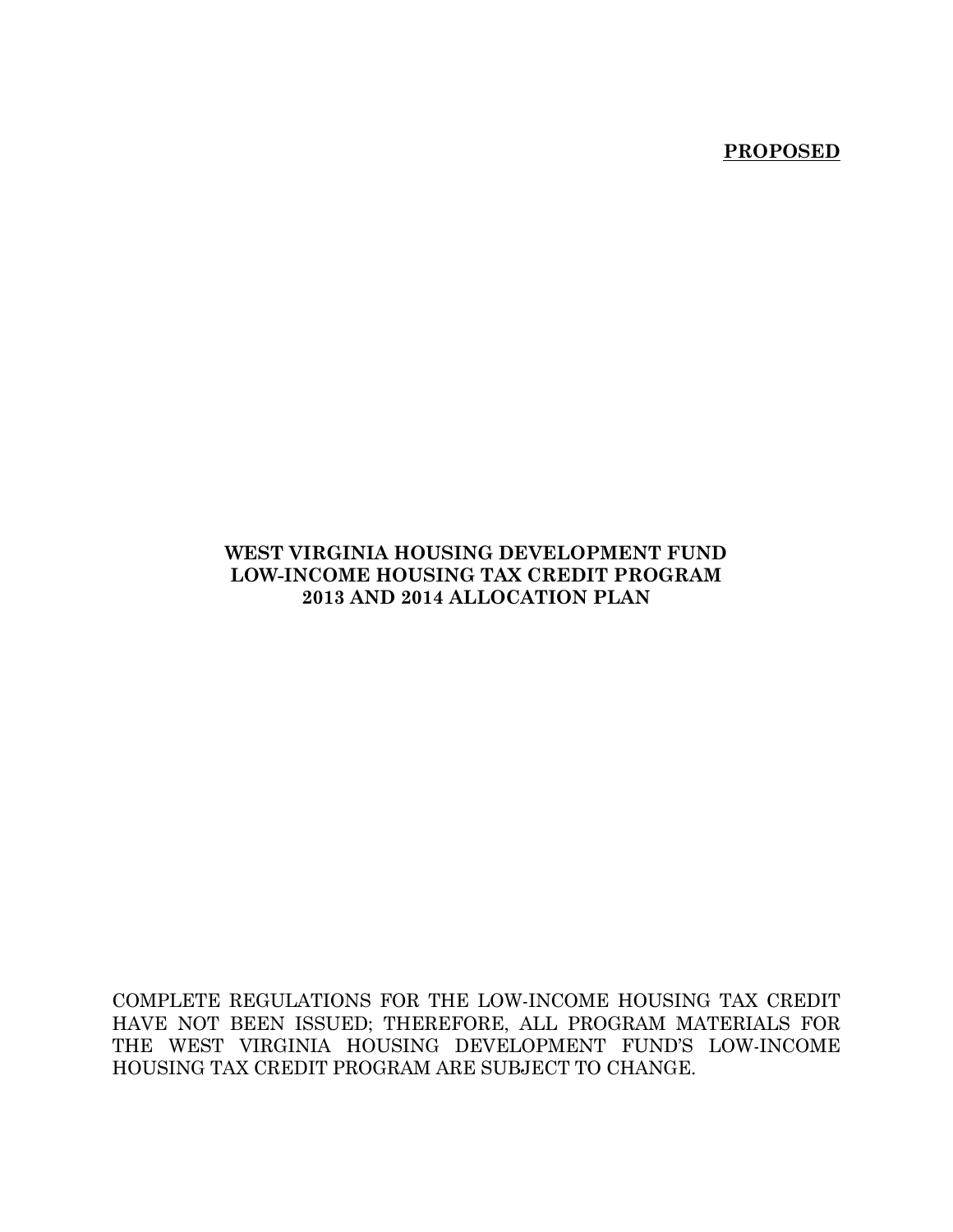### 2013 AND 2014 ALLOCATION PLAN

### TABLE OF CONTENTS

| <b>SECTION</b>                                                             | <b>PAGE</b>      |
|----------------------------------------------------------------------------|------------------|
| <b>INTRODUCTION</b>                                                        | $\mathbf 1$      |
| PUBLIC HEARING AND GOVERNOR'S APPROVAL                                     | 3                |
| <b>NOTIFICATION AND PERIOD OF</b><br><b>COMMENT FOR LOCAL JURISDICTION</b> | 3                |
| PROGRAM PARTICIPANTS<br><b>ELIGIBILITY REQUIREMENTS</b>                    | $\boldsymbol{4}$ |
| <b>SUMMARY OF SELECTION</b><br>AND PREFERENCE CRITERIA                     | $\bf{5}$         |
| <b>SELECTION AND PREFERENCE CRITERIA</b>                                   | 6                |
| Property Characteristics and Set-Aside Categories                          | 6                |
| Ability to Produce a Qualified<br>Low-Income Residential Rental Property   | 9                |
| Site Control                                                               | 10               |
| Permanent Financing                                                        | 10               |
| Syndication of Investment Interests and Tax Credits                        | 11               |
| Developer Experience in the Low-<br>Income Housing Tax Credit Program      | 12               |
| Ownership Entity's Principal's<br>Proximity to Property Site Location      | 12               |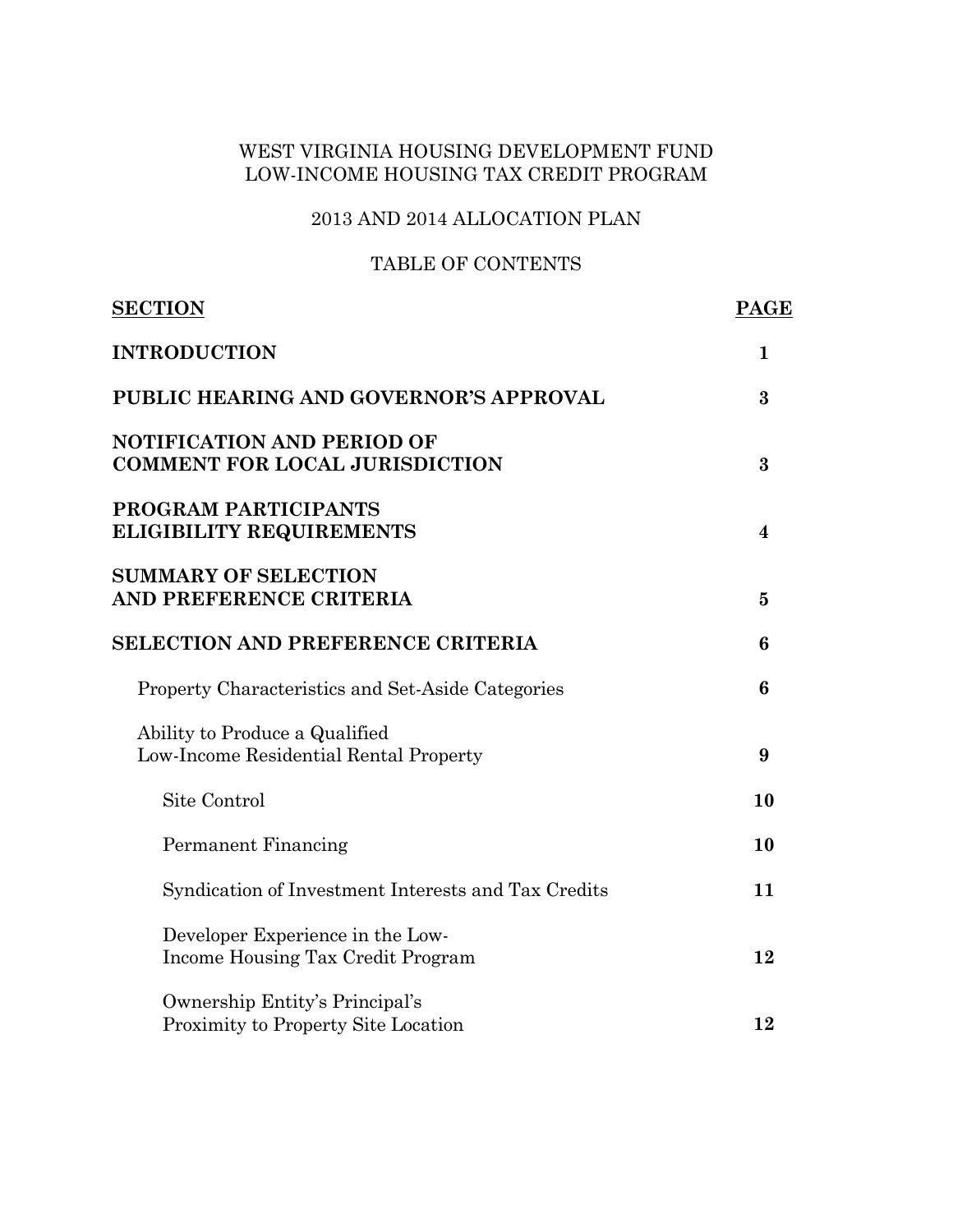#### 2013 AND 2014 ALLOCATION PLAN

#### TABLE OF CONTENTS (CONTINUED)

# **SECTION PAGE** Developer's and General Partner's Timely Delivery of Units **13**  General Partner Portfolio Occupancy Rate **14**  Participation in the Most Recent WVHDF Application Workshop **14**  Property Location and Housing Needs Characteristics **15**  Fiscal Year 2013 Median Family Incomes **16**  Low-Income Housing Tax Credit Program Unit Production as a Percentage of the 2010 Census Renter-Occupied Housing Units **17**  2000 Census Report - Renter-Occupied Housing Units Lacking Complete Plumbing **18**  Low-Income Housing Tax Credit Program New Unit Production (1990 to 2012) as a Percentage of the Estimated 1990 Renter-Occupied Units Substand ard and Not Suitable for Rehabilitation **19**  2013 Low-Income Housing Tax Credit Program IRS Rent Restriction for a Two-Bedroom Unit as a Percentage of the 2012 Average Monthly Wage **20**  Letter of Support **20**  Sponsor Characteristics **21**  Tenant Populations with Special Housing Needs **21**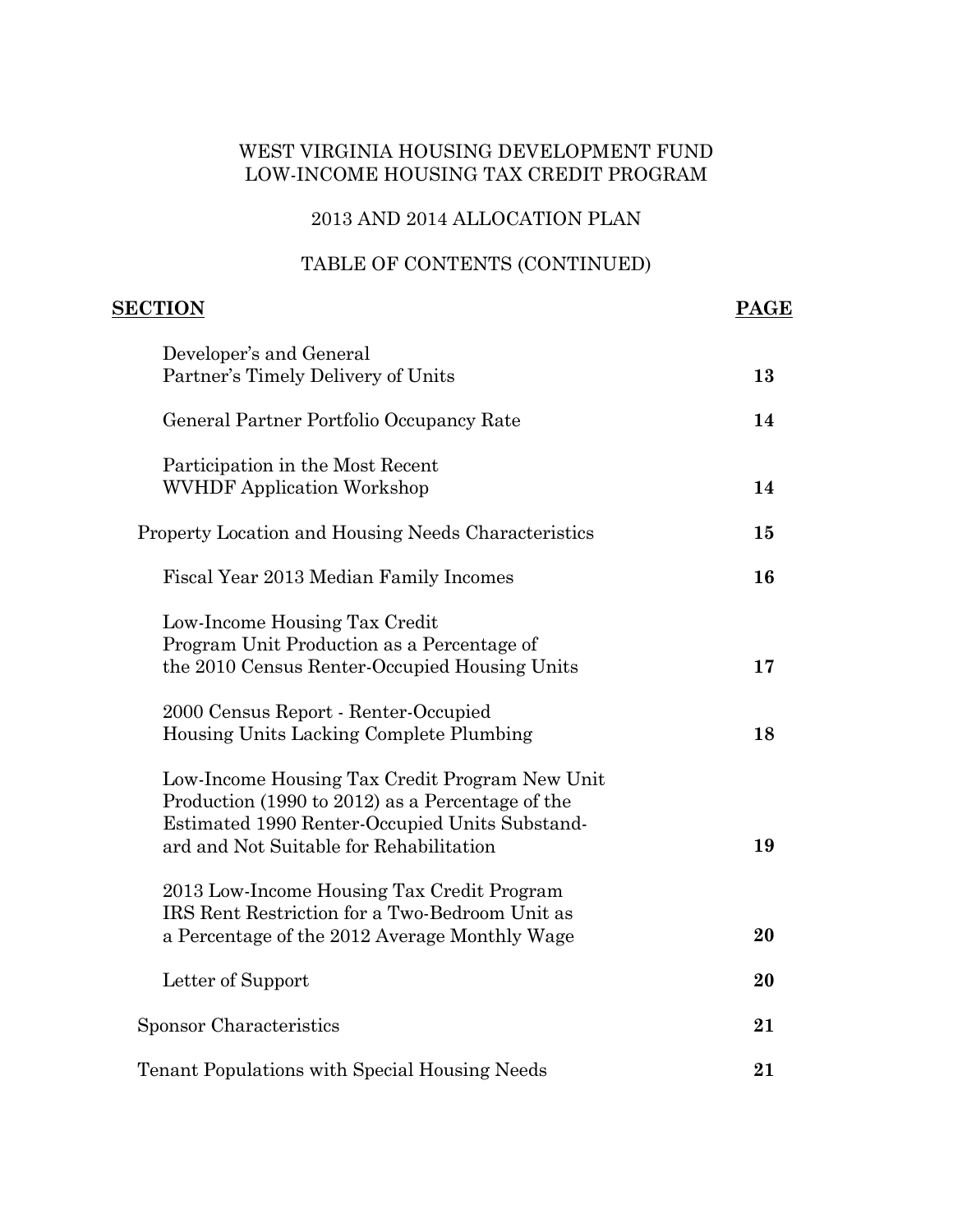### 2013 AND 2014 ALLOCATION PLAN

| <b>SECTION</b><br><b>PAGE</b>                                                                       |    |  |
|-----------------------------------------------------------------------------------------------------|----|--|
| Tenant Populations of Individuals with Children                                                     | 22 |  |
| Persons on a Public Housing Waiting List                                                            | 23 |  |
| Properties Committed to Eventual Tenant Ownership                                                   | 23 |  |
| <b>Historic Nature of Property</b>                                                                  | 23 |  |
| Preference for Properties Serving the Lowest Income Tenants                                         | 24 |  |
| Option 1: Tenants with Incomes at or<br>below 40% of the Area Median Gross Income                   | 24 |  |
| Option 2: Tenants with Incomes at or<br>below 50% of the Area Median Gross Income                   | 25 |  |
| Preference for Properties Obligated to Serving<br>Qualified Tenants for the Longest Periods of Time | 25 |  |
| Preference for Community Revitalization<br>Properties Located In Qualified Census Tracts            | 27 |  |
| <b>Quality of Housing</b>                                                                           | 27 |  |
| <b>Brick Exterior Percentage</b>                                                                    | 30 |  |
| Green Space Percentage                                                                              | 30 |  |
| Interior Square Footage of Units                                                                    | 30 |  |
| Energy Star Designated Whole-Unit HVAC                                                              | 31 |  |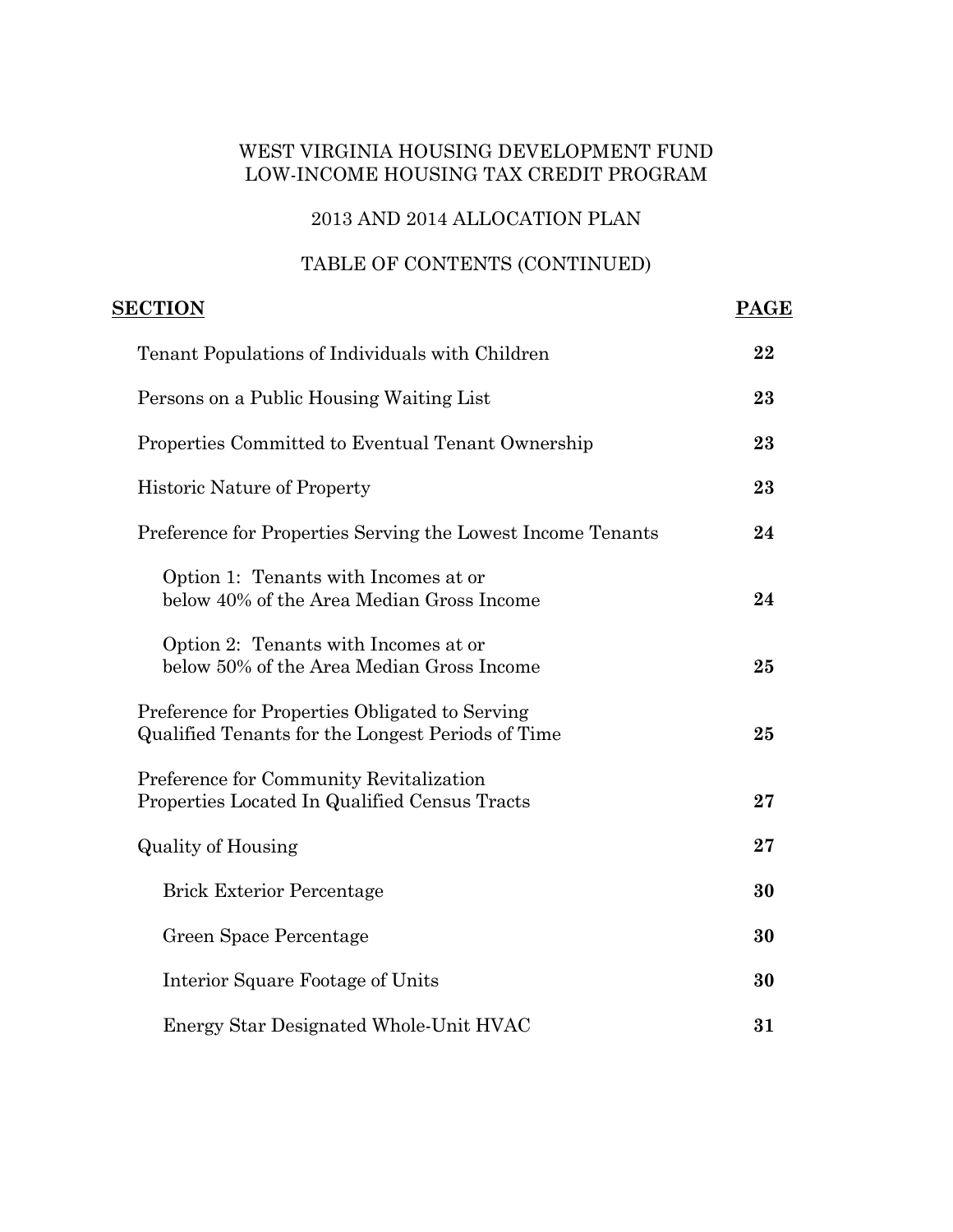### 2013 AND 2014 ALLOCATION PLAN

| <b>SECTION</b><br><b>PAGE</b>                                                      |    |  |
|------------------------------------------------------------------------------------|----|--|
| <b>Energy Star Designated Appliances</b>                                           | 31 |  |
| <b>Energy Star Designated Exterior Doors and Windows</b>                           | 31 |  |
| Composition of Porches, Sidewalks, and Curbs                                       | 31 |  |
| Roof Shingles                                                                      | 32 |  |
| Laundry Closet with Washer and Dryer or Hookup Only                                | 32 |  |
| Showerhead Water Flow Rates and Aerators                                           | 32 |  |
| Thickness of "Dutch Lap" Vinyl Siding                                              | 32 |  |
| Hard Wired High-Speed Internet Access                                              | 32 |  |
| Landscaping Costs Per Unit                                                         | 33 |  |
| Fair Housing Act and Americans with<br>Disabilities Act Training and Certification | 33 |  |
| Green Building Conference/Training                                                 | 33 |  |
| Fire Suppression                                                                   | 33 |  |
| <b>SUMMARY OF PROPERTY SELECTION PROCESS</b>                                       | 34 |  |
| PROPERTY EVALUATION AGAINST THE<br><b>SELECTION AND PREFERENCE CRITERIA</b>        | 35 |  |
| <b>COMPARISON TO THE MINIMUM THRESHOLD</b>                                         | 35 |  |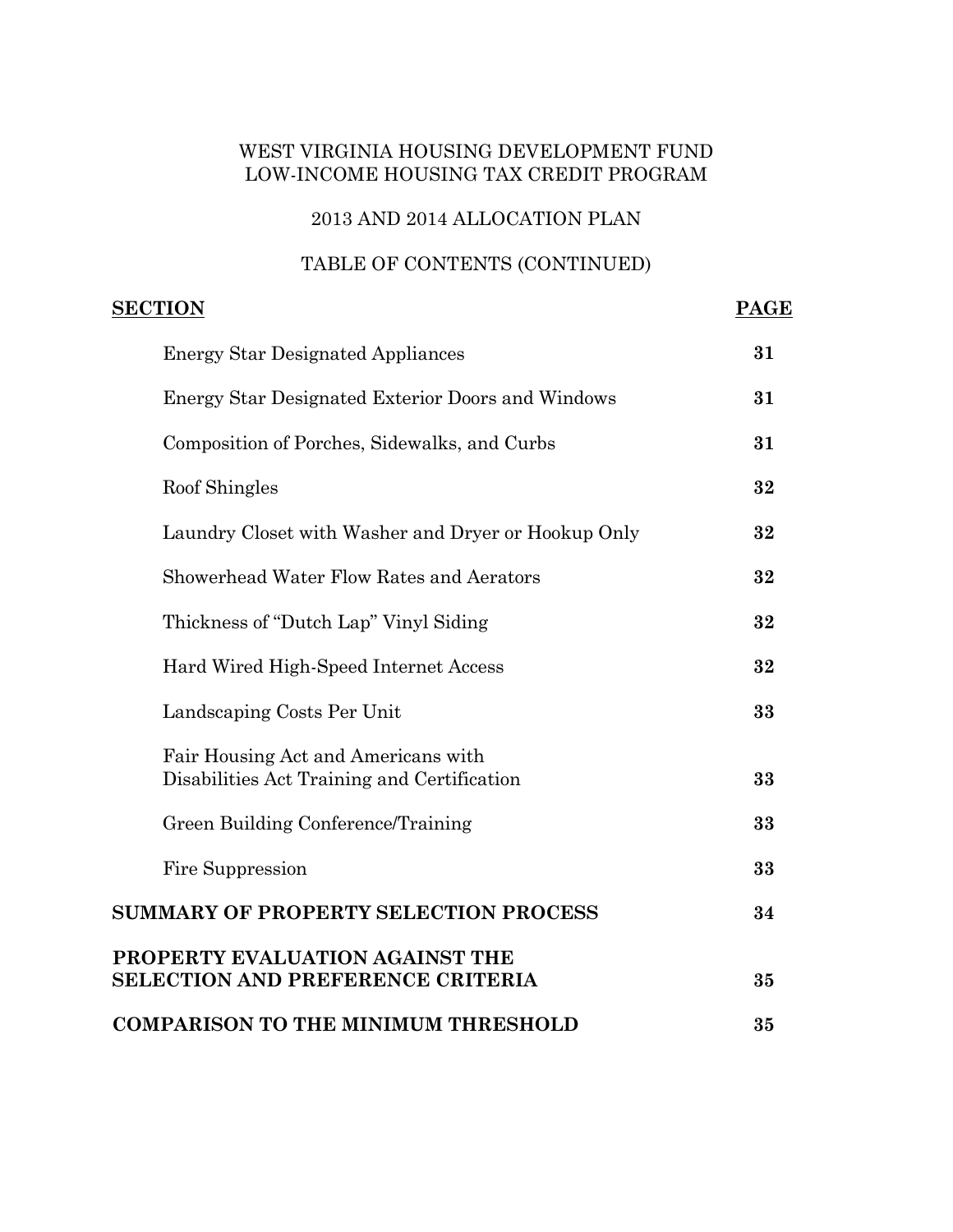### 2013 AND 2014 ALLOCATION PLAN

| <b>SECTION</b>                                                                     | <b>PAGE</b> |  |
|------------------------------------------------------------------------------------|-------------|--|
| PROPERTY RANKING                                                                   |             |  |
| PRELIMINARY REVIEW AND DETERMINATION OF<br>THE HOUSING CREDIT DOLLAR AMOUNT NEEDED | 36          |  |
| PROPERTY SELECTION                                                                 | 36          |  |
| <b>WAITING LISTS</b>                                                               | 39          |  |
| <b>COMPLIANCE MONITORING PROCEDURE</b>                                             | 41          |  |
| <b>Authorized Delegate</b>                                                         | 41          |  |
| <b>Effective Date and General Provisions</b>                                       | 41          |  |
| Recordkeeping and Record Retention Requirements                                    | 43          |  |
| Recordkeeping Requirements                                                         | 43          |  |
| <b>Record Retention Requirement</b>                                                | 44          |  |
| <b>Inspection Record Retention Requirement</b>                                     | 44          |  |
| Certification and Review Requirements                                              | 44          |  |
| Certification Requirements                                                         | 44          |  |
| <b>Review Requirements</b>                                                         | 46          |  |
| Exceptions from a Specific<br>Portion of the Review Requirements                   | 47          |  |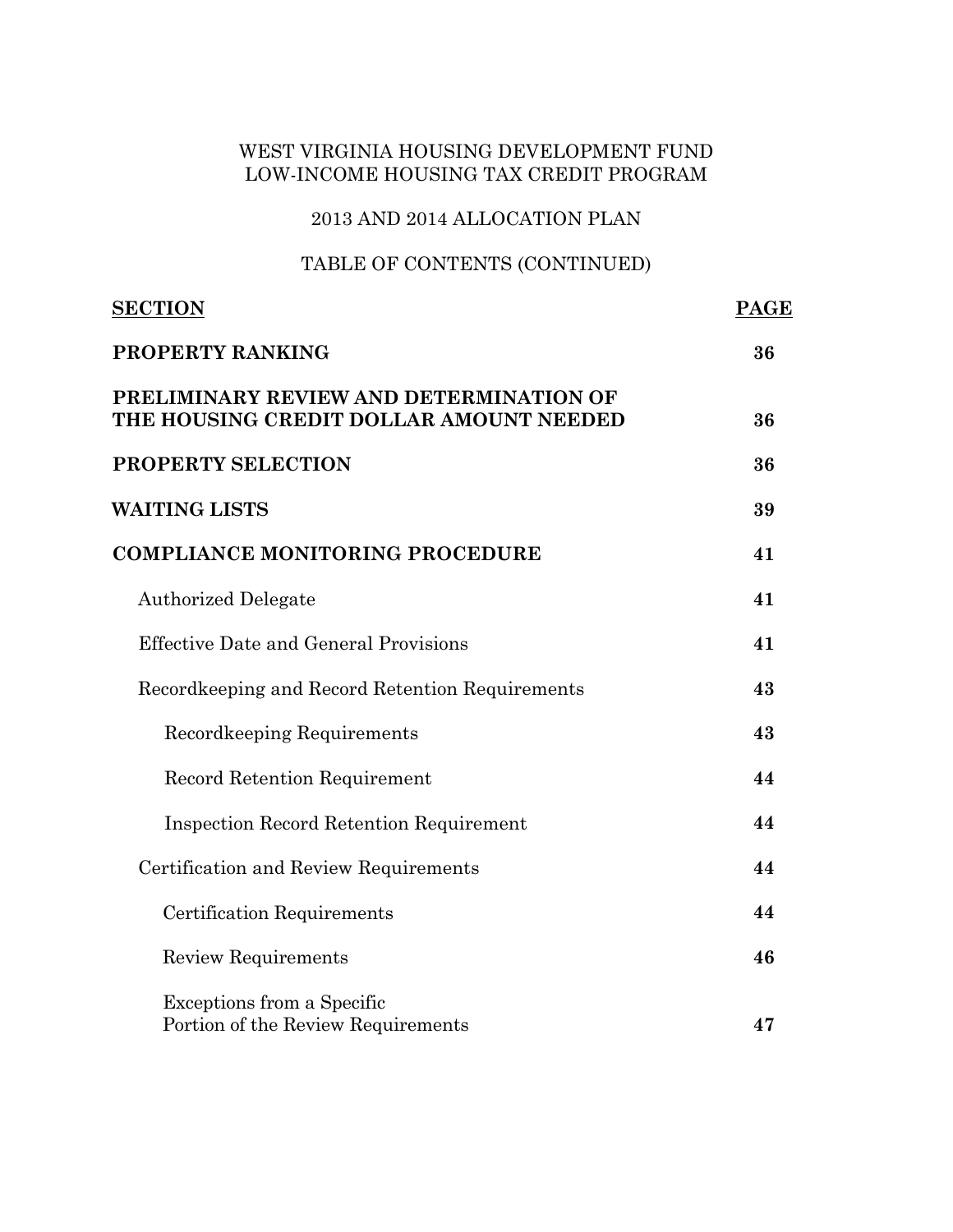### 2013 AND 2014 ALLOCATION PLAN

| <b>SECTION</b>                                           |    |  |
|----------------------------------------------------------|----|--|
| <b>Inspection Requirements</b>                           | 48 |  |
| Notification of Noncompliance Requirements               | 49 |  |
| Owner                                                    | 49 |  |
| <b>Correction Period</b>                                 | 49 |  |
| Internal Revenue Service                                 | 50 |  |
| WVHDF Recordkeeping and Record Retention Requirements    | 50 |  |
| <b>WVHDF Reports of Compliance Monitoring Activities</b> | 50 |  |
| Modification of the Compliance Monitoring Procedure      | 50 |  |
| <b>Compliance Monitoring Fees</b>                        | 51 |  |
| Compliance Monitoring During the Extended Use Period     | 51 |  |
| <b>OTHER MATTERS</b>                                     | 51 |  |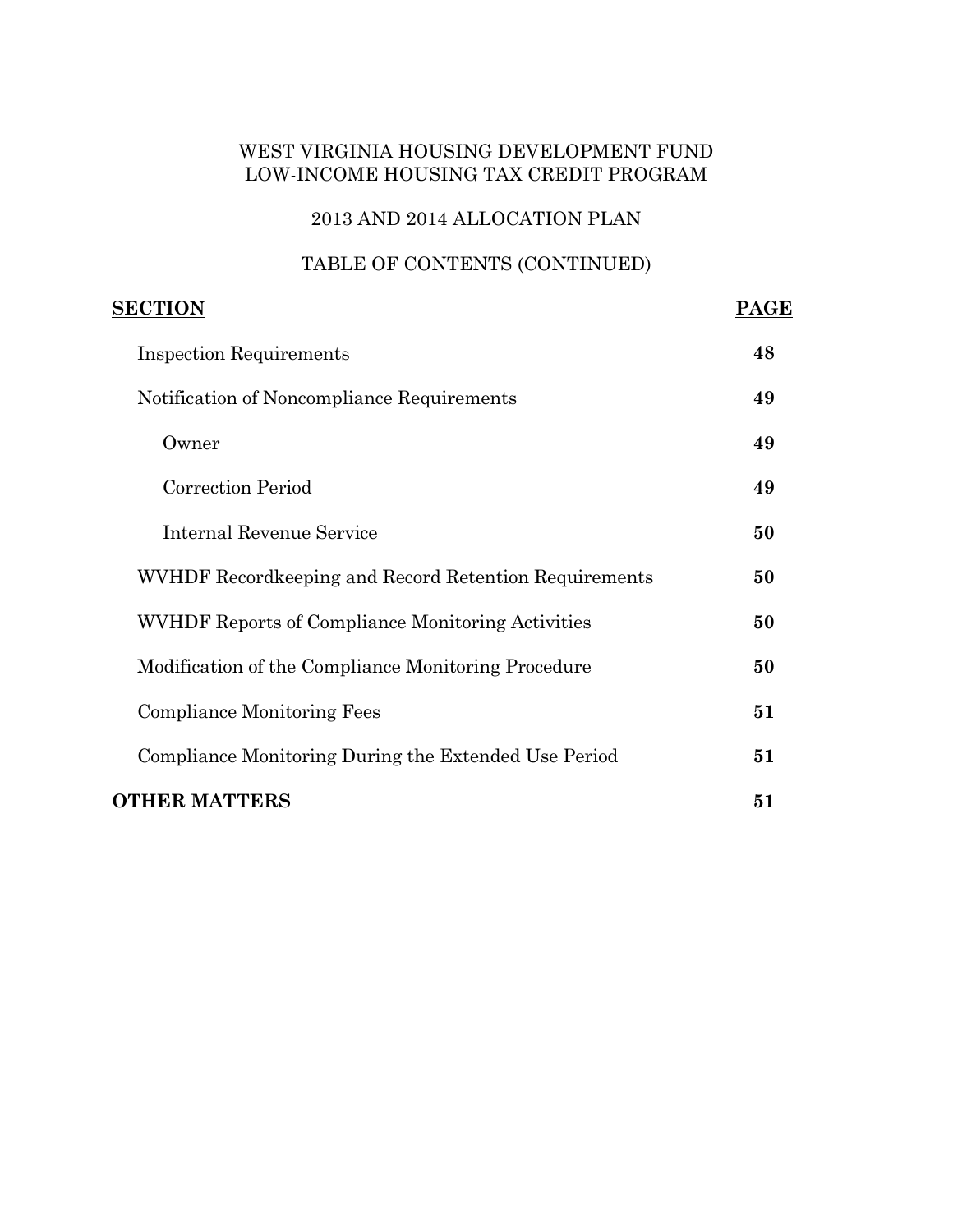## 2013 AND 2014 ALLOCATION PLAN

### TABLE OF CONTENTS (CONTINUED)

#### **EXHIBIT DESCRIPTION COLUMN**

### **Exhibit A: Property Location, Housing Needs Characteristics, and Point Awards**

| Statewide and County Fiscal                           |          |
|-------------------------------------------------------|----------|
| Year 2013 Median Family Incomes                       | Column A |
| Points Awarded                                        | Column B |
| Statewide and County Low-Income Housing Tax           |          |
| Credit Program Unit Production as a Percentage        |          |
| of the 2010 Census Renter-Occupied Housing Units      | Column C |
| Points Awarded                                        | Column D |
| Statewide and County 2000 Census                      |          |
| Report Percentage of Renter-Occupied                  |          |
| Housing Units Lacking Complete Plumbing               | Column E |
| Points Awarded                                        | Column F |
| Statewide and County Low-Income Housing Tax           |          |
| Credit Program New Unit Production (1990 to 2012) as  |          |
| a Percentage of the Estimated 1990 Renter-Occupied    |          |
| Units Substandard and Not Suitable for Rehabilitation | Column G |
| Points Awarded                                        | Column H |
| Statewide and County 2013 Low-Income Housing Tax      |          |
| Credit Program IRS Rent Restriction for a Two-Bedroom |          |
| Unit as a Percentage of the 2012 Average Monthly Wage | Column I |
| Points Awarded                                        | Column J |
|                                                       |          |
| <b>Total Points Awarded</b>                           | Column K |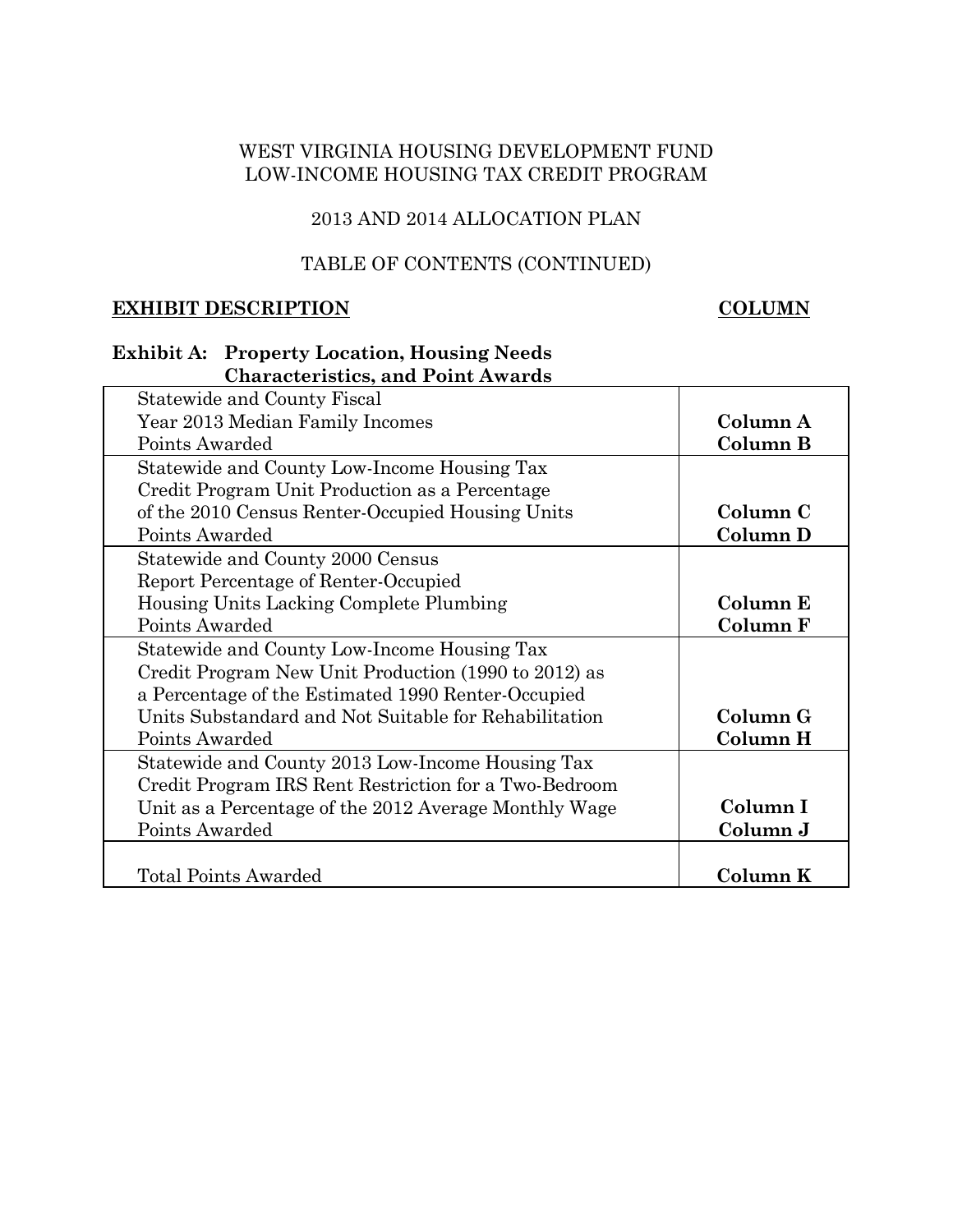#### **INTRODUCTION**

 The Low-Income Housing Tax Credit Program is authorized by and operated under Section 42 of the Internal Revenue Code (the "Code"). Under Subsection 42(m), allocating agencies are required to develop and adopt a "qualified allocation plan" pursuant to which properties will be selected for allocations of low-income housing tax credits. The West Virginia Housing Development Fund ("WVHDF"), as the allocating agency for the State of West Virginia ("State"), is responsible for administering the Low-Income Housing Tax Credit Program and for developing and adopting the qualified allocation plan (the "Plan") for the State. The Governor must approve the Plan after the Plan has been subjected to public comment through public hearing.

 Note: The word "property" is generally used in the Plan as "project" is used in the Code.

According to Subsection  $42(m)(1)(A)$  of the Code, the housing credit dollar amount with respect to any building shall be zero unless:

- such amount was allocated pursuant to a qualified allocation plan of the allocating agency, which is approved by the governmental unit of which the allocating agency is a part,
- the allocating agency notifies the chief executive officer of the local jurisdiction within which the building is located and provides that individual a reasonable opportunity to comment on the property,
- a comprehensive market study of the housing needs of low-income individuals in the area to be served by the property is conducted before the credit allocation is made and at the developer's expense by a disinterested party who is approved by the allocating agency, and
- a written explanation is available to the general public for any allocation of a housing credit dollar amount that is not made in accordance with established priorities and selection criteria of the allocating agency.

 A "qualified allocation plan" is defined in Subsection 42(m)(1)(B) of the Code as a plan which:

1. sets forth selection criteria to be used to determine housing priorities of the allocating agency that are appropriate to local conditions. The selection criteria that Subsection  $42(m)(1)(C)$  of the Code requires to be included in the Plan are as follows: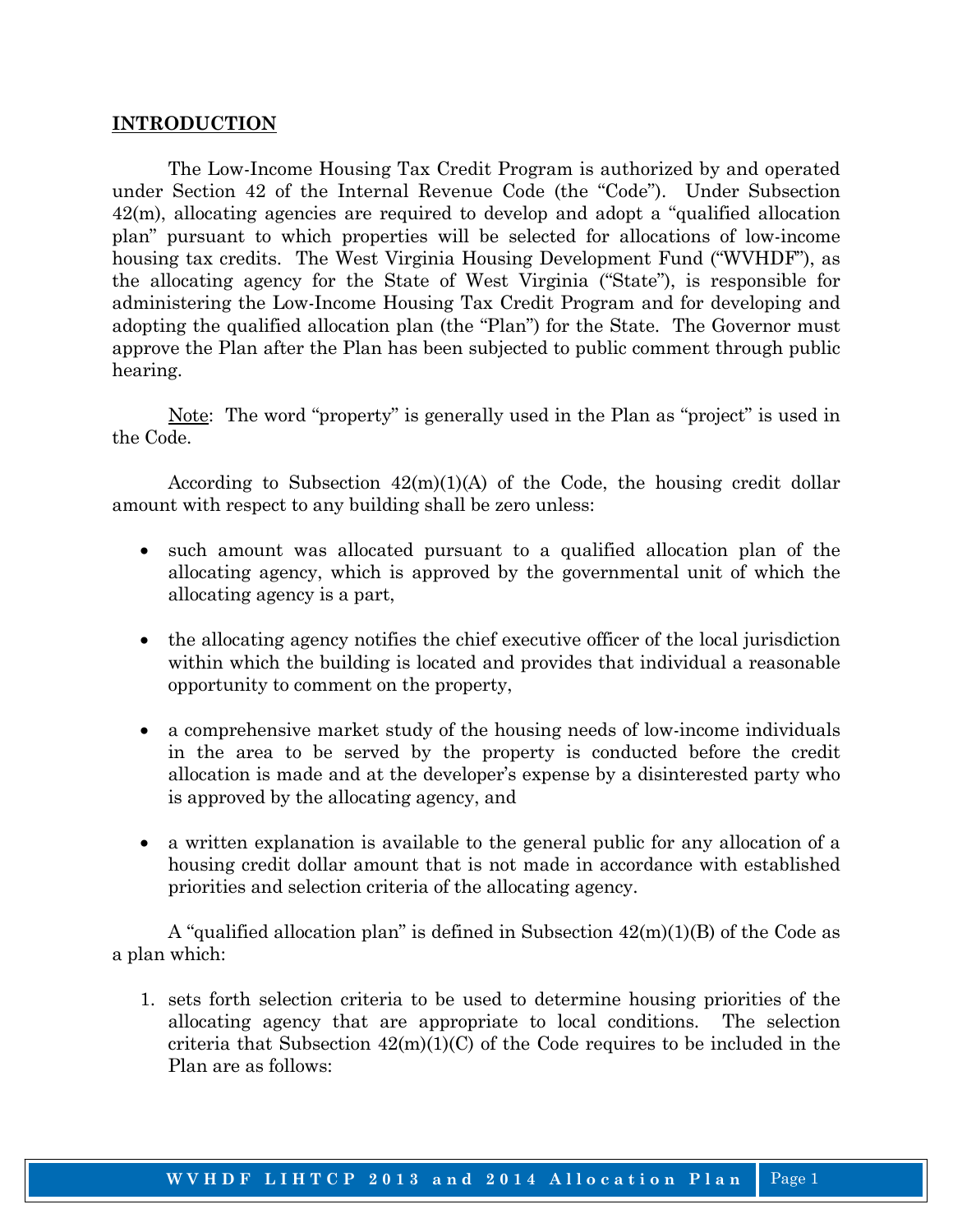- a. property location,
- b. housing needs characteristics,
- c. property characteristics, including whether the property includes the use of existing housing as part of a community revitalization plan,
- d. sponsor characteristics,
- e. tenant populations with special housing needs,
- f. public housing waiting lists,
- g. tenant populations of individuals with children,
- h. properties intended for eventual tenant ownership,
- i. energy efficiency of the property, and
- j. the historic nature of the property;
- 2. gives preference in allocating housing credit dollar amounts among selected properties to:
	- a. properties serving the lowest income tenants,
	- b. properties obligated to serve qualified tenants for the longest periods, and
	- c. properties which are located in qualified census tracts (as defined in Subsection  $42(d)(5)(C)$  of the Code) and the development of which contributes to a concerted community revitalization plan; and
- 3. provides a procedure that the allocating agency (or an agent or other private contractor of such agency) will follow in monitoring for noncompliance with the provisions of Section 42 of the Code, in notifying the Internal Revenue Service of such noncompliance to the extent that the allocating agency becomes aware of such matters of noncompliance, and in monitoring for noncompliance with habitability standards through regular site visits.

 The provisions and requirements of the allocating agency's qualified allocation plan must be satisfied by any property requesting any portion of the state's housing credit ceiling. Also, any tax-exempt bond financed property which does not require credit allocations from the state housing credit ceiling must satisfy the provisions and requirements of the qualified allocation plan.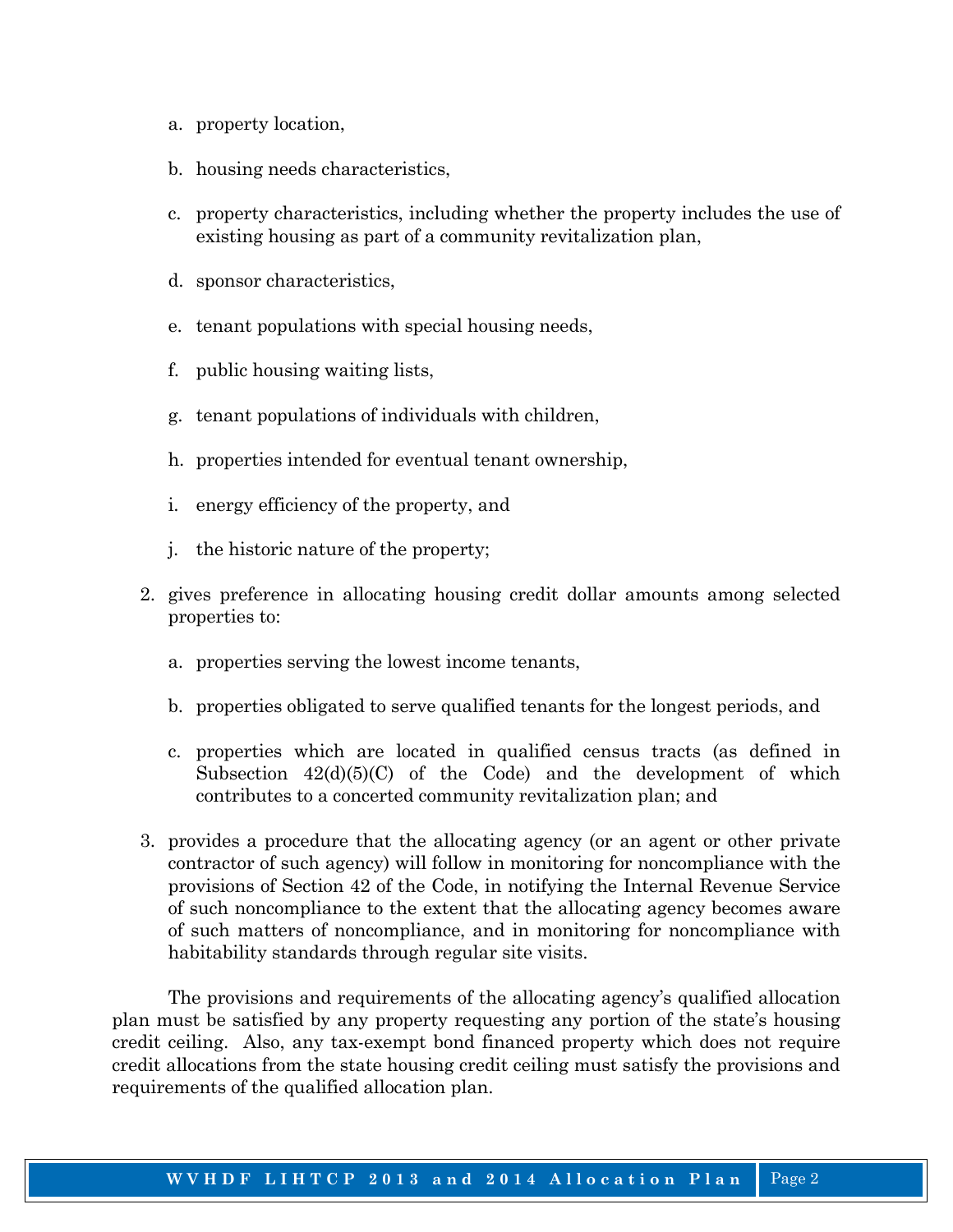This Plan contains certain specific exclusions for tax-exempt bond financed properties which do not require credit allocations from the State Housing Credit Ceiling. Such exclusions may involve specific selection or preference criteria and other administrative criteria that are not mandated by Section 42 of the Code.

 In addition, the WVHDF may, at its discretion, waive particular selection or preference criteria that are not mandated by Section 42 of the Code for an individual property. This waiver will only apply to the property for which such waiver was granted. On a case-by-case basis, the Executive Director may solicit the WVHDF Board of Directors' approval of a waiver.

 In the event a waiver is granted, a written explanation will be available to the general public with respect to any allocation of a housing credit dollar amount that is not made in accordance with the established priorities and selection criteria contained in this Plan.

#### **PUBLIC HEARING AND GOVERNOR'S APPROVAL**

In accordance with Subsection  $42(m)(1)(A)(i)$  of the Code, the required public hearing was held on \_\_\_\_\_\_\_\_\_\_, and the Plan was approved by the Governor of the State on \_\_\_\_\_\_\_\_\_\_\_\_.

#### **NOTIFICATION AND PERIOD OF COMMENT FOR LOCAL JURISDICTION**

 Prior to allocating any low-income housing tax credit and in accordance with Subsection  $42(m)(1)(A)(ii)$  of the Code, the WVHDF will notify the chief executive officer or the equivalent of the local jurisdiction within which the buildings in the property are or will be located and will provide that government official 60 days, beginning on the day the notification is dated, to provide comments. The WVHDF welcomes all comments from the local jurisdiction. However, the WVHDF is an equal opportunity housing provider, and therefore, will not consider any comments which object to the property development in violation of the Fair Housing Act or any other applicable federal or state law.

 In the event an applicant submits its initial application on or after October 31, the WVHDF may provide the chief executive officer of the local jurisdiction with a period of time to comment that is less than 60 days. Any such shorter time period will be reasonable, taking into consideration the time constraints within which the WVHDF is required to make any resulting allocations by the end of the calendar year.

 If a response is not received within the specified time period, the WVHDF will continue processing the application.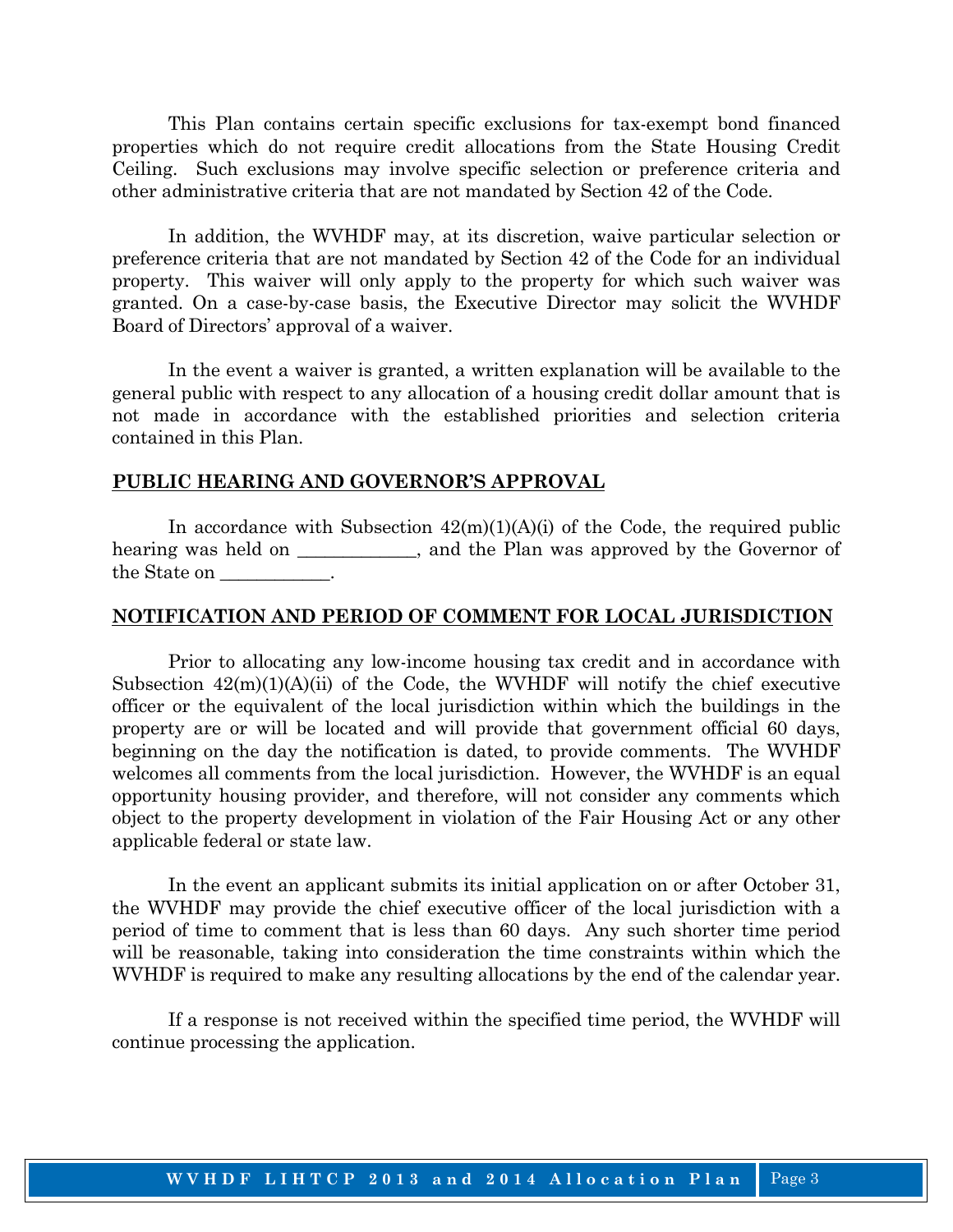#### **PROGRAM PARTICIPANTS ELIGIBILITY REQUIREMENTS**

 The WVHDF will not select or allocate low-income housing tax credits to any property whose developer and/or ownership entity includes any individual or entity which:

- is a convicted felon;
- appears on the U.S. Department of Housing and Urban Development's ("HUD's") Excluded Parties List; or
- has issues of non-compliance in West Virginia that have been reported to the Internal Revenue Service ("IRS") as continuing to be unresolved after the end of the correction period, **and** continue to be unresolved at the time any such proposed property is under consideration.

 Any individual who is part of the ownership entity that serves as the general partner, individually or as a co-owner must have a credit score (Experian) in excess of 620. Note: A credit report will not be required for the principals, officers, and board members of non-profit organizations.

 The following persons must complete and sign a Program Participants Eligibility Requirements Certification (WVHDF Form LIHTCP-G) and include any and all required attachments (e.g. attachments regarding LIHTCP compliance in states other than West Virginia) verifying the eligibility items listed above:

- Any person who owns any interest in a **for-profit developer;**
- Any person who owns any interest in a **for-profit general partner;**
- The Executive Director, Deputy Director, President, and Vice-President (or comparable officers) for a **non-profit developer**; and
- The Executive Director, Deputy Director, President, and Vice-President (or comparable officers) for a **non-profit general partner.**

Any person who owns any interest in a **for-profit general partner** must complete and sign a Credit Check Authorization and Release Form (WVHDF Form LIHTCP-I) in order for the WVHDF to request and obtain a copy of each such person's credit report:

 Note: Any reference to **general partner** in this section or any other section of the Plan also includes **managing member and member owners** for limited liability companies.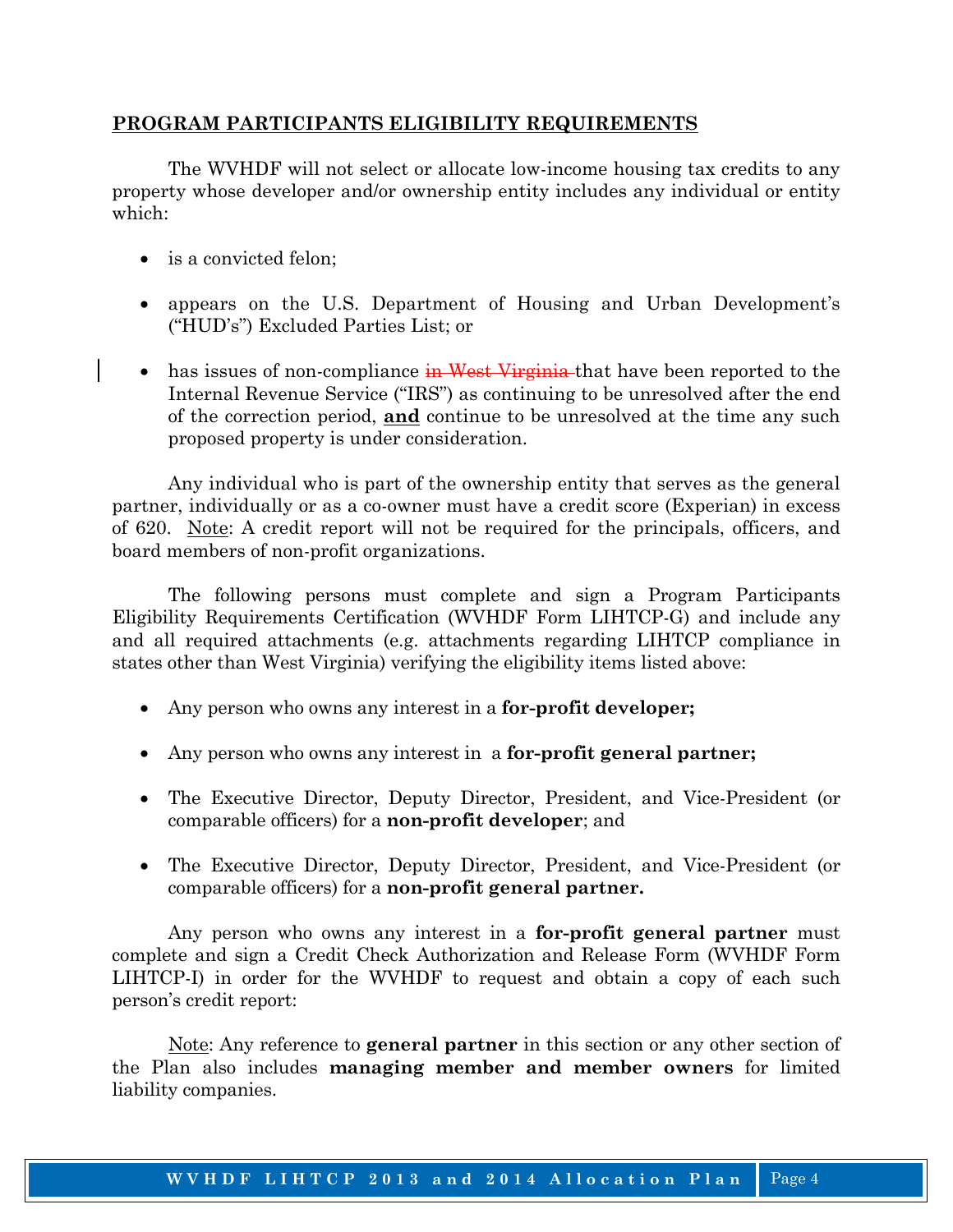**Any material misrepresentations or failure to disclose with regard to any of the above-listed eligibility requirements are grounds for rejection of an application and possible prohibition against future applications.** 

Note: In accordance with the current Tax Credit Manual, the ownership entity must be in existence and qualified to do business in the State of West Virginia, as evidenced by the Secretary of State's office at the time it submits a Carryover Allocation Request.

#### **SUMMARY OF SELECTION AND PREFERENCE CRITERIA**

In order to comply with Subsections  $42(m)(1)(B)$  and (C) of the Code, the WVHDF has developed a point system to be used in making the property selections for allocations of low-income housing tax credits. Selection and Preference Criteria have been established to provide the framework for the point system. In some of the criteria, more specific characteristics have also been established. An assignment of the total points available for each selection or preference criterion and each specific characteristic is detailed in the Selection and Preference Criteria section of this Plan. A summary of the selection or preference criteria and the total points available is provided below: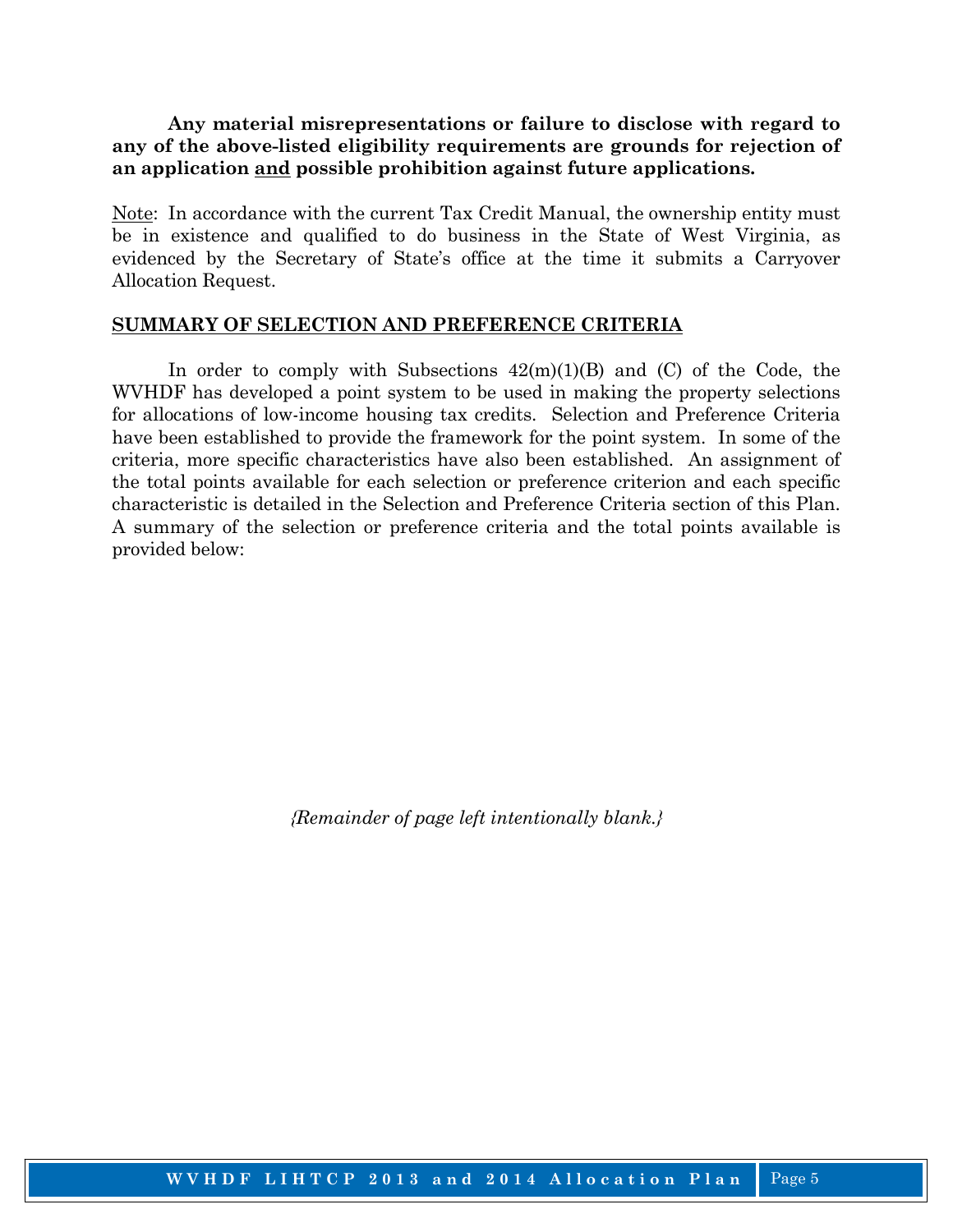| Category of Selection and Preference Criteria                                                              | <b>Total Points Available</b> |  |
|------------------------------------------------------------------------------------------------------------|-------------------------------|--|
| Property Characteristics and Set-Aside Categories                                                          | 50                            |  |
| Ability to Produce a Qualified<br>Low-Income Residential Rental Property                                   | <del>240</del> 250            |  |
| <b>Property Location and Housing Needs Characteristics</b>                                                 | 240                           |  |
| Sponsor Characteristics                                                                                    | 10                            |  |
| Tenant Populations with Special Housing Needs<br>$O_r$                                                     |                               |  |
| Tenant Populations of Individuals with Children                                                            | 25                            |  |
| Persons on a Public Housing Waiting List                                                                   | 25                            |  |
| Properties Committed to Eventual Tenant Ownership                                                          | 15                            |  |
| Historic Nature of the Property                                                                            | 20                            |  |
| Preference for Properties<br>Serving the Lowest Income Tenants                                             | 50                            |  |
| Preference for Properties Obligated to Serving<br>Qualified Tenants for the Longest Periods of Time<br>150 |                               |  |
| Preference for Community Revitalization                                                                    |                               |  |
| Properties Located in Qualified Census Tracts<br>40                                                        |                               |  |
| <b>Quality of Housing (Including Energy Efficiency)</b><br>165180                                          |                               |  |
| TOTAL POINTS AVAILABLE<br>10301055                                                                         |                               |  |

 The WVHDF has set a minimum threshold of 500 Selection and Preference Criteria points that must be met by a proposed property in order for such property to be considered any further for Low-Income Housing Tax Credit Program eligibility.

### **SELECTION AND PREFERENCE CRITERIA**

### Property Characteristics and Set-Aside Categories (Maximum Points Available: 50)

 The WVHDF has determined that Set-Aside Categories should be established to direct the allocation of housing credit dollar amounts to properties possessing certain features or characteristics.

 **In order for a proposed property to be considered any further for Low-Income Housing Tax Credit Program selection and eligibility, the property must satisfy the property characteristics and features for one of the six Set-Aside Categories, as identified and described below.**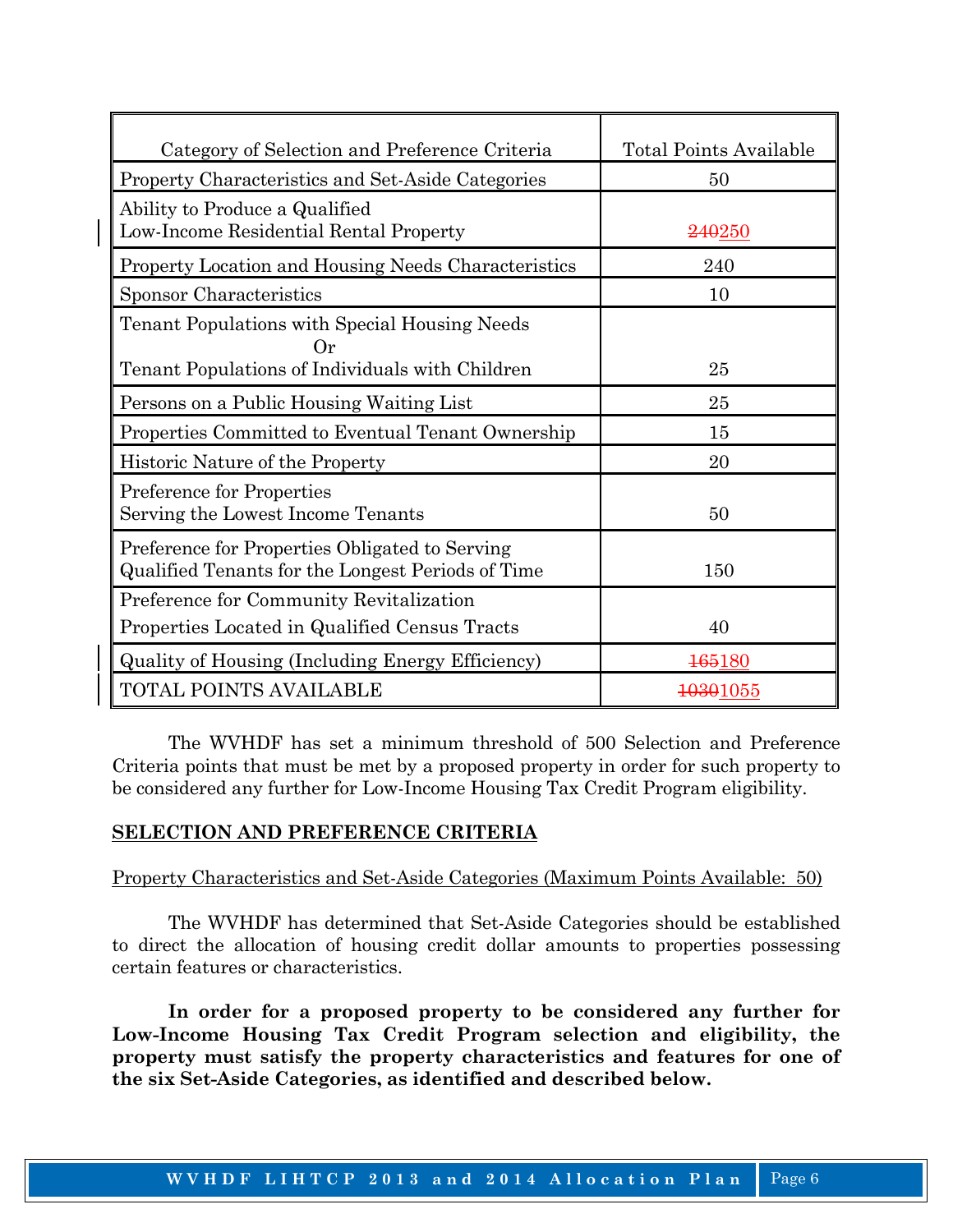The Set-Aside Categories, a description of the features or characteristics for each category, the type and size of property, the number of points available, and the percentage of the State's Housing Credit Ceiling that is set aside for each category is provided below:

|    |                                                                                                               |                                    |                      | Percentage of         |
|----|---------------------------------------------------------------------------------------------------------------|------------------------------------|----------------------|-----------------------|
|    | Set-Aside Category and                                                                                        | Type and                           |                      | the State's           |
|    | Description of the Features and                                                                               | Size of                            | Points               | Housing               |
|    | Characteristics of the Category                                                                               | Property                           | Available            | <b>Credit Ceiling</b> |
| 1. | <b>Qualified Non-Profit:</b><br>Category for the                                                              | New $\&\leq 50$                    | 50                   | 10.0%                 |
|    | exclusive use of a Qualified Non-Profit Organization.                                                         | New $> 50$                         | 40                   |                       |
|    |                                                                                                               | Rehab & $\leq 50$<br>Rehab $>50$   | 30<br>20             |                       |
|    |                                                                                                               | A&R & $\leq 50$                    | 10                   |                       |
|    |                                                                                                               | A&R $\&$ > 50                      | $\overline{0}$       |                       |
| 2. | Rural<br>Development<br><b>Preservation:</b>                                                                  | Rehab & $\leq 50$                  | 30                   | 20.0%                 |
|    | Category for the exclusive use for the preservation of                                                        | Rehab $>50$                        | $20\,$               |                       |
|    | existing Rural Development low-income residential                                                             | A&R & $\leq 50$                    | 10<br>$\overline{0}$ |                       |
|    | rental units previously financed, guaranteed, or<br>subsidized (property-based) through any Rural             | A&R $>50$                          |                      |                       |
|    | Development finance, guarantee,<br>subsidy<br><b>or</b>                                                       |                                    |                      |                       |
|    | (property-based) program.                                                                                     |                                    |                      |                       |
| 3. | Rural<br>Development<br><b>New</b>                                                                            | New & $\leq 50$                    | 50                   | 15.0%                 |
|    | <b>Construction:</b> Category for the exclusive use                                                           | New $\&$ > 50                      | 40                   |                       |
|    | a newly constructed property financed,<br>for                                                                 |                                    |                      |                       |
|    | guaranteed, or subsidized (property-based) through                                                            |                                    |                      |                       |
|    | any Rural Development finance, guarantee, or<br>subsidy (property-based) program to produce newly             |                                    |                      |                       |
|    | constructed low-income residential rental units.                                                              |                                    |                      |                       |
| 4. | <b>HUD</b><br>Preservation<br><b>New</b><br>or                                                                | New & $\leq 50$                    | 50                   | 25.0%                 |
|    | <b>HOPE</b><br>Construction<br><i>(Includes)</i><br>VI):                                                      | New $> 50$                         | 40                   |                       |
|    | Category for the exclusive use for either new                                                                 | Rehab $\& \leq 50$<br>Rehab $>50$  | 30<br>$20\,$         |                       |
|    | construction or preservation of existing HUD low-                                                             | A&R & $\leq 50$                    | 10                   |                       |
|    | residential<br>rental<br>units<br>income<br>financed,<br>guaranteed, or subsidized (property-based) through   | A&R $>50$                          | $\overline{0}$       |                       |
|    | any HUD finance, guarantee, or subsidy (property-                                                             |                                    |                      |                       |
|    | based) program.                                                                                               |                                    |                      |                       |
| 5. | New Supply Small:<br>Category for the                                                                         | New & $\leq 50$                    | 50                   | 25.0%                 |
|    | exclusive use of either a newly constructed property,                                                         | Rehab & $\leq 50$                  | 30                   |                       |
|    | substantial rehabilitation property,<br>or<br>an<br>a                                                         | A&R & $\leq 50$                    | 10                   |                       |
|    | acquisition with substantial rehabilitation property,<br>all of which must result in a direct increase of the |                                    |                      |                       |
|    | of low-income residential rental<br>stock<br>units.                                                           |                                    |                      |                       |
|    | <u>Properties in this category will not have more than</u>                                                    |                                    |                      |                       |
|    | 50 residential rental units.                                                                                  |                                    |                      |                       |
| 6. | Top Off: Category for the exclusive use of a 2011                                                             | New & $\leq$ 50                    | 50                   | $5.0\%$               |
|    | and/or 2012 (or 2012 and/or 2013) Carryover                                                                   | New $\&$ > 50<br>Rehab & $\leq 50$ | 40<br>30             |                       |
|    | Allocation Certificate recipient for additional<br>credit.                                                    | Rehab $>50$                        | 20                   |                       |
|    |                                                                                                               | A&R & $\leq 50$                    | 10                   |                       |
|    |                                                                                                               | A&R $>50$                          | $\mathbf{0}$         |                       |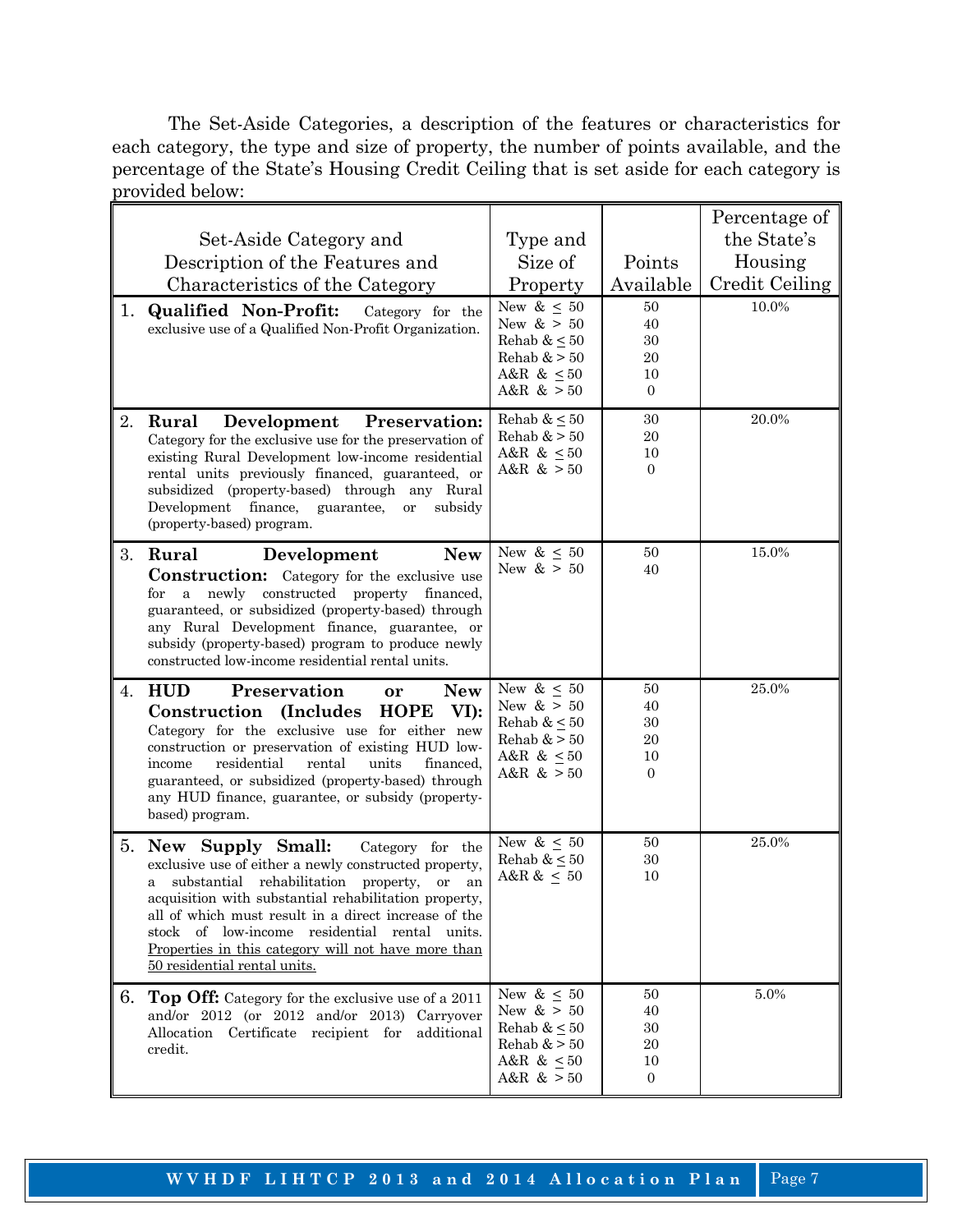For "Type and Size of Property" the following definitions apply:

 New = Newly Constructed; Rehab = Substantial Rehabilitation;  $A & R =$  Acquisition and Substantial Rehabilitation; < 50 = Less than or equal to 50 residential rental units; and > 50 = More than 50 residential rental units.

 In addition, for substantial rehabilitation properties or acquisition and substantial rehabilitation properties, an additional 10 points will be awarded if any such property includes the use of **existing housing** that is a **clearly** and **specifically stated** part of a community revitalization plan that has been approved by the appropriate governing body of the local jurisdiction within which such "community" is located. "Clearly and specifically stated" means the existing housing must be located in specified boundaries within the community and the rehabilitation of such housing fulfills the specified goals of the plan **OR** the existing housing is specifically named in the plan and the rehabilitation of such housing fulfills the specified goals of the plan.

 In order to qualify for the Qualified Non-Profit Set-Aside Category, the nonprofit entity must:

- be either a  $501(c)(3)$  or  $501(c)(4)$  organization;
- be exempt from taxes under Subsection 501(a) of the Internal Revenue Code (A copy of the IRS determination letter declaring exempt status for the non-profit entity must accompany such non-profit entity's request, together with a certificate from an authorized officer of the non-profit entity stating that he or she knows of nothing that would adversely affect such determination.);
- include in its exempt purposes, the fostering of low-income housing (A copy of the non-profit entity's Articles of Incorporation must accompany such nonprofit entity's request.);
- own an interest in the property (directly or through a partnership (as a general partner; owning more than 10% of the general partnership interest));
- materially participate (as defined in the passive loss rules, Code Subsection 469(h)) in the development and operation of the property throughout the compliance period on a regular, continuous and substantial basis;
- not be affiliated with or controlled by a for-profit organization;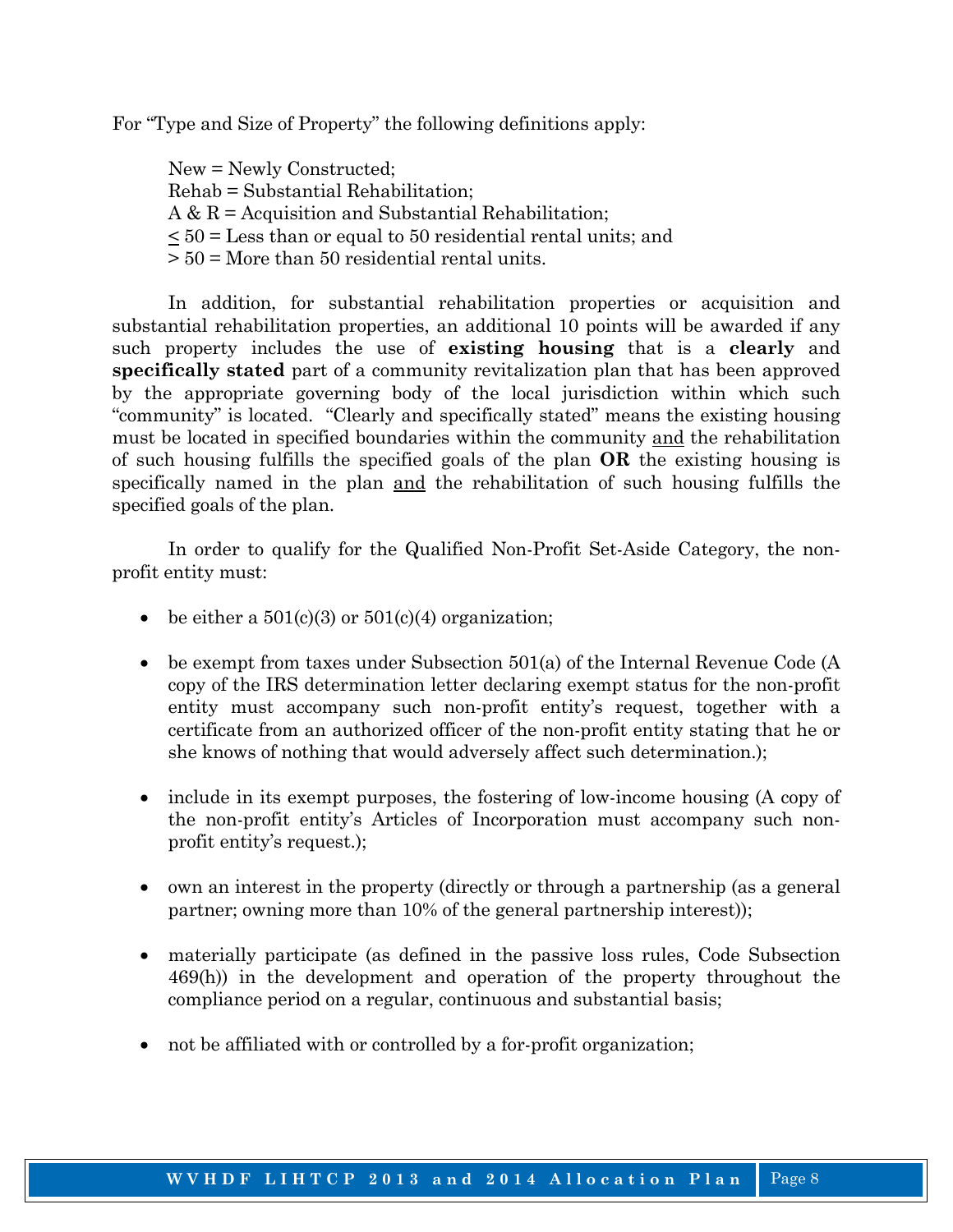- have been in existence for at least five years and have at least three years of housing experience (as a developer of residential housing, or as an owner of residential rental housing, or any combination of both encompassing a 36 month period in the aggregate) – evidenced by a resume of such experience, including beginning and ending dates; and
- provide support services that are appropriate for the residents of the proposed property.

 A "qualified corporation" as is defined in Subsection 42(h)(5)(D)(ii) of the Code does not qualify for the Qualified Non-Profit Set-Aside Category under this Plan.

 Each property can compete for housing credit dollar amounts from only one Set-Aside Category, provided that the proposed property's characteristics or features satisfy those specified for one of the six Set-Aside Categories. On page 3 of WVHDF Form 1040, the box in front of the applicant-selected Set-Aside Category must be marked with an "X". Also be sure to include the number of units, and the type of property (New Construction, Substantial Rehabilitation, or Acquisition and Substantial Rehabilitation).

 The Qualified Non-Profit Set-Aside Category will remain in effect for requests received on or before the end of the calendar year, in accordance with Section 42 of the Code.

 The remaining Set-Aside Categories, described in 2, 3, 4, 5, and 6 above, will remain in effect for requests received on or before the last day of the respective application periods listed in the Program Calendar (Exhibit G of the current Tax Credit Manual). After such requests have been reviewed for acceptability, scored, and ranked, any unallocated housing credit dollar amounts in these categories, if any, will be pooled together.

### Ability to Produce a Qualified Low-Income Residential Rental Property (Total Maximum Points Available: 240250)

 The WVHDF has established minimum standards that must be satisfied prior to the submission of an acceptable request for tax credits. These minimum standards are related to the key components of the development process. Satisfaction of these minimum standards will be verified by the WVHDF based upon a review of the necessary documentation which must accompany the applicant's request in order for such request to be deemed acceptable by the WVHDF. An example of the necessary documentation for the first key component, Site Control, includes a recorded deed, option, or purchase contract **in the ownership entity's name for the subject property.**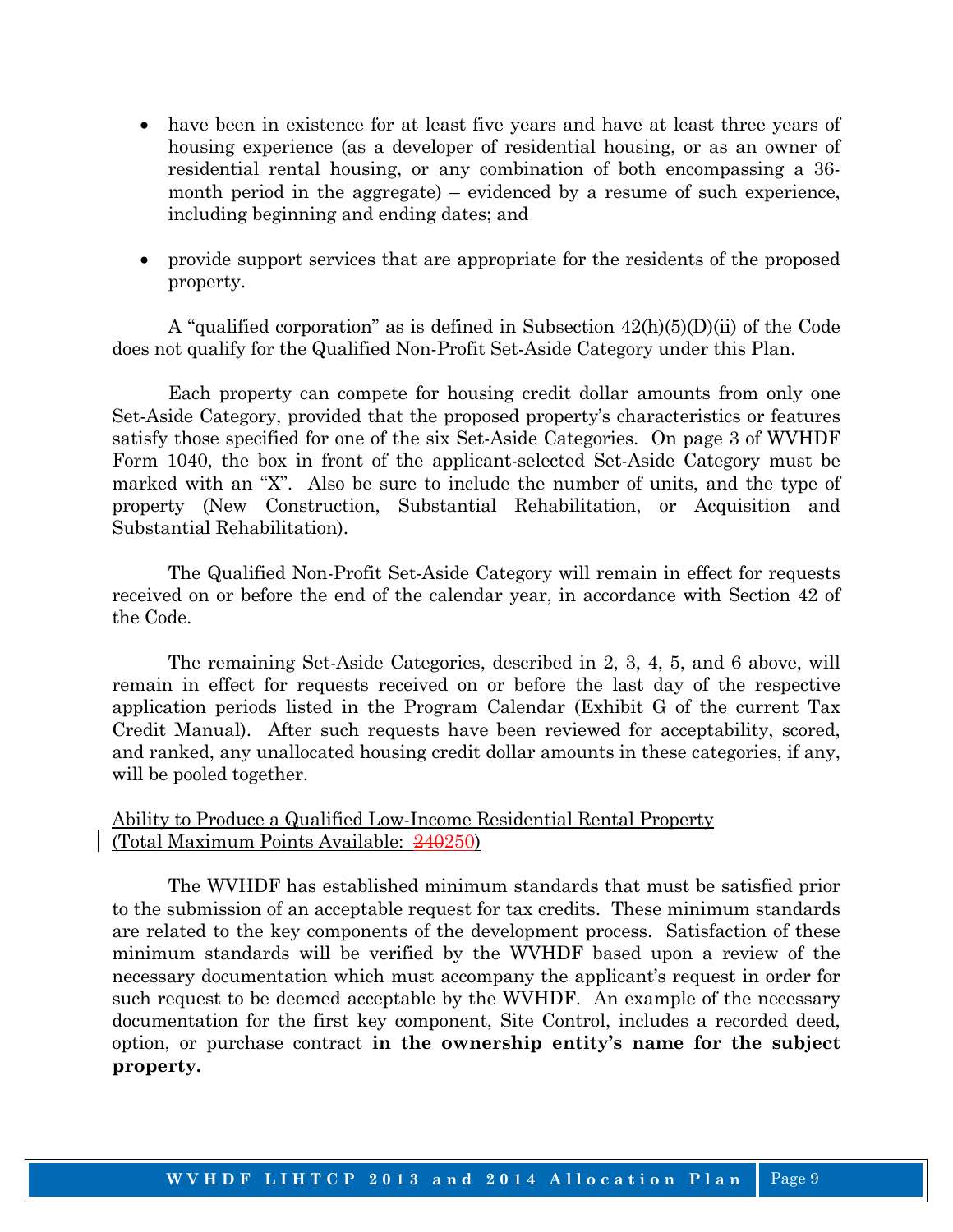Points will be awarded to properties that have progressed beyond the minimum standards and achieved certain milestones in the development process. The key components, minimum standards and milestones of development are described below.

1. Site Control (Maximum Points Available: 0)

 Minimum Standard: The owner must have established site control in the form of a recorded deed, an option, or a purchase contract **in the ownership entity's name for the subject property.** 

Note: The WVHDF believes that the location of the site is so integral to the acceptance and scoring of a property that the WVHDF will not consider a site change once a property's Reservation Request has been submitted, unless the purpose of the site change is to provide replacement housing in the event of a federally declared disaster.

2. Permanent Financing (Maximum Points Available: 25)

 25 points will be awarded to a property with either written conditional permanent financing commitments or letters of intent from **all** intended sources of permanent financing, including developer-provided financing (deferred Developer's Fee) for all amounts of such permanent financing.

- In order to be awarded points for a written conditional permanent financing commitment, such commitment must be signed by the permanent financing source, identify the property, and include the estimated loan amount, interest rate, and loan and amortization terms.
- In order to be awarded points for a letter of intent, such letter must be signed by the permanent financing source, identify the property, and include the amount of permanent financing sought (this may be presented in a "not to exceed" amount), the anticipated interest rate (this may be presented in a "not to exceed" rate) and loan and amortization terms for the funding sought, the anticipated date of the permanent financing decision, and a statement that the property is, or will be, considered for funding.

Permanent financing commitments or letters of intent from one lender, when the intent is to actually utilize permanent financing from another lender are not acceptable for the purposes of awarding these points.

For properties which are assuming a Rural Development or HUD insured mortgage, a letter from Rural Development or HUD which acknowledges the intent of the applicant to submit a transfer package for the transfer of the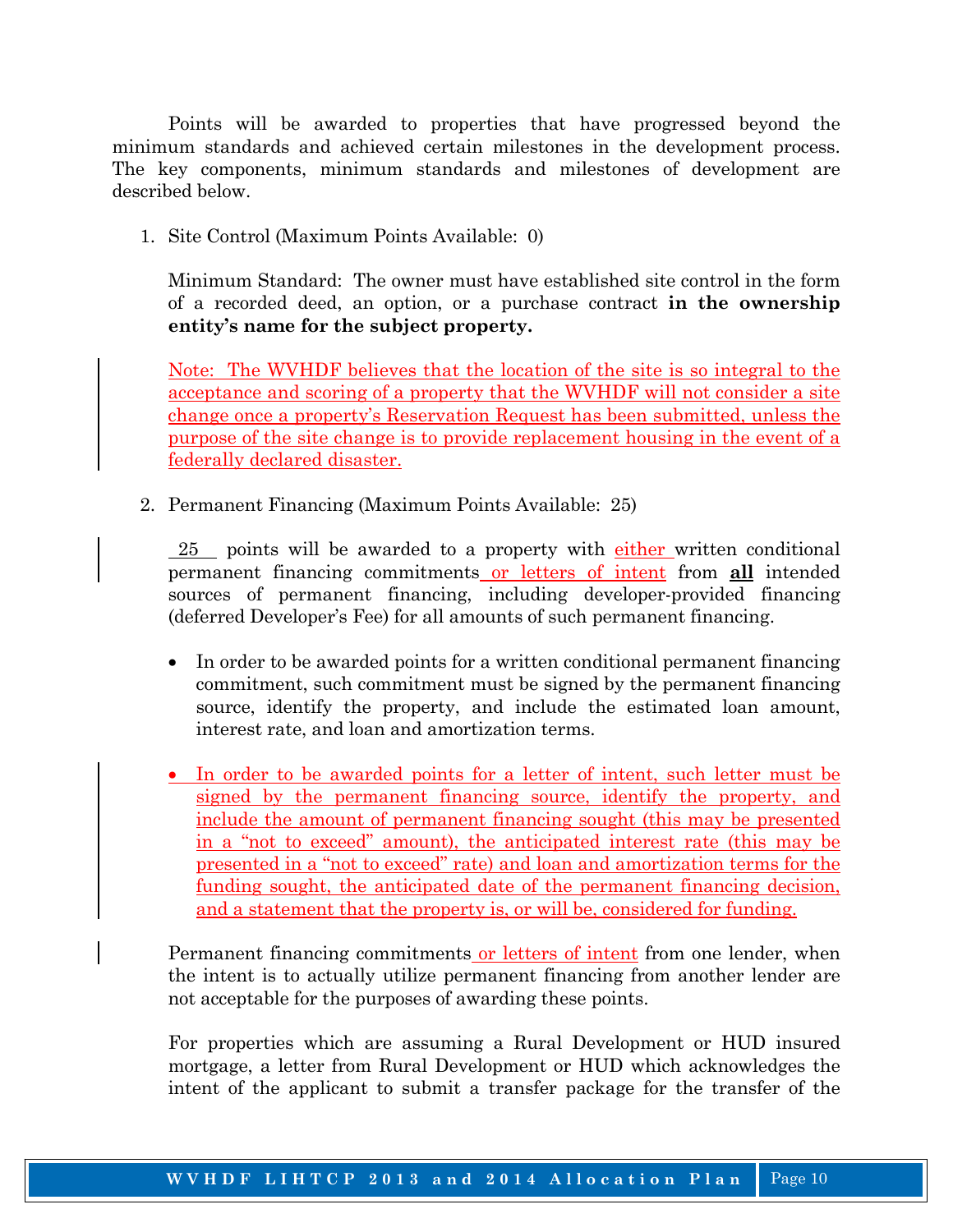physical assets and mortgage loan assumption will be considered sufficient for the awarding of points under this criterion with respect to that particular source of permanent financing. A Rural Development-provided or HUDprovided summary of the estimated mortgage amount (e.g. for Rural Development an M1XI screen print) must also be included.

In addition, if part of such property's financing structure includes a Rural Development or HUD subsequent rehabilitation loan, an acknowledgement letter (specifying the estimated loan amount) from Rural Development or HUD which states that the applicant has submitted an application for such funds to the appropriate governmental agency (Rural Development or HUD) for approval of such rehabilitation loan and that the applicable agency has those funds available, will be considered sufficient for the awarding of points under this criterion with respect to that particular source of permanent financing.

3. Syndication of Investment Interests and Tax Credits (Maximum Points Available: 100)

 100 points will be awarded to a property which has a fully-executed partnership/operating agreement with an equity provider.

#### **OR**

 50 points will be awarded to a property which has a fully-executed written firm commitment equity agreement with the syndicator/equity provider, which includes, at a minimum:

- the annual credit amount,
- the total equity contribution,
- the pay-in schedule,
- a definitive statement that the partnership/operating agreement will be available for execution once credits have been awarded and all written permanent financing commitments for all sources of permanent financing commitments are in place, and
- a definitive statement that the syndicator/equity provider has the capacity and the committed property-specific investors to honor the written firm commitment equity agreement.

#### **OR**

 $25$  points will be awarded to a property which has a fully-executed letter of intent/interest with a syndicator/equity provider, which includes, at a minimum:

- the annual credit amount,
- the total equity contribution,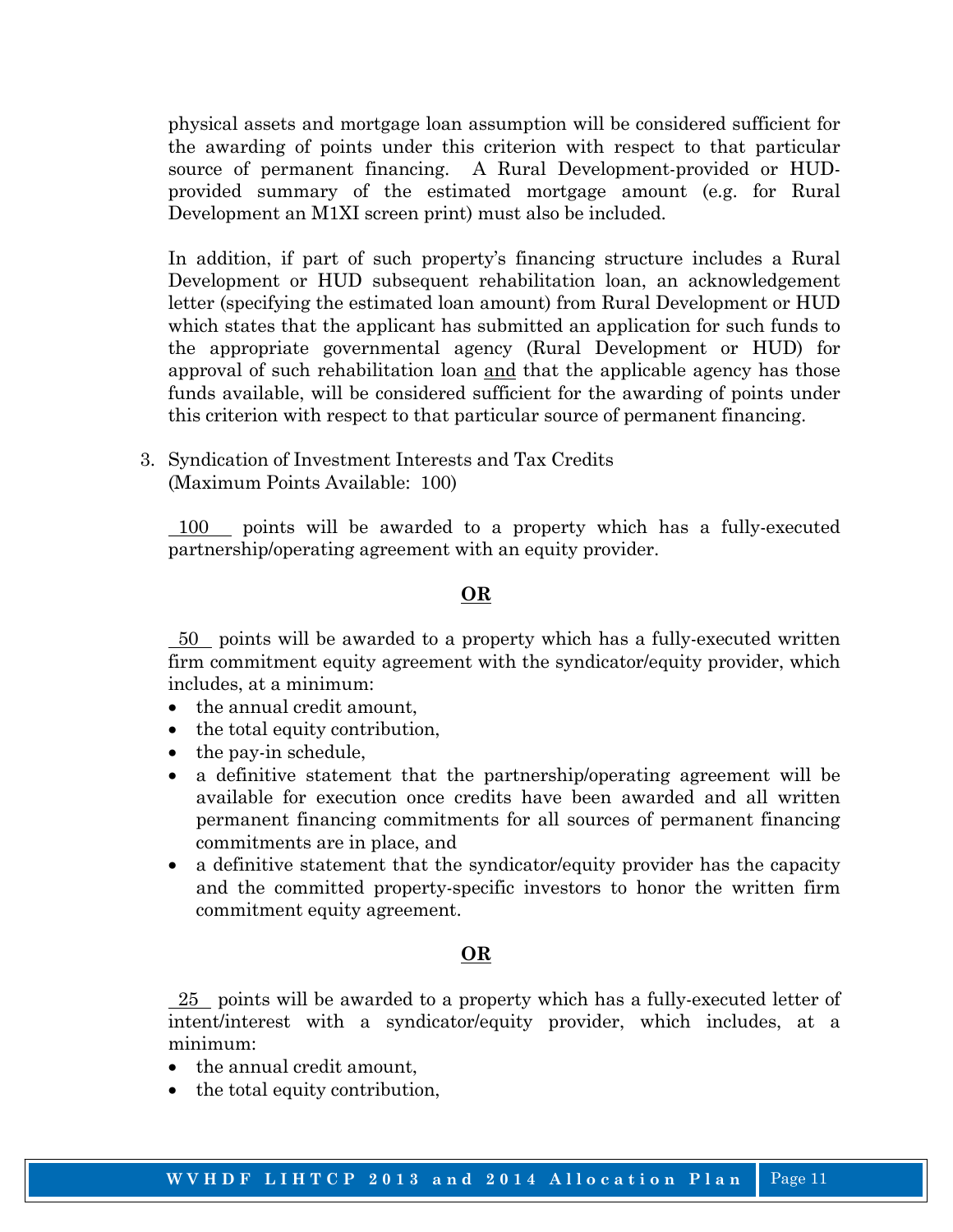- the pay-in schedule, and
- a definitive statement that the syndicator/equity provider has the capacity and the committed property-specific investors to honor the letter of intent/interest.
- 4. Developer Experience in the Low-Income Housing Tax Credit Program (Maximum Points Available: 15)

 15 points will be awarded to a property where the developer or **any** codeveloper meeting the requirement below (not on a combined basis) has participated in six or more Low-Income Housing Tax Credit Program properties, regardless of the state in which such properties are located, that have been placed in service and received the final Allocation Certifications (IRS Forms 8609) for all of the buildings and credit types associated with each such property from the applicable allocating agency. Requirement for receiving points for a co-developer's experience: To be awarded the points available for a co-developer's experience, each co-developer entity must have equal percentages of work and equal percentages of compensation (e.g. two codevelopers – each co-developer does 50% of the work and receives 50% of the compensation, four co-developers – each co-developer does 25% of the work and receives 25% of the compensation, etc.).

 A copy of the final (signed by an authorized official of the appropriate allocating agency) Allocation Certifications (one per each prior property) will be considered sufficient evidence for such property to receive the points available, as outlined above.

 5. Ownership Entity's Principal's Proximity to Property Site Location (Maximum Points Available: 30)

 5 points will be awarded to a property where the ownership entity's principal's (general partner) principal place of business is located within 180 miles of the property's site location, or

10 points will be awarded to a property where the ownership entity's principal's (general partner) principal place of business is located within 150 miles of the property's site location, or

 15 points will be awarded to a property where the ownership entity's principal's (general partner) principal place of business is located within 120 miles of the property's site location, or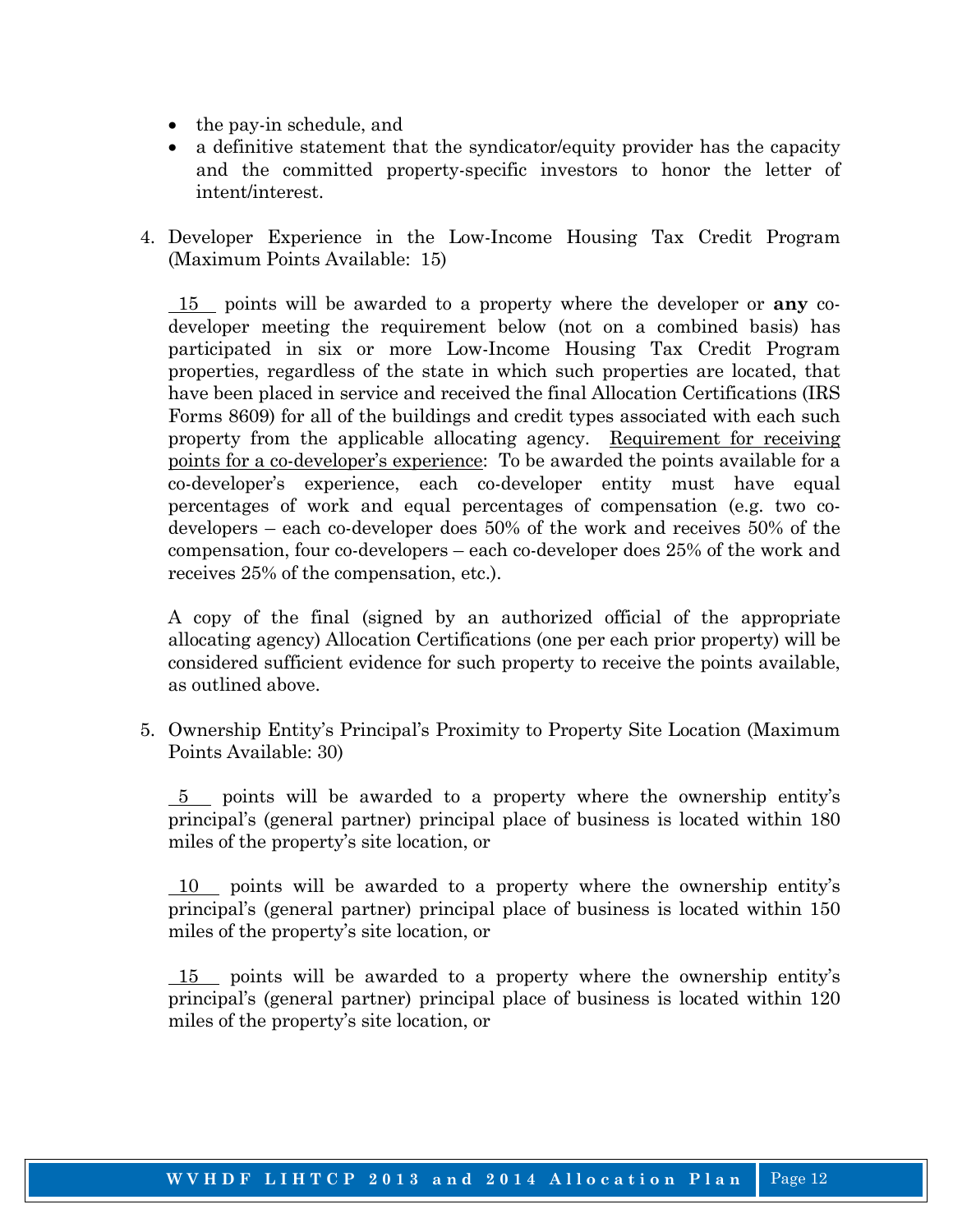$\sqrt{20}$  points will be awarded to a property where the ownership entity's principal's (general partner) principal place of business is located within 90 miles of the property's site location, or

 $25$  points will be awarded to a property where the ownership entity's principal's (general partner) principal place of business is located within 60 miles of the property's site location, or

 30 points will be awarded to a property where the ownership entity's principal's (general partner) principal place of business is located within 30 miles of the property's site location.

 The ownership entity's principal's (general partner) principal place of business is considered the physical location to which such persons report to work more than 50% of the time. For properties that involve co-general partners (for limited partnerships), or co-managing members (for limited liability companies), generally points will be awarded on a weighted-average basis, based on the total mileage calculated when adding the product of the percentage of ownership and the mileage for each co-general partner or comanaging member. For example, if a co-general partner owns 50% of the general partnership and that co-general partner's principal place of business is located 200 miles from the property's site location; and the other co-general partner also owns 50% of the general partnership and that co-general partner's principal place of business is located 6 miles from the property's site location, 15 points would be awarded based upon the weighted average of 103 miles (50% X 200 miles, plus 50% X 6 miles). **However, if one co-general partner owns 51% or more of the general partnership interests, the mileage from that co-general partner to the property can be used if that results in a shorter proximity to the property site location.**

 6. Developer's and General Partner's Timely Delivery of Units (Maximum Points Available: 20)

A property will be awarded  $\sqrt{2 \text{ or } 1}$  points for each Low-Income Housing Tax Credit Program property where:

- the principals of the developer and/or the general partner have placed all of the buildings in any such property in service within 18 months of the end of the calendar year in which each such property received its Carryover Allocation Certificates, regardless of the state in which any such property is located; and/or
- the principals of the developer and/or the general partner of any tax-exempt bond financed property which did not require a credit allocation from the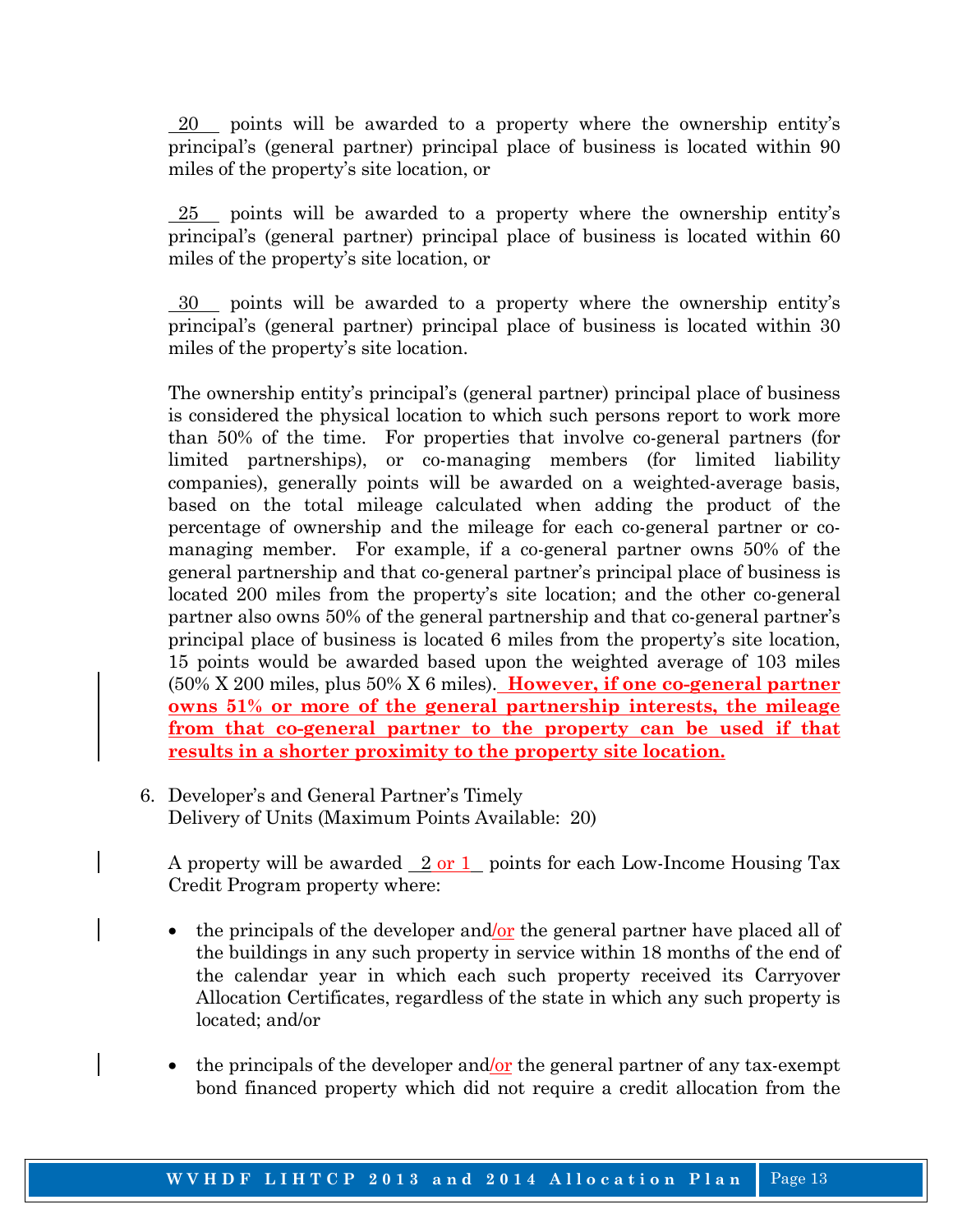State Housing Credit Ceiling, and therefore was not issued a Carryover Allocation Certificate, have placed all of the buildings in any such property in service within 18 months of the end of the calendar year in which each such property received its Subsection 42(m) letter issued by the applicable allocating agency, regardless of the state in which any such property is located.

 Two points will be awarded to properties where **both** the developer and general partner have timely delivered as set forth above. One point will be awarded to properties where **either** the developer/co-developer or the general partner/co-general partner has timely delivered as set forth above.

### **Note: a maximum of ten properties will be considered under this criterion.**

 For any state other than West Virginia, The principals of the developer and the ownership entity must submit a list of all such properties for each state. The form and content of such property list is prescribed by the WVHDF, and may be found on the WVHDF website (www.wvhdf.com) or by contacting the WVHDF at 1-800-933-9843.

7. General Partner Portfolio Occupancy Rate (Maximum Points Available: 25)

A property will be awarded  $\frac{25}{25}$  points if the general partner's (and underlying principal's) portfolio of completed (has been placed in service for a year or more before the measurement date provided below) Low-Income Housing Tax Credit Program properties was 95% or more **occupied** as of the respective measurement dates listed in the Program Calendar (Exhibit G of the current Tax Credit Manual).

8. Participation in the Most Recent WVHDF Application Workshop (Maximum Points Available:  $2535$ )

 A property will be awarded 25 points if **all** of the principals of the developer of such property attended **all** days of the most recent WVHDF training on the Low-Income Housing Tax Credit Program "Application Workshop", as evidenced by Certificates of Attendance for each principal.

### **OR**

A property will be awarded 15 points if **one** of the principals of the developer of such property attended **all** days of the most recent WVHDF training on the Low-Income Housing Tax Credit Program "Application Workshop", as evidenced by Certificates of Attendance for such principal.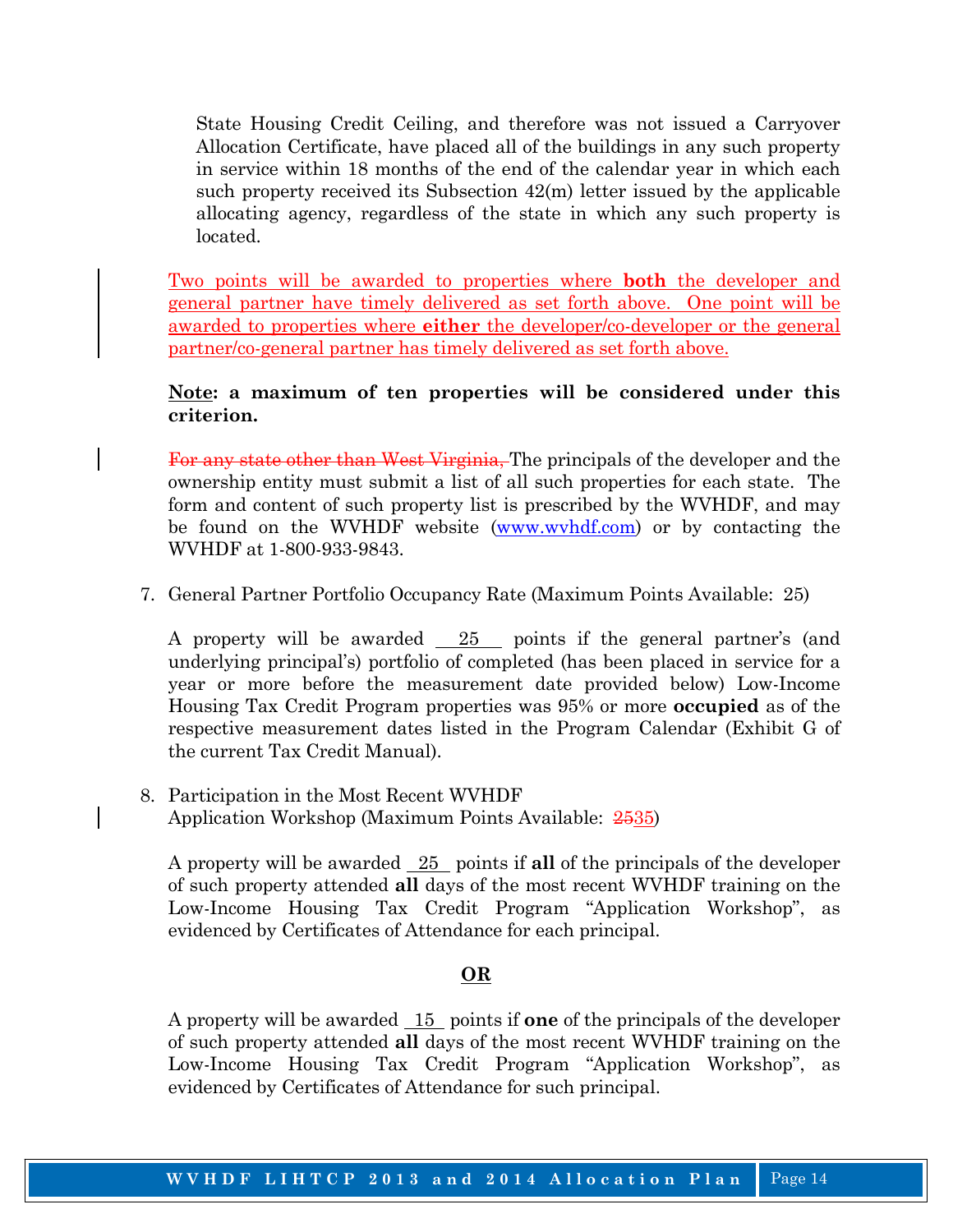'Principal' is defined as any person who owns any interest in a for-profit developer. For a non-profit developer a 'principal' is defined as the Executive Director, Deputy Director, President, and Vice-President (or comparable officers) of the non-profit developer.

### **IN ADDITION**

A property will be awarded 5 points for each **employee on the payroll of the developer (who is predominantly employed in development – property management staff do not qualify although it may be beneficial for them to attend)** who attended **all** days of the most recent WVHDF training on the Low-Income Housing Tax Credit Program "Application Workshop" as evidenced by Certificates of Attendance for each employee. A maximum of 10 points are available under this criterion.

### **Important notes regarding the Allocation Workshop:**

- First-time developers are strongly encouraged to attend the Allocation Workshop.
- Even though the WVHDF only awards points for the principals of the developer and up to two employees to attend the Application Workshop, it is very beneficial and the WVHDF strongly encourages any and all employees of the developer who are involved in the application process to attend the Application Workshop.

### Property Location and Housing Needs Characteristics (Total Maximum Points Available: 240)

 Points will be awarded to properties based upon the property location in relation to the following housing needs characteristics:

- Fiscal Year 2013 Median Family Incomes;
- Low-Income Housing Tax Credit Program Unit Production as a Percentage of 2010 Census Renter-Occupied Housing Units;
- 2000 Census Renter-Occupied Housing Units Lacking Complete Plumbing;
- Low-Income Housing Tax Credit Program New Unit Production (1990 to 2012) as a Percentage of the Estimated 1990 Renter-Occupied Units Substandard and Not Suitable for Rehabilitation; and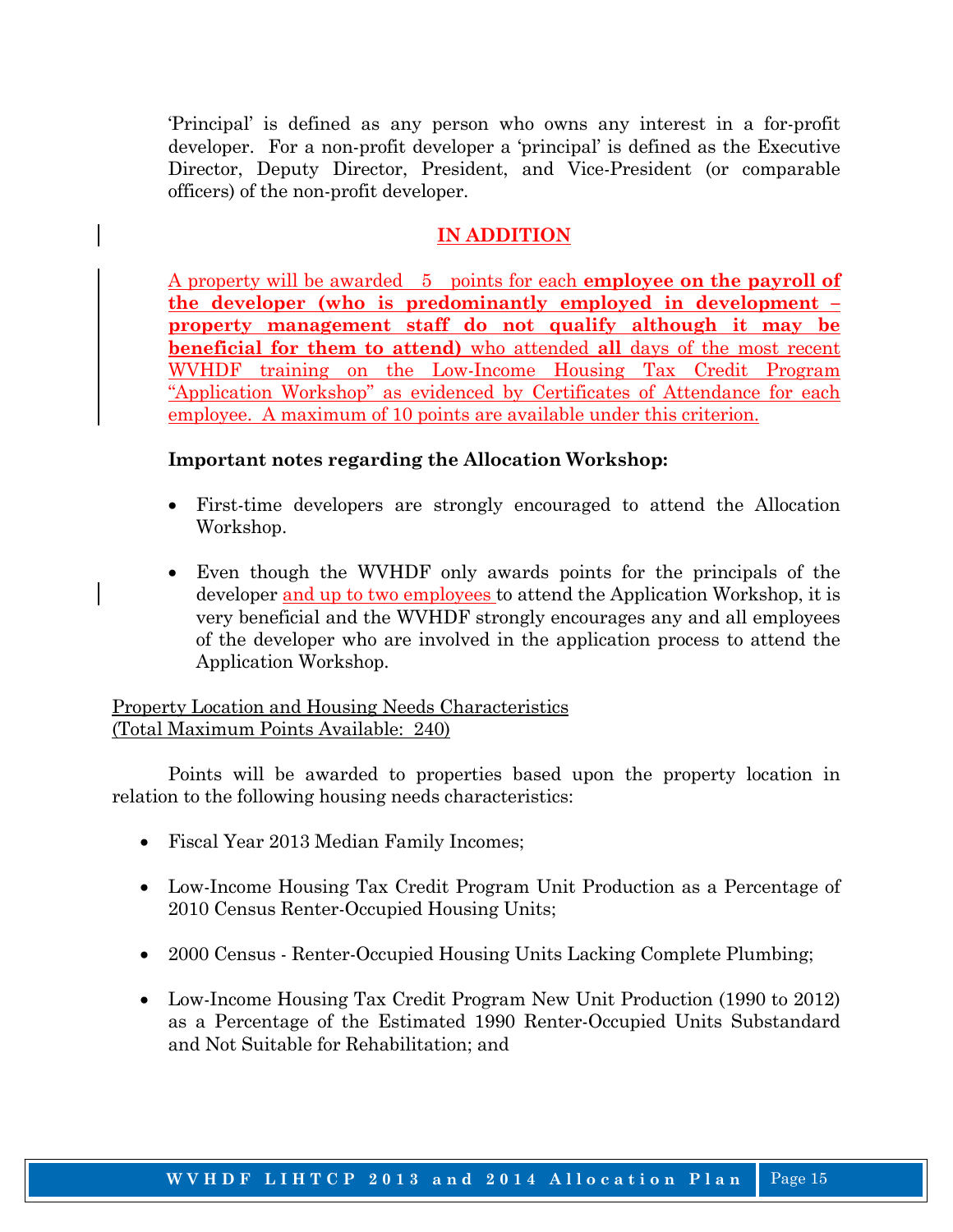• 2013 Low-Income Housing Tax Credit Program IRS Rent Restriction for a Two-Bedroom Unit as a Percentage of the 2012 Average Monthly Wage.

Exhibit A (Property Location, Housing Needs Characteristics, and Point Awards) to the Plan contains the Statewide and county statistics for each housing need characteristic described above and each county's point award for each characteristic and in total. The housing needs characteristics and basis for awarding points utilizing such characteristics are provided below.

1. Fiscal Year 2013 Median Family Incomes (Maximum Points Available: 50)

Sources: Fiscal Year 2013 HUD Multifamily Tax Subsidy Income Limits, and

Fiscal Year 2013 HUD Median Family Incomes for States, Metropolitan and Nonmetropolitan Portions of States.

|         | For a Property Located in a County or in an Area     |
|---------|------------------------------------------------------|
| Points  | Where that County's or Area's Fiscal Year 2013       |
| Awarded | Median Family Income is Included in or Falls Between |
| 5       | \$76,821 and \$82,000                                |
| 10      | \$71,641 and \$76,820                                |
| 15      | \$66,461 and \$71,640                                |
| 20      | \$61,281 and \$66,460                                |
| 25      | \$56,101 and \$61,280                                |
| 30      | \$50,921 and \$56,100                                |
| 35      | \$45,741 and \$50,920                                |
| 40      | \$40,561 and \$45,740                                |
| 45      | \$35,381 and \$40,560                                |
| 50      | \$30,200 and \$35,380                                |

Properties will be awarded points on the following basis: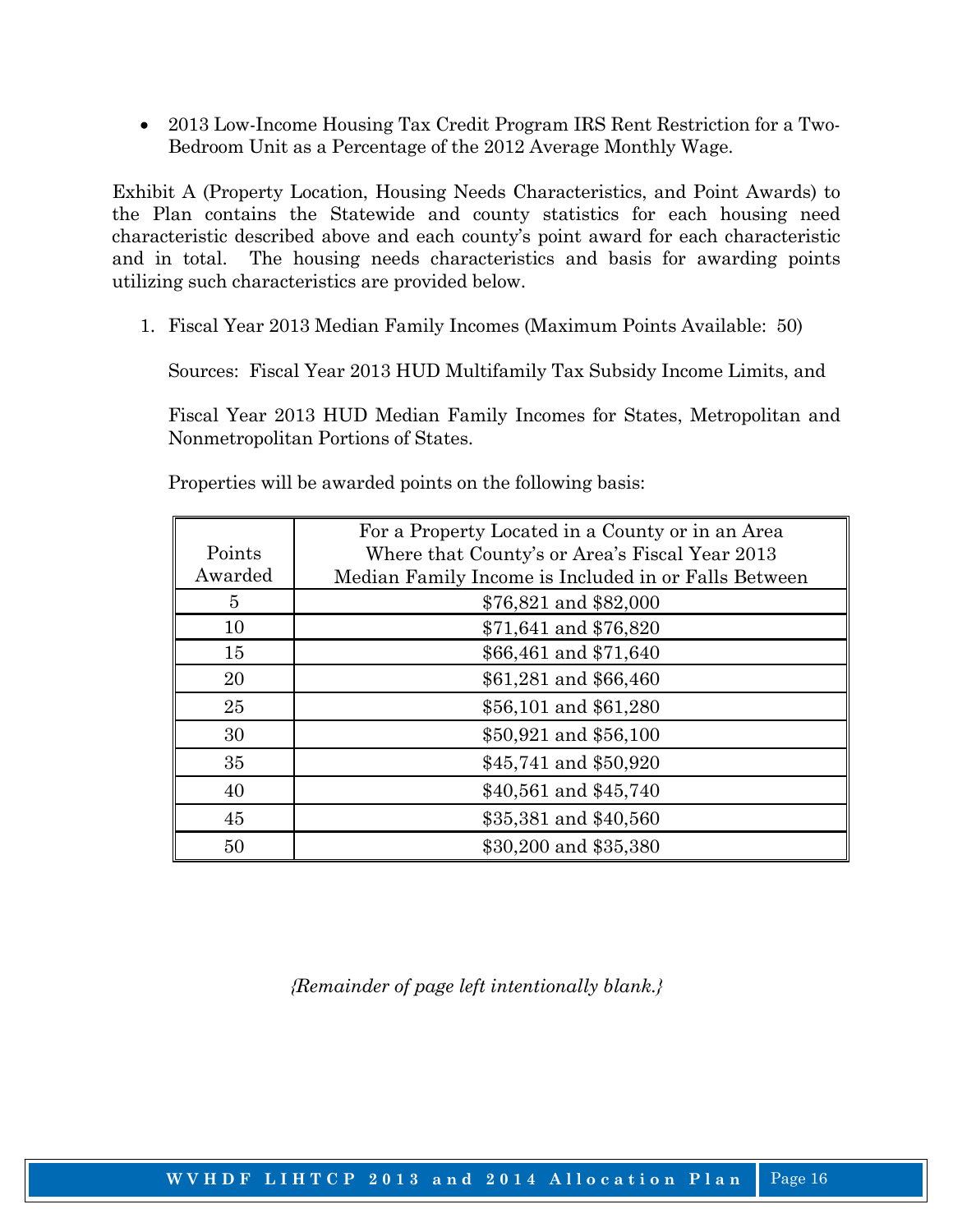2. Low-Income Housing Tax Credit Program Unit Production as a Percentage of the 2010 Census Renter-Occupied Housing Units (Maximum Points Available: 60)

 Sources: Low-Income Housing Tax Credit Program Production Summary for 1987 through 2012, and

 2010 Census of Population and Housing, Renter-Occupied Housing Units for the State and Counties.

| Points<br>Awarded | For a Property Located in a County Where that County's<br>Low-Income Housing Tax Credit Program Unit<br>Production as a Percentage of the 2010 Census Renter-<br>Occupied Housing Units is Included in or Falls Between |
|-------------------|-------------------------------------------------------------------------------------------------------------------------------------------------------------------------------------------------------------------------|
| $\overline{5}$    | 12.54% and 13.67%                                                                                                                                                                                                       |
| 10                | 11.40% and 12.53%                                                                                                                                                                                                       |
| 15                | 10.26% and 11.39%                                                                                                                                                                                                       |
| 20                | 9.12\% and 10.25\%                                                                                                                                                                                                      |
| 25                | 7.98% and 9.11%                                                                                                                                                                                                         |
| 30                | 6.84% and 7.97%                                                                                                                                                                                                         |
| 35                | 5.70% and 6.83%                                                                                                                                                                                                         |
| 40                | 4.56% and 5.69%                                                                                                                                                                                                         |
| 45                | 3.42% and 4.55%                                                                                                                                                                                                         |
| 50                | 2.28% and 3.41%                                                                                                                                                                                                         |
| 55                | 1.14% and 2.27%                                                                                                                                                                                                         |
| 60                | $0.00\%$ and 1.13%                                                                                                                                                                                                      |

Properties will be awarded points on the following basis: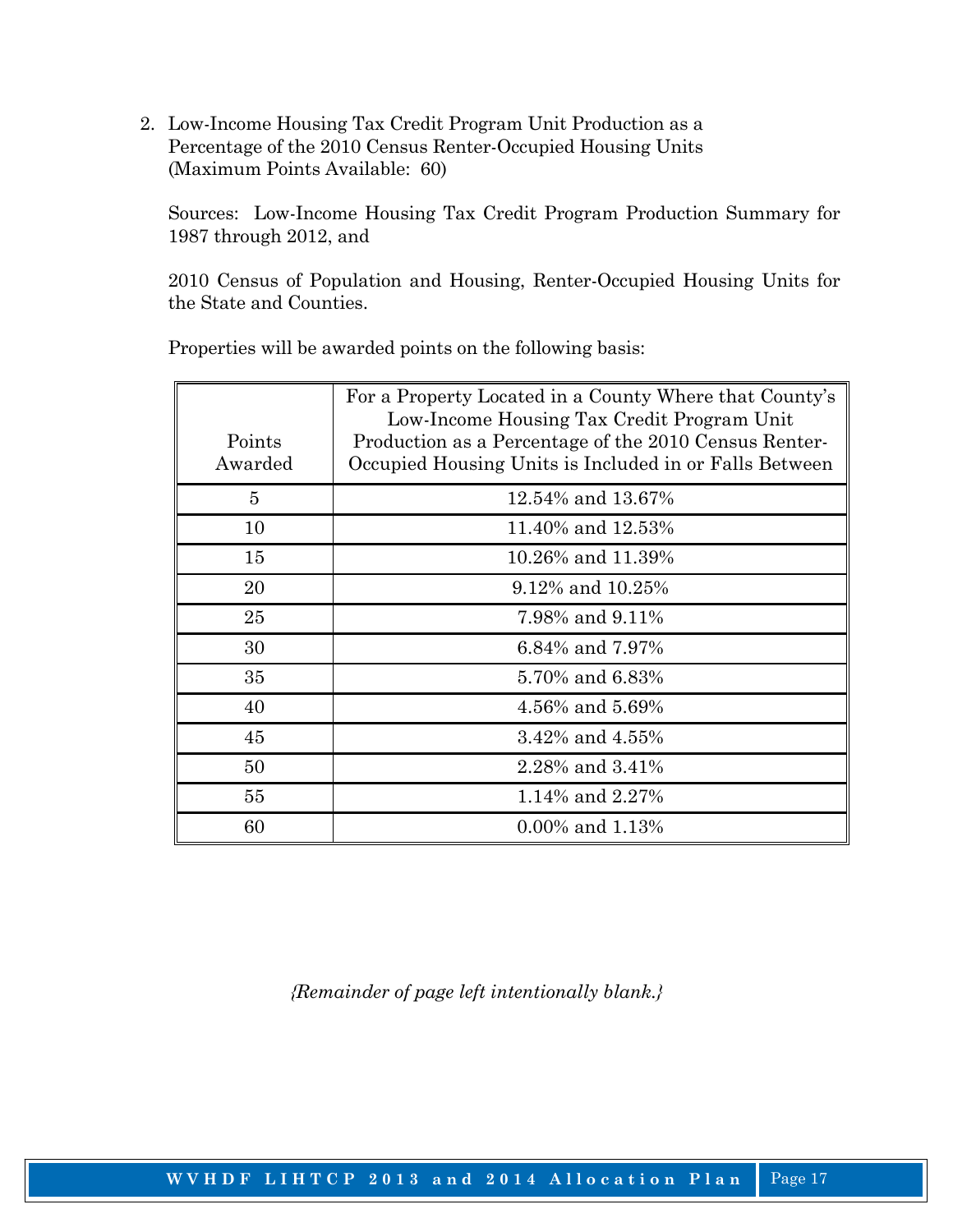3. 2000 Census Report – Renter-Occupied Housing Units Lacking Complete Plumbing (Maximum Points Available: 20)

 Source: 2000 Census of Population and Housing, Renter-Occupied Housing Units for the State and Counties.

| Points<br>Awarded | For a Property Located in a County Where that<br>County's 2000 Census Percentage of Renter-<br>Occupied Housing Units Lacking Complete<br>Plumbing is Included in or Falls Between |
|-------------------|------------------------------------------------------------------------------------------------------------------------------------------------------------------------------------|
| $\overline{2}$    | $0.00\%$ and $0.80\%$                                                                                                                                                              |
| 4                 | $0.81\%$ and $1.60\%$                                                                                                                                                              |
| 6                 | 1.61% and 2.40%                                                                                                                                                                    |
| 8                 | 2.41% and 3.20%                                                                                                                                                                    |
| 10                | $3.21\%$ and $4.00\%$                                                                                                                                                              |
| 12                | 4.01% and 4.80%                                                                                                                                                                    |
| 14                | 4.81% and 5.60%                                                                                                                                                                    |
| 16                | 5.61% and 6.40%                                                                                                                                                                    |
| 18                | 6.41\% and 7.20\%                                                                                                                                                                  |
| 20                | 7.21% and 8.05%                                                                                                                                                                    |

Properties will be awarded points on the following basis: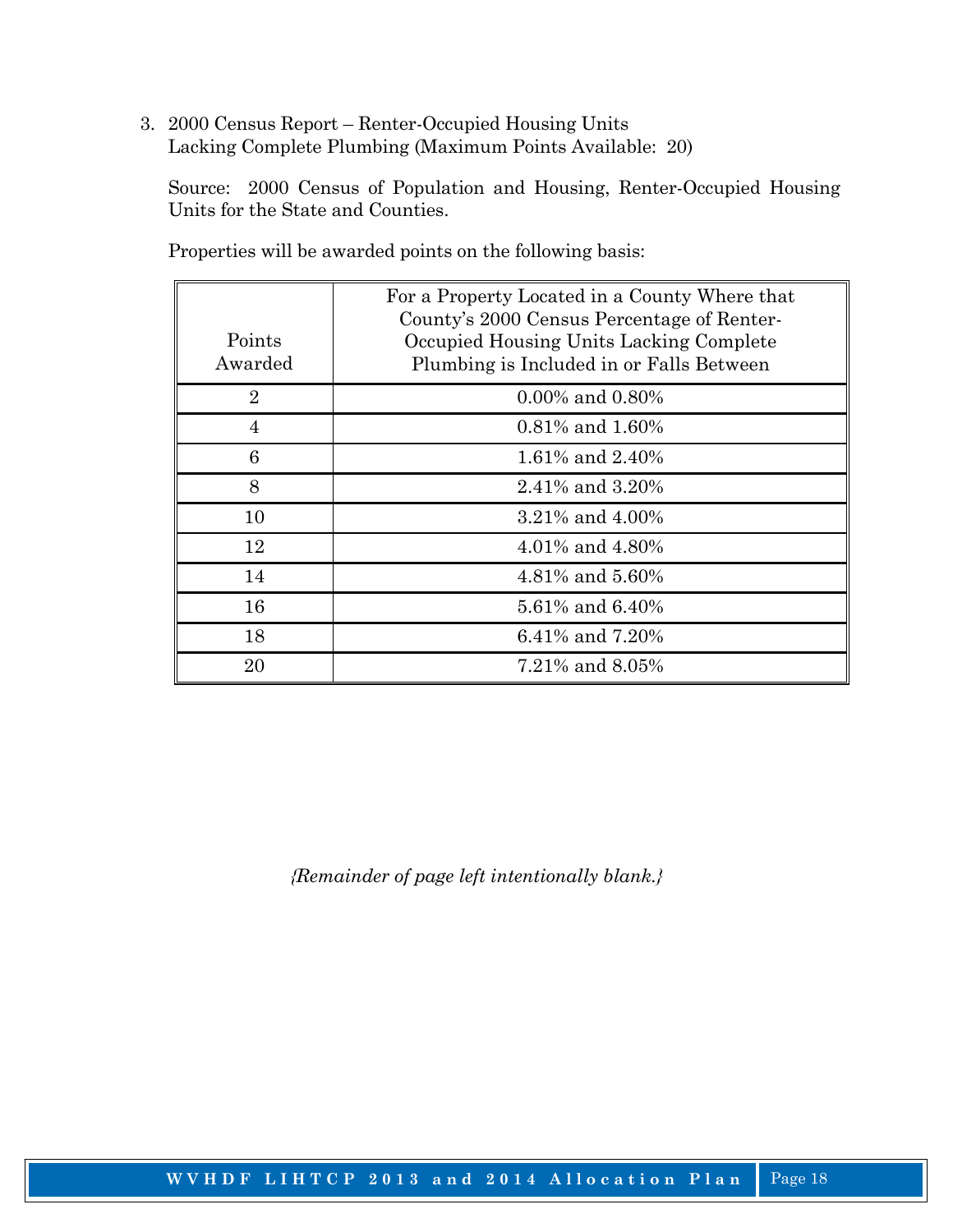4. Low-Income Housing Tax Credit Program New Unit Production (1990 to 2012) as a Percentage of the Estimated 1990 Renter-Occupied Units Substandard and Not Suitable for Rehabilitation (Maximum Points Available: 40)

 Sources: HUD, Office of Community Planning and Development, Comprehensive Housing Affordability Strategy (CHAS) Market and Inventory Conditions for the State and Counties, and

 Low-Income Housing Tax Credit Program Production Summary for 1990 through 2012.

| Points<br>Awarded | For a Property Located in a County Where<br>that County's Low-Income Housing Tax Credit<br>Program New Unit Production (1990 to 2012) as a<br>Percentage of the Estimated 1990 Renter-Occupied<br>Units Substandard and Not Suitable for<br>Rehabilitation is Included in or Falls Between |
|-------------------|--------------------------------------------------------------------------------------------------------------------------------------------------------------------------------------------------------------------------------------------------------------------------------------------|
| 5                 | 124.12% and 141.84%                                                                                                                                                                                                                                                                        |
| 10                | 106.39% and 124.11%                                                                                                                                                                                                                                                                        |
| 15                | 88.66% and 106.38%                                                                                                                                                                                                                                                                         |
| 20                | 70.93% and 88.65%                                                                                                                                                                                                                                                                          |
| 25                | 53.20% and 70.92%                                                                                                                                                                                                                                                                          |
| 30                | 35.47% and 53.19%                                                                                                                                                                                                                                                                          |
| 35                | 17.74% and 35.46%                                                                                                                                                                                                                                                                          |
|                   | $0.00\%$ and 17.73%                                                                                                                                                                                                                                                                        |

Properties will be awarded points on the following basis: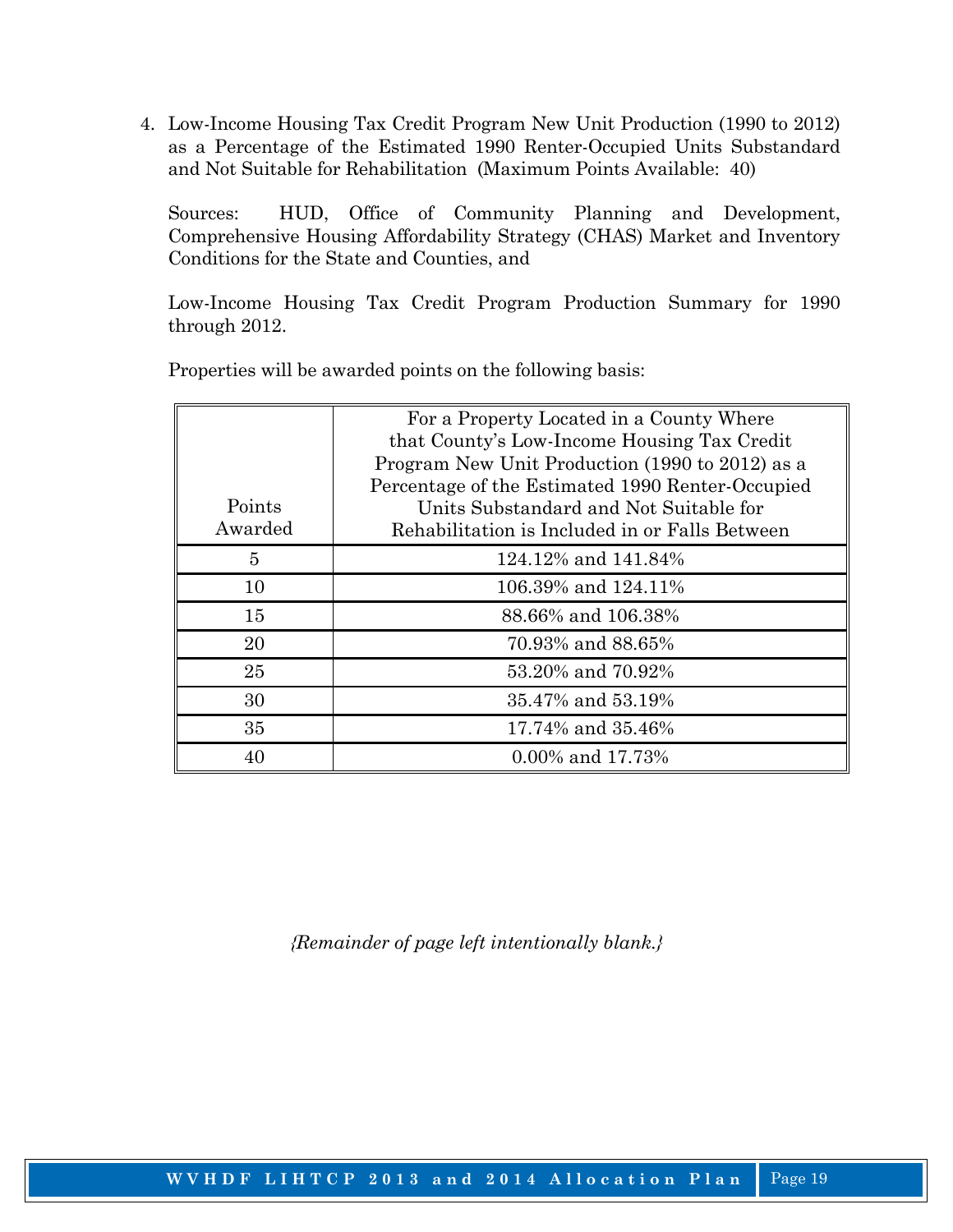5. 2013 Low-Income Housing Tax Credit Program IRS Rent Restriction for a Two-Bedroom Unit as a Percentage of the 2012 Average Monthly Wage (Maximum Points Available: 40)

 Sources: Low-Income Housing Tax Credit Program 2013 IRS Rent Restrictions (Based Upon 60% Income Limits, not utilizing Housing and Economic Recovery Act Special Income Limits) for the State and Counties, and

 U. S. Department of Labor, Bureau of Labor Statistics, Employment and Wages by County in West Virginia, First Quarter, 2012

| Points<br>Awarded | For a Property Located in a County Where that<br>County's 2013 Low-Income Housing Tax Credit<br>Program IRS Rent Restriction for a Two-Bedroom<br>Unit as a Percentage of the 2012 Average Monthly<br>Wage is Included in or Falls Between |
|-------------------|--------------------------------------------------------------------------------------------------------------------------------------------------------------------------------------------------------------------------------------------|
| $\overline{5}$    | 13.51% and 17.16%                                                                                                                                                                                                                          |
| 10                | 17.17% and 20.81%                                                                                                                                                                                                                          |
| 15                | 20.82% and 24.46%                                                                                                                                                                                                                          |
| 20                | 24.47% and 28.11%                                                                                                                                                                                                                          |
| 25                | 28.12% and 31.76%                                                                                                                                                                                                                          |
| 30                | 31.77% and 35.41%                                                                                                                                                                                                                          |
| 35                | 35.42% and 39.06%                                                                                                                                                                                                                          |
| 40                | 39.07% and 42.71%                                                                                                                                                                                                                          |

Properties will be awarded points on the following basis:

 6. A letter, submitted with the application, addressed to the WVHDF and signed by the chief executive officer of the locality in which the proposed development is to be located, without qualification or limitation, supporting the allocation of federal housing tax credits requested by (name of applicant) for the (name of development). (30 points)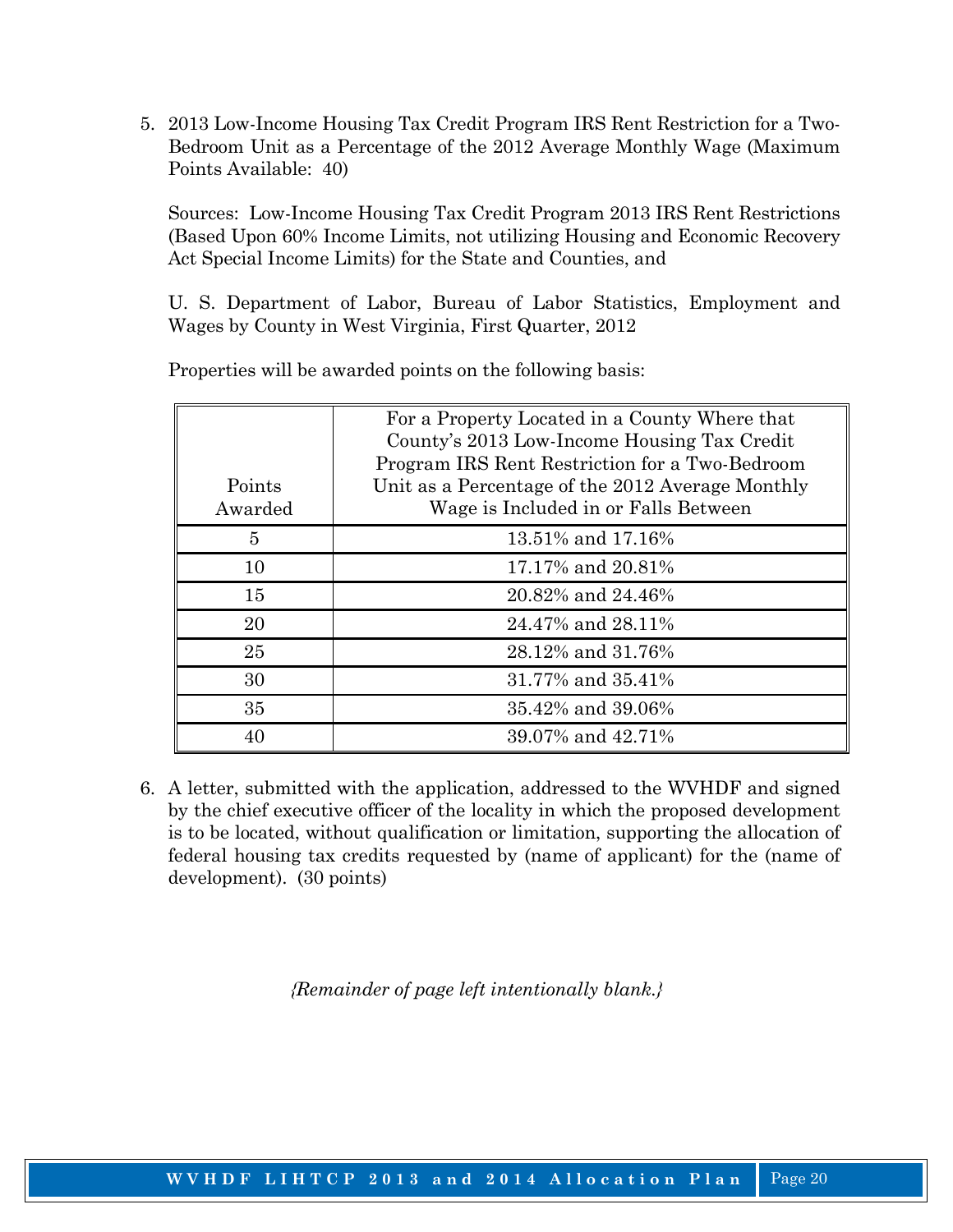### Sponsor Characteristics (Total Maximum Points Available: 10)

 For each of the following items that are applicable to a property, points will be awarded to properties on the following basis:

| Sponsor Characteristics                                                                        | Points Awarded |  |  |  |
|------------------------------------------------------------------------------------------------|----------------|--|--|--|
| Woman or Minority                                                                              |                |  |  |  |
| Participation in Property Development                                                          | 3              |  |  |  |
| Woman or Minority<br>Participation in Property Management                                      |                |  |  |  |
| Non-Profit Sponsorship (Ownership) by a Private<br>Non-Profit or by a Public Housing Authority |                |  |  |  |

A minority includes United States citizens who are Asian-Indian, Asian-Pacific, Black, Hispanic, or Native American.

 In order to qualify for the three points available for Non-Profit Sponsorship (Ownership) by a Private Non-Profit or by a Public Housing Authority, such entity must provide appropriate support services for the residents of the property.

### Tenant Populations with Special Housing Needs (Maximum Points Available: 25)

 25 points will be awarded to a property that commits to target for occupancy one or a combination of more than one of the tenant populations listed below for at least 25% of the residential rental units in the property. The units in the property should be designed and suitable for the targeted occupancy populations. Tenant populations with special housing needs are as follows:

- 1. Homeless A person, family, or household who lacks a fixed, regular and adequate night time residence and has a primary night time residence which is (i) a supervised shelter, designed to provide temporary living accommodations; or (ii) an institution that provides a temporary residence for persons intended to be institutionalized; or (iii) a place not designed for or ordinarily used as a regular sleeping accommodation for human beings.
- 2. Displaced A person, family, or household displaced by a governmental action, or whose dwelling has been extensively damaged or destroyed as a result of a disaster declared or otherwise formally recognized under federal disaster relief laws.
- 3. Elderly Person: A person who is at least 62 years of age. Family: A family whose head, or spouse, or sole member is an elderly, disabled, or handicapped person.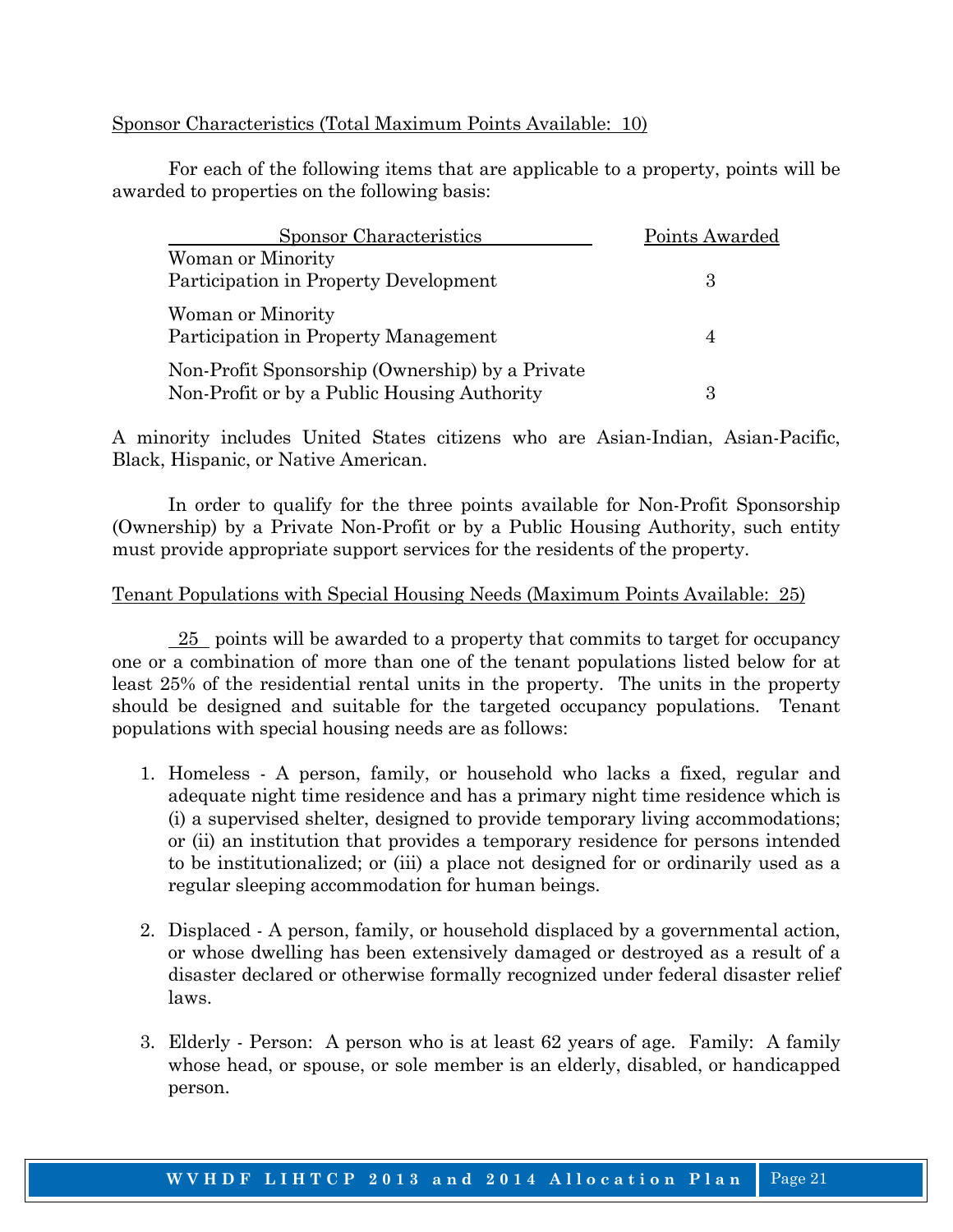- 4. Handicapped A person having a physical or mental impairment which substantially limits one or more major life activities; a person having a record of such an impairment; or a person being regarded as having such an impairment.
- 5. Disabled A person under a disability, as defined in Section 223 of the Social Security Act, or in Section 102 of the Developmental Disabilities Services and Facilities Construction Amendments of 1970, or in 24 CFR Part 891.

 In electing to serve tenant populations with special housing needs, the applicant is responsible for ensuring that the chosen tenant populations are not incompatible with each other and that elections do not violate the Fair Housing requirements or any other applicable law.

 In the event an applicant applies for points under this criterion, the points available below under the selection criterion entitled, Tenant Populations of Individuals with Children, are not available.

#### Tenant Populations of Individuals with Children (Maximum Points Available: 25)

 $25$  points will be awarded to a property that commits to target for occupancy one or both of the tenant populations listed below for at least 25% of the residential rental units in the property. The units in the property should be designed and suitable for the targeted occupancy populations. Tenant populations of individuals with children are as follows:

- 1. Large Family A family unit consisting of one or more adult members having legal custody of three or more dependent children, each of whom is age eighteen or younger, or a full-time student.
- 2. Single Parent Family A family unit consisting of only one adult member having legal custody of one or more dependent children, each of whom is age eighteen or younger, or a full-time student.

 In electing to serve tenant populations of individuals with children, the applicant is responsible for ensuring that the chosen tenant populations are not incompatible with each other and that selections do not violation the Fair Housing requirements for any other applicable law.

 In the event an applicant applies for points under this criterion, the points available above under the selection criterion entitled, Tenant Populations with Special Housing Needs, are not available.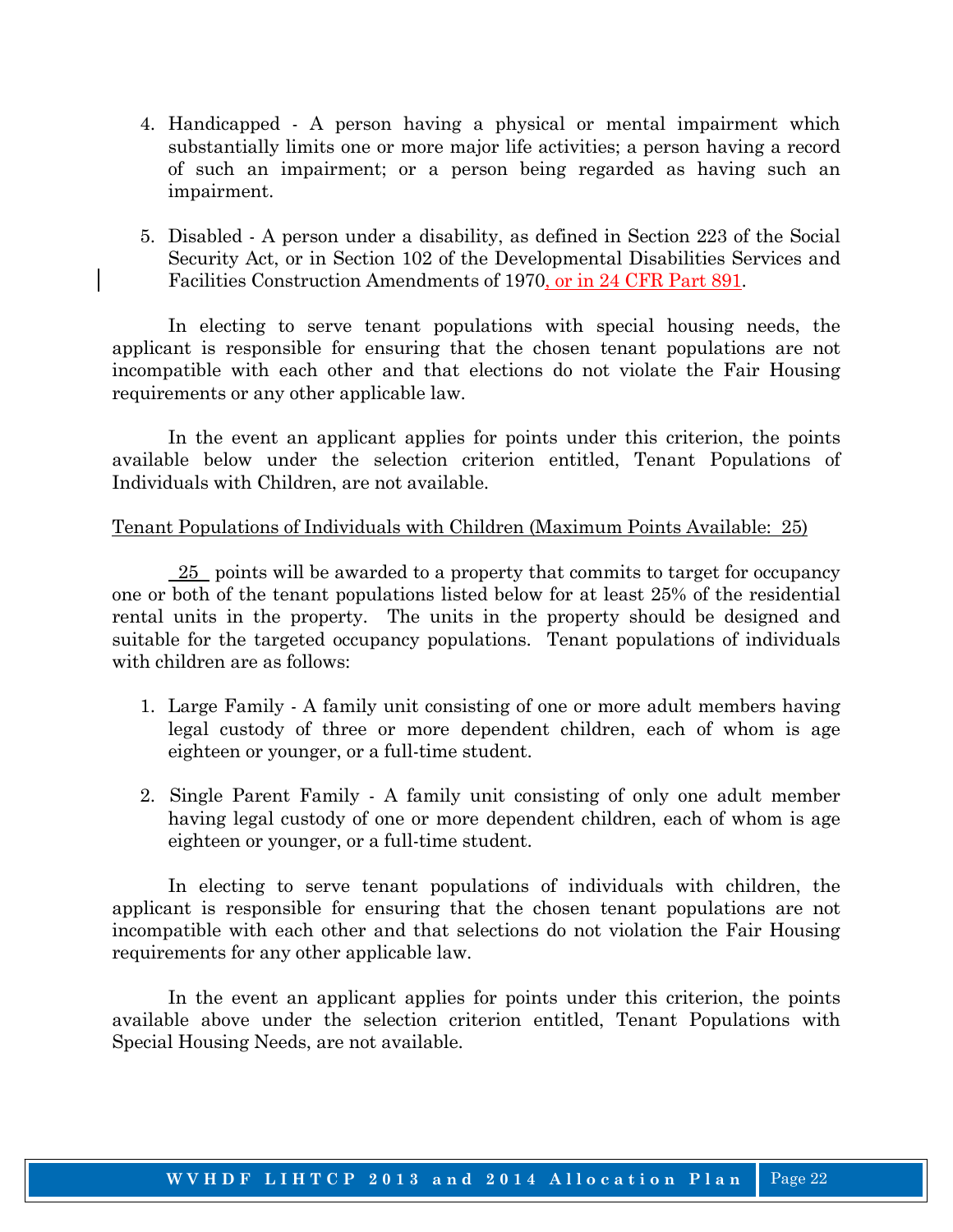#### Persons on a Public Housing Waiting List (Maximum Points Available: 25)

 $25$  points will be awarded to a property that has entered into a written commitment with a public housing authority to utilize the authority's waiting list and to target the persons appearing on that waiting list to occupy all vacant low-income units in the property on an on-going basis.

 In order to be awarded the 25 points available, the applicant must provide a copy of a fully executed and witnessed agreement ("Commitment to Utilize the Applicable Public Housing Authority's Waiting List", WVHDF Form LIHTCP-6 or LIHTCP-6B) with the property's Reservation Request. In the event the applicable public housing authority **refuses, in writing, to enter into either form of written agreement** (WVHDF Form LIHTCP-6 or LIHTCP-6B) to evidence this commitment, the 25 points available will still be awarded, provided that the Public Housing Authority's refusal is not related to the Public Housing Authority's late receipt of a request from the applicant that inhibited the Public Housing Authority's ability to respond affirmatively prior to the due date of the Low-Income Housing Tax Credit Program application.

 WVHDF Form LIHTCP-6B was formulated so that the Public Housing Authority would not have to release its waiting list to the property owner, but the property owner would instead inform the Public Housing Authority of any vacancies at the property. Therefore, a written response from the Public Housing Authority stating that they cannot release their waiting list will not be considered an acceptable refusal letter to receive the points available.

#### Properties Committed to Eventual Tenant Ownership (Maximum Points Available: 15)

 15 points will be awarded to properties for which all residential rental units are committed to eventual tenant ownership, beginning no later than four years after the end of the initial 15-year minimum compliance period.

 In order to be awarded the 15 points available, the property must be comprised of single-family homes, duplexes or townhouses (with proper legal separation of units), and the applicant must provide a business plan describing how the residential rental units will be converted to tenant ownership.

### Historic Nature of Property (Maximum Points Available: 20)

 20 points will be awarded to a property that will involve the rehabilitation of certified historic structures, provided that the rehabilitation of such structures will be completed in such a manner to be eligible for federal and/or State historic rehabilitation tax credits. In addition, in order for such a property to be eligible for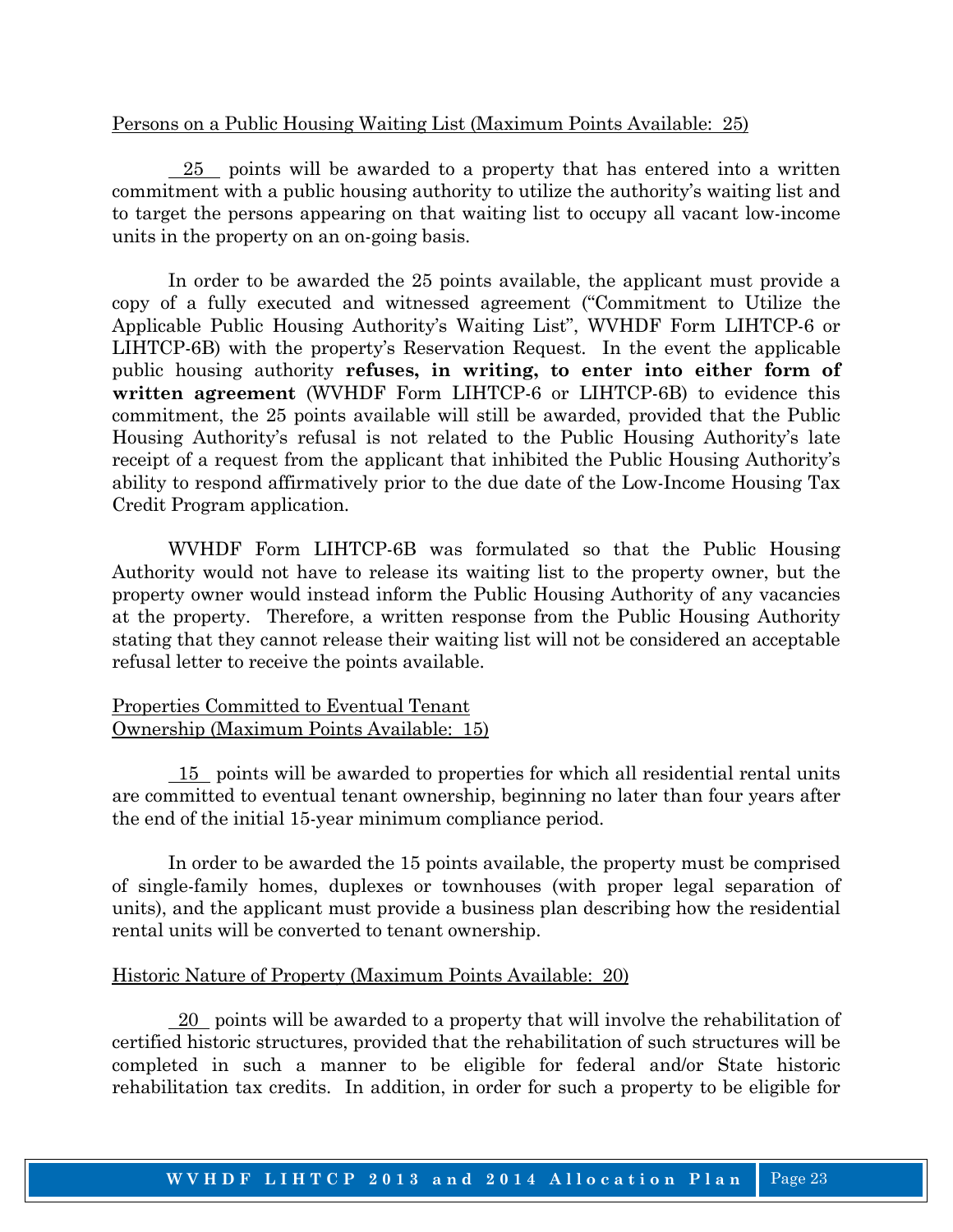the points available under this criterion, at least 50% of the residential rental units in the property must be contained in such certified historic structures.

Preference for Properties Serving the Lowest Income Tenants (Maximum Points Available: 50)

 Option 1: Tenants with Incomes at or below 40% of the Area Median Gross Income

 Points will be awarded to properties that are committed to using set percentages of the total residential rental units in the property to serve tenants with annual incomes at or below 40% of the area median gross income, based upon the following:

| Points<br>Awarded | The Applicant has Committed the Property<br>to Serving Tenants with Annual Incomes at or<br>Below 40% of the Area Median Gross Income |
|-------------------|---------------------------------------------------------------------------------------------------------------------------------------|
| 10                | for 5% of the total residential rental units in the property, or                                                                      |
| 20                | for 10% of the total residential rental units in the property, or                                                                     |
| 30                | for 15% of the total residential rental units in the property, or                                                                     |
| 40                | for 20% of the total residential rental units in the property, or                                                                     |
| 50                | for 25% of the total residential rental units in the property.                                                                        |

 The commitment to serve tenants with annual incomes at or below 40% of the area median gross income requires that such units are also rent-restricted, using the 40% of the area median gross income limits. This commitment to serve tenants with annual incomes at or below 40% of the area median gross income is in addition to the minimum set-aside requirement that must be elected by the property owner. The minimum set-aside requirement options that a property owner may choose from in making such election are as follows:

- 20% or more of the residential rental units in such property are both rentrestricted and occupied by individuals whose annual income is 50% or less of the area median gross income, or
- 40% or more of the residential rental units in such property are both rentrestricted and occupied by individuals whose annual income is 60% or less of the area median gross income.

#### **OR**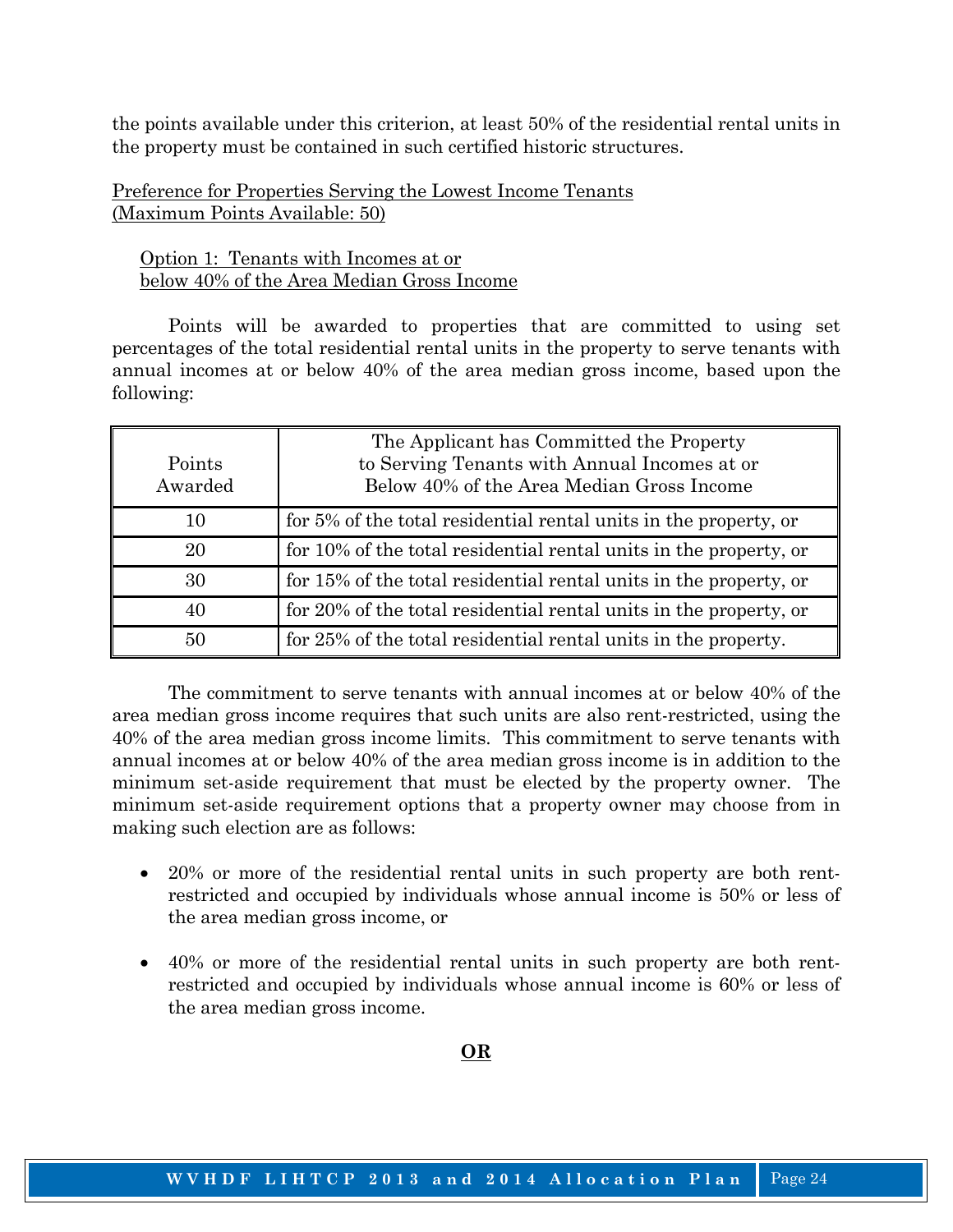### Option 2: Tenants with Incomes at or below 50% of the Area Median Gross Income

 Points will be awarded to properties that are committed to using set percentages of the total residential rental units in the property to serve tenants with annual incomes at or below 50% of the area median gross income, based upon the following:

| Points<br>Awarded | The Applicant has Committed the Property<br>to Serving Tenants with Annual Incomes at or<br>Below 50% of the Area Median Gross Income |
|-------------------|---------------------------------------------------------------------------------------------------------------------------------------|
| 8                 | for 5% of the total residential rental units in the property, or                                                                      |
| 16                | for 10% of the total residential rental units in the property, or                                                                     |
| 24                | for 15% of the total residential rental units in the property, or                                                                     |
| 32                | for 20% of the total residential rental units in the property, or                                                                     |
| 40                | for 25% of the total residential rental units in the property.                                                                        |

 The commitment to serve tenants with annual incomes at or below 50% of the area median gross income requires that such units are also rent-restricted, using the 50% of the area median gross income limits. This commitment to serve tenants with annual incomes at or below 50% of the area median gross income may be in connection with or may be in addition to the minimum set-aside requirement (referred to in the previous section) that must be elected by the property owner.

### Preference for Properties Obligated to Serving Qualified Tenants for the Longest Periods of Time (Maximum Points Available: 150)

 Points will be awarded to properties that are committed to serving qualified low-income tenants, using the elected minimum set-aside requirement for the percentage (50% or 60%) of the area median gross income, and the applicable IRS rent restrictions for a set number of years **beyond** the close of the initial 15-year minimum compliance period. 10 points will be awarded to properties committed to continuing to serve qualified tenants at rent-restricted rates for **each** year beyond the close of the initial 15-year minimum compliance period, up to a total of 150 points for properties committed to continuing to serve qualified tenants at rent-restricted rates for 15 years beyond the close of the initial 15-year minimum compliance period.

 Properties that are committed to continue serving qualified tenants and qualified subsequent purchasers of such units as homeowners after the end of the initial 15-year minimum compliance period will be awarded points on the same basis as is described above.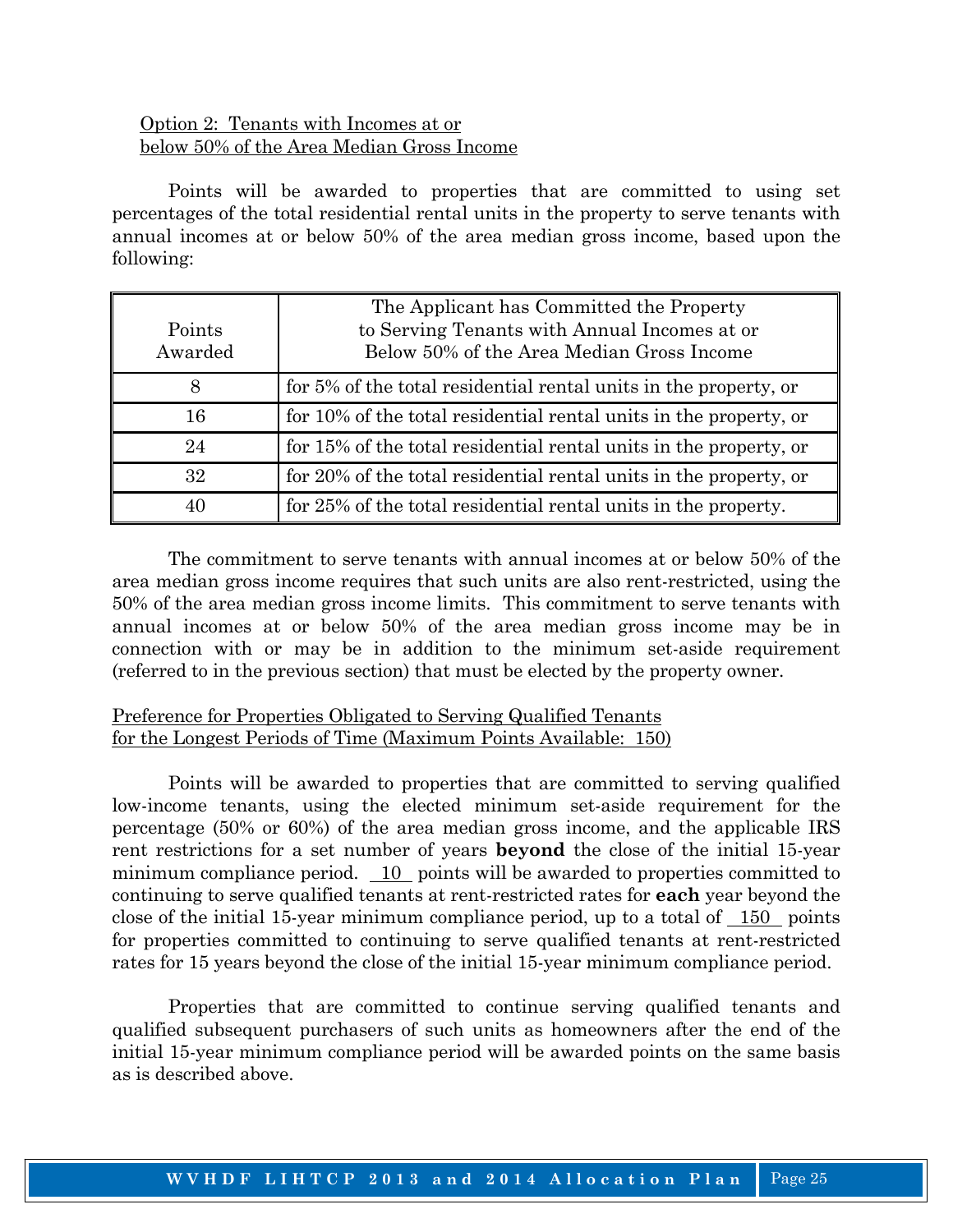The preference criterion for properties obligated to serve qualified tenants for the longest periods of time ("the preference criterion commitment") is not the same as the Extended Low-Income Housing Commitment.

 **The preference criterion commitment is an optional commitment made only at the election of the property owner,** in order to earn up to 150 Selection and Preference Criteria points for the purpose of the WVHDF's ranking and selection of competing properties. **It is not necessary for a property owner to elect any of the options available under this preference criterion commitment in order to participate in the Low-Income Housing Tax Credit Program. However, the Extended Low-Income Housing Commitment, described in additional detail below, applies to any and all properties participating in the Low-Income Housing Tax Credit Program.** 

 **The Extended Low-Income Housing Commitment is required under Federal law. Subsection 42(h)(6) of the Code provides that a building is eligible for Credit only if an Extended Low-Income Housing Commitment is in effect.** An Extended Low-Income Housing Commitment is an agreement between the WVHDF and the taxpayer that:

- requires that the applicable fraction for the building, for each taxable year in the extended use period, not be less than the applicable fraction specified in the agreement, and prohibits the eviction or the termination of tenancy (other than for good cause) of an existing tenant of any low-income unit, or any increase in the gross rent with respect to any low-income unit not otherwise permitted under Section 42 of the Code,
- allows prospective, present or former tenants of the building, who meet the applicable income limitation, the right to enforce the requirements associated with the applicable fraction, or the prohibitions associated with the eviction or termination of tenancy and with increases in the gross rent, in any State court,
- prohibits the disposition to any person of any portion of the building to which such agreement applies, unless all of the building to which such agreement applies is disposed of to such person,
- prohibits the refusal to lease to a holder of a voucher or certificate of eligibility under Section 8 of the United States Housing Act of 1937 because of the status of the prospective tenant as such a holder,
- is binding on all successors of the taxpayer, and
- is recorded pursuant to State law as a restrictive covenant with respect to the property.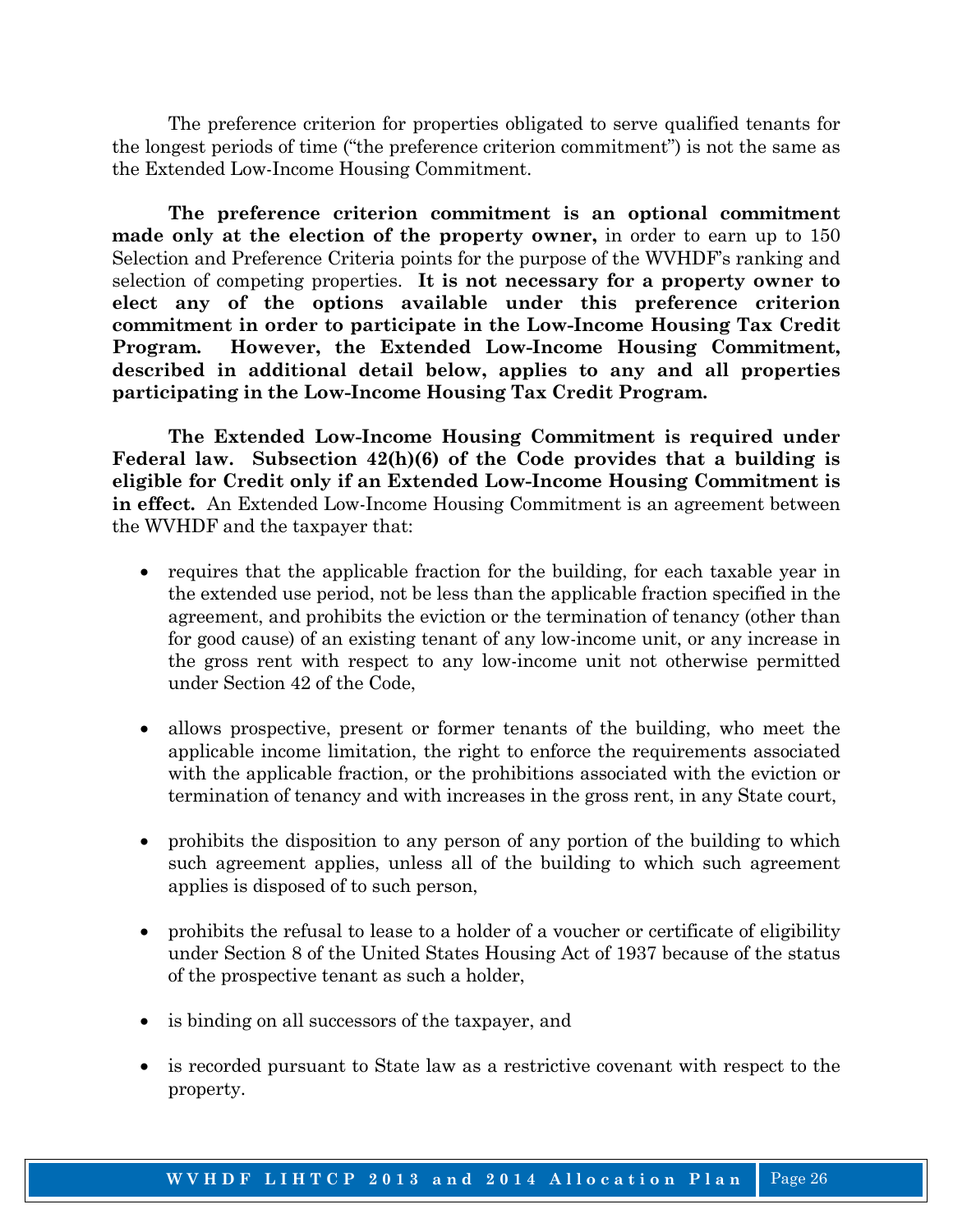The extended use period begins on the first day of the compliance period and ends on the later of the date specified by the WVHDF in the agreement or the date that is 15 years after the close of the compliance period. **Additional information is contained in Subsections 42(h)(6)(A) through (K) of the Code. The WVHDF strongly recommends that any applicant read and understand the contents of this portion of the Code. This recommendation is not intended to and should not be interpreted to suggest that the applicant not read and understand all portions of Section 42 of the Code.** 

#### Preference for Community Revitalization Properties Located In Qualified Census Tracts (Maximum Points Available: 40)

 40 points will be awarded to a property that is located in a Qualified Census Tract, provided that the development of such property is a **clearly** and **specifically stated** part of a community revitalization plan that has been approved by the appropriate governing body of the local jurisdiction within which such "community" is located. "Clearly and specifically stated" means the property must be located in specified boundaries within the community and the development of such housing fulfills the specified goals of the plan **OR** the property is specifically named in the plan and the development of such housing fulfills the specified goals of the plan.

#### Quality of Housing (Maximum Points Available: 165180)

 At a minimum, the property must be constructed or rehabilitated in compliance with the 2010 Americans with Disabilities Act, Section 504 Requirements, Fair Housing, and the then current:

- State Building Code, including the following, and any corresponding successor code:
	- $\triangleright$  the International Building Code,
	- $\triangleright$  the International Plumbing Code,
	- $\triangleright$  the International Mechanical Code,
	- $\triangleright$  the International Property Maintenance Code,
	- $\triangleright$  the International Energy Conservation Code,
	- $\triangleright$  the International Residential Code for One- and Two-Family Dwellings,
	- ¾ ANSI A117.1 (Accessible and Usable Buildings and Facilities),
	- $\triangleright$  the International Fuel Gas Code,
	- $\triangleright$  the International Existing Building Code, and
	- $\triangleright$  the National Electric Code (NFPA 70),
- Life Safety Code and the West Virginia State Fire Commission Standards,
- Local building code (if any exists for the jurisdiction within which the buildings in the property are or will be located),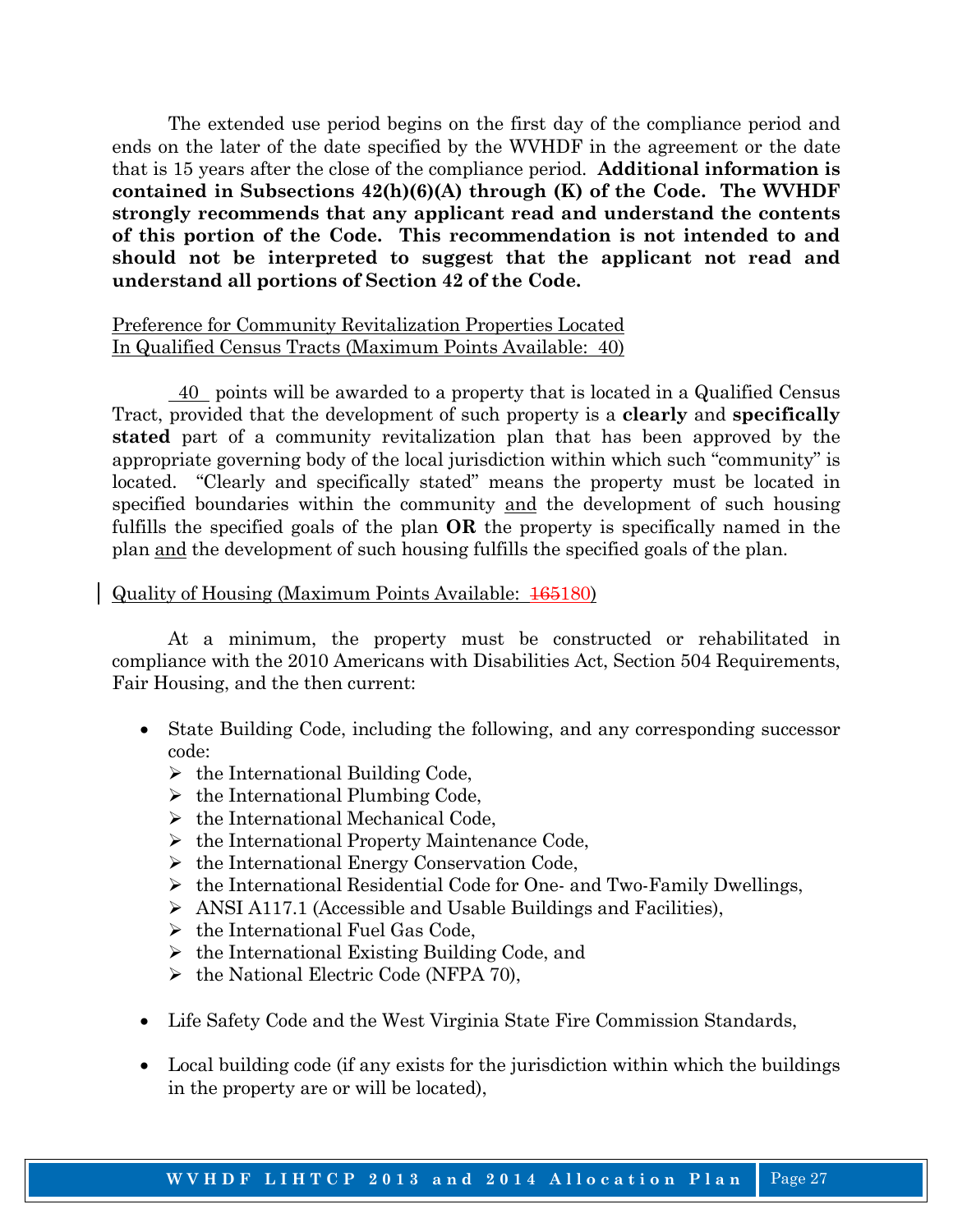- Local zoning and/or land use regulations or restrictions, if any,
- Local floodplain ordinance, if any, and
- EPA NPDES Permit and State DEP Water Quality Requirements.

 The property's Architect must assess the suitability rating (superior, good, average, fair, or poor) of the site for the property. Items to be considered in making this assessment include, to the extent reasonably possible, but are not limited to:

- economic opportunities;
- educational facilities;
- neighborhood/community amenities;
- accessibility for transportation;
- proximity/availability of utility services
	- $\triangleright$  water,
	- $\triangleright$  sewer,
	- $\triangleright$  gas,
	- $\triangleright$  electric,
	- $\blacktriangleright$  telephone,
	- $\triangleright$  mobile phone cell service,
	- $\geq$  cable/high-speed internet, and
	- $\triangleright$  refuse disposal;
- proximity to fire hydrants;
- proximity to professional or volunteer fire departments;
- adequacy of on-site parking;
- propriety of building set-back from access roads;
- undesirable location and/or undesirable views;
- geographic site features such as,
	- $\triangleright$  within the 100 year floodplain,
	- $\triangleright$  high tension wires,
	- $\triangleright$  within 300 feet of a railroad tracks,
	- $\triangleright$  cuts.
	- $\triangleright$  fills,
	- $\triangleright$  rock formations.
	- $\triangleright$  extensive grade,
	- $\triangleright$  subsurface rock,
	- $\blacktriangleright$  drainage,
	- $\triangleright$  high water table, and
	- $\triangleright$  unstable soil.
- and any other criteria cited by the property's Architect.

**The property's Architect must also list any and all green and sustainable features that will be incorporated into the design of the new construction or rehabilitation of the buildings and site for the**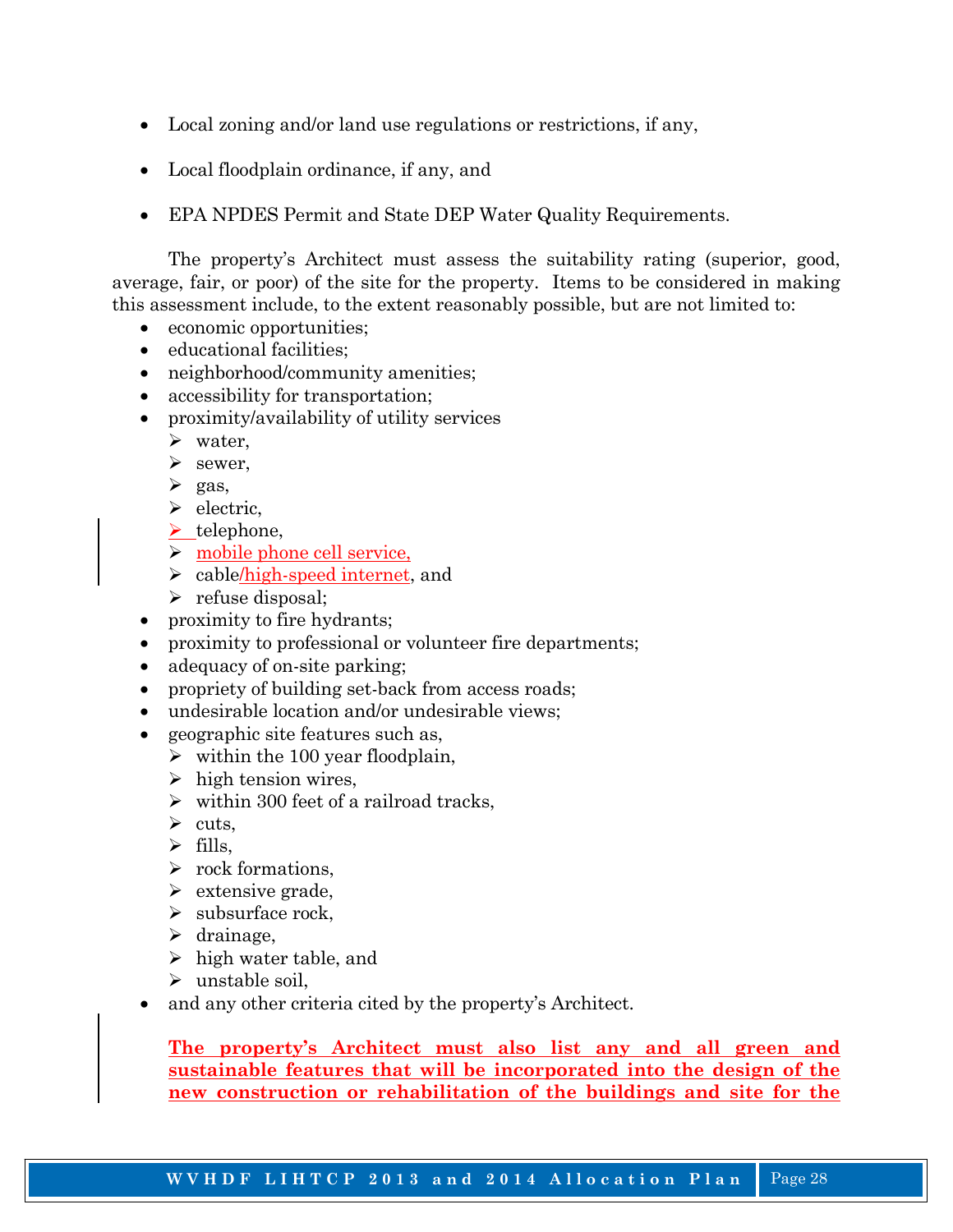#### **property. Those areas which should be considered include, but are not limited to, the following:**

- Urban infill in economic opportunity areas,
- Habitat protection,
- Wetlands protection,
- Photovoltaics  $(PV) e.g.$  solar power, etc.,
- Insulation standards,
- Energy Star products,
- HVAC performance,
- Energy codes,
- Energy Star building certifications,
- Preservation of existing flora,
- Recycled content,
- Water conservation,
- Renewable/re-used materials,
- Construction waste management,
- Storm water management,
- Hazard proximity,
- Environmental assessment issues,
- Hazard abatement,
- Low/No-VOC (Volatile Organic Compounds) materials e.g. carpet, paint, etc.,
- `Bins for tenant disposal of recyclable materials  $-$  e.g. plastic, paper, metals, etc.,
- Formaldehyde-Free flooring, and
- Formaldehyde-Free ventilation.

 In addition, the WVHDF's designated construction professional will assess and assign the suitability rating (superior, good, average, fair, or poor) of the site for the property, utilizing the criteria outlined above. Such assessment and assignment of the suitability rating of the site for any property by the WVHDF's designated construction professional is solely for the WVHDF's use and shall not be construed to be a representation or warranty of any such site's suitability to any party. The sole purpose of the WVHDF's designated construction professional's site suitability assessment is to visually assess the site as it is on the day of the assessment for rating purposes or to render sites assessed as "poor" as ineligible. The WVHDF does not make any representations or warranties as to the site suitability for any such property.

 The WVHDF reserves the right to reject any property, solely on the basis of the WVHDF's designated construction professional'sproperty's Architect's site suitability assessment for any such property. Issues that could result in might cause a site to be assessed as "poor" and result in the rejection of such property include, but are not limited to,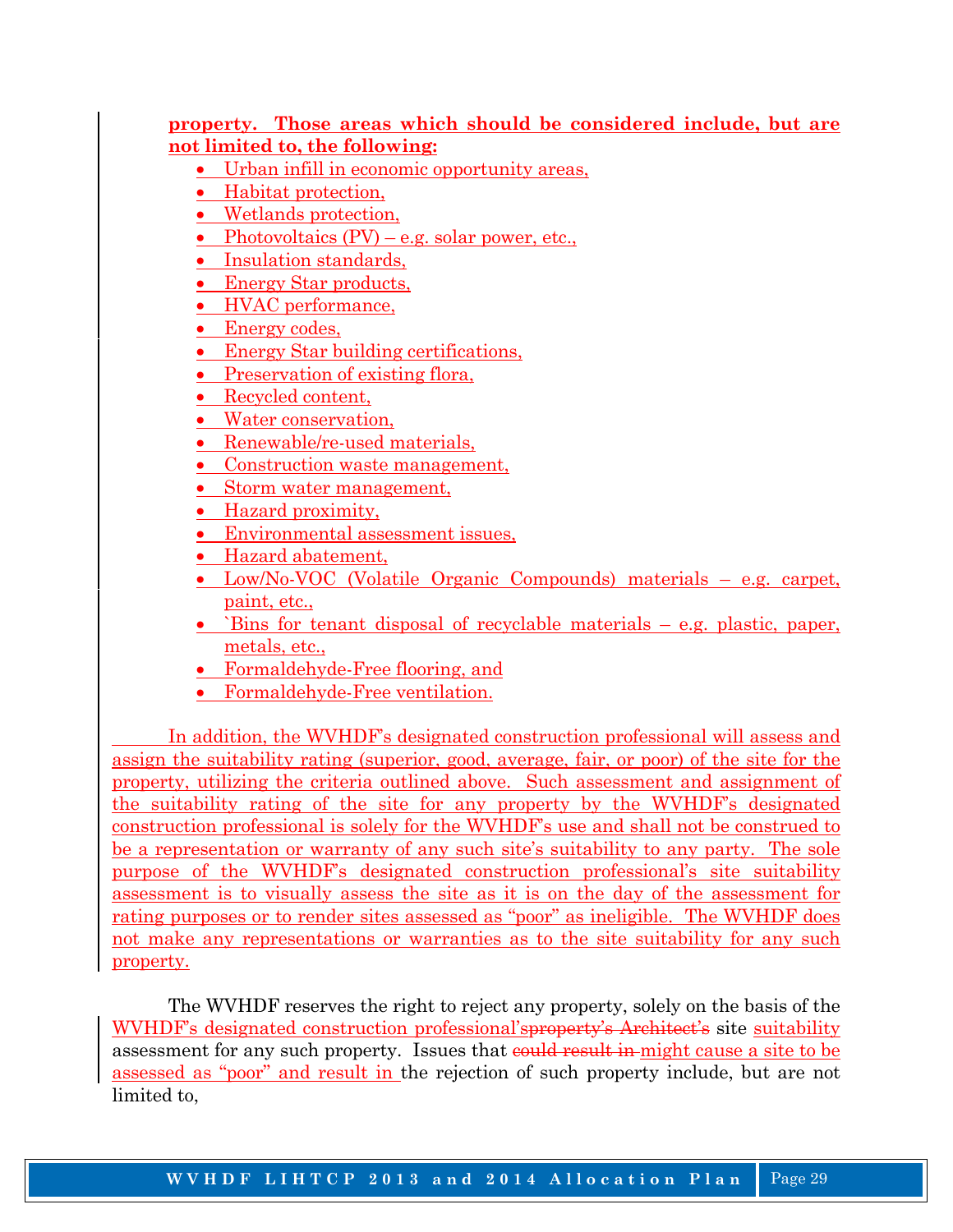- site location within the 100 year floodplain or flood of record;
- proximity to railroad tracks, highways, airports, etc., that prohibit the reduction of interior and/or exterior noise to an acceptable level, or
- any other naturally occurring or man-made hazards, posing health or safety risks to tenants.

The WVHDF's acceptance of a site based upon the property's Architect's site assessment is solely for the WVHDF's use. Applicants, lenders, syndicators, tenants, and any other parties involved in any such property are not entitled to and should not rely upon or in any way utilize the WVHDF's acceptance of the site for any other purpose.

 For properties which involve substantial rehabilitation, the WVHDF's designated construction professional will also review the property's capital needs assessment in conjunction with the site suitability assessment visit.

 Generally, the number of points awarded for the housing quality characteristics below will be based upon an assessment of the quality of housing provided, as determined from the applicant's response to specific housing quality characteristics. Unless otherwise indicated, the response to each housing quality characteristic listed below must be certified, in writing in a format prescribed by the WVHDF, by the property owner (general partner), the property's Architect, and the property's Contractor.

The housing quality characteristics to be assessed are as follows:

1. Brick Exterior Percentage (Maximum Points Available: 25)

 25 points will be awarded to properties where at least 60% of each building's exterior (excluding gabled ends, doors, and windows) is brick.

2. Green Space Percentage (Maximum Points Available: 25)

 $\frac{25}{25}$  points will be awarded to properties where at least 30% of the useable (slope of less than 20%) site will provide "green space", which does not include any buildings, parking areas, sidewalks, etc.

3. Interior Square Footage of Units (Maximum Points Available: 25)

 25 points will be awarded to properties where the interior unit space is equal to or greater than the amounts specified below: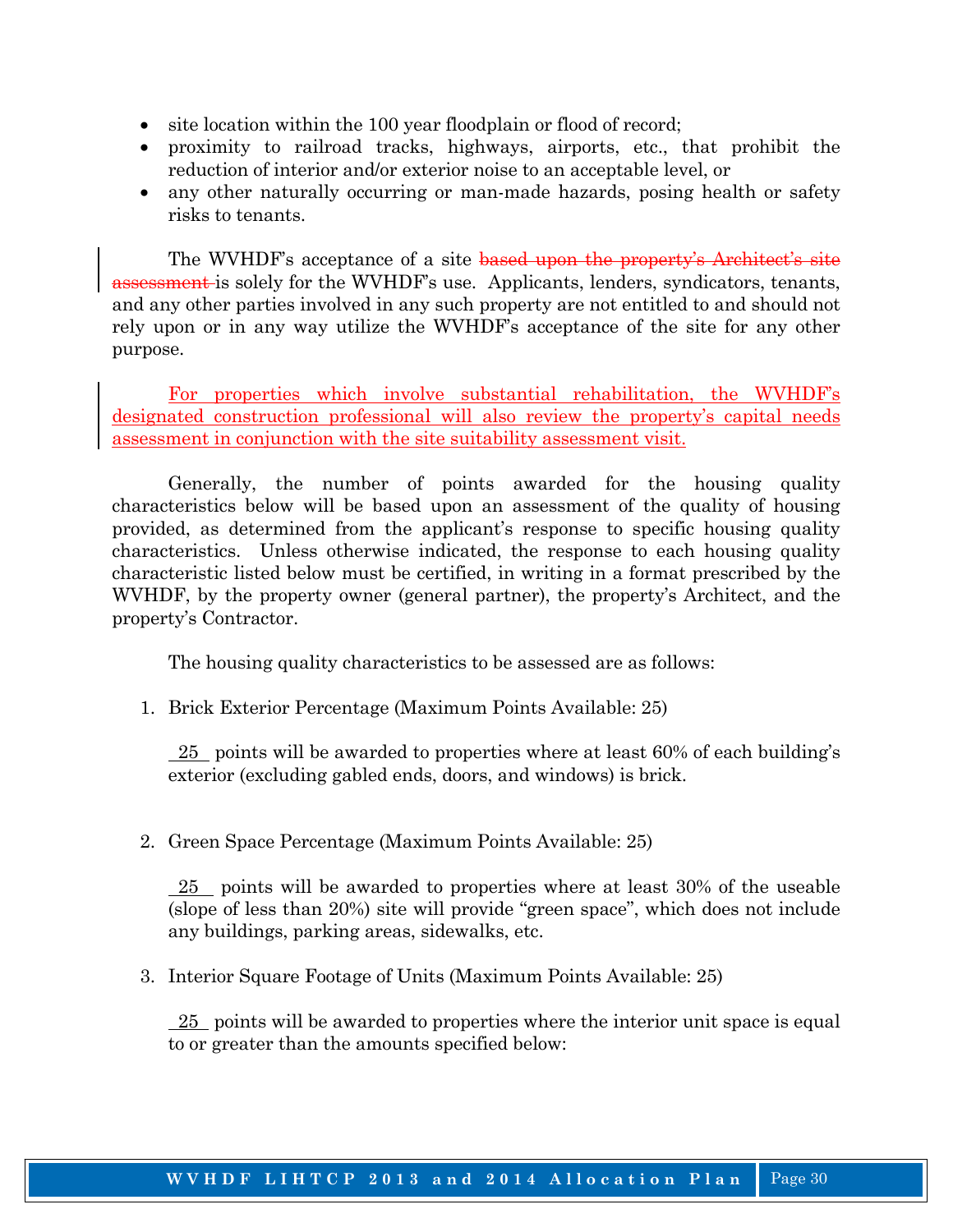|                    | Interior Unit  |
|--------------------|----------------|
| Number of Bedrooms | Square Footage |
| Efficiency         | 550            |
| 1 Bedroom          | 650            |
| 2 Bedrooms         | 800            |
| 3 Bedrooms*        | 1,000          |
| 4 Bedrooms*        | 1,150          |

- \* Regardless of the interior unit square footage of the three or four bedroom units in a property, all newly constructed three or four bedroom units must have two full bathrooms.
- 4. Energy Star Designated Whole-Unit HVAC (Maximum Points Available: 15)

 15 points will be awarded to properties where each residential rental unit has whole-unit heating, ventilation, and air conditioning, utilizing a heat pump or a split gas heating and cooling system, either of which have the Energy Star designation.

5. Energy Star Designated Appliances (Maximum Points Available: 15)

 15 points will be awarded to properties that provide, within each residential rental unit, a new refrigerator, a new under-the-counter dishwasher, and a new water heater, all of which have the Energy Star designation.

6. Energy Star Designated Exterior Doors and Windows (Maximum Points Available: 10)

 10 points will be awarded to properties where each residential rental unit has exterior doors and windows that comply with the applicable climate zone qualification criteria as prescribed in the document Energy Star Program Requirements for Residential Windows, Doors and Skylights – Version 5.0 (April 7, 2009).

7. Composition of Porches, Sidewalks, and Curbs (Maximum Points Available: 10)

 10 points will be awarded to properties where all porches, sidewalks and curbs are comprised of fiber-reinforced concrete.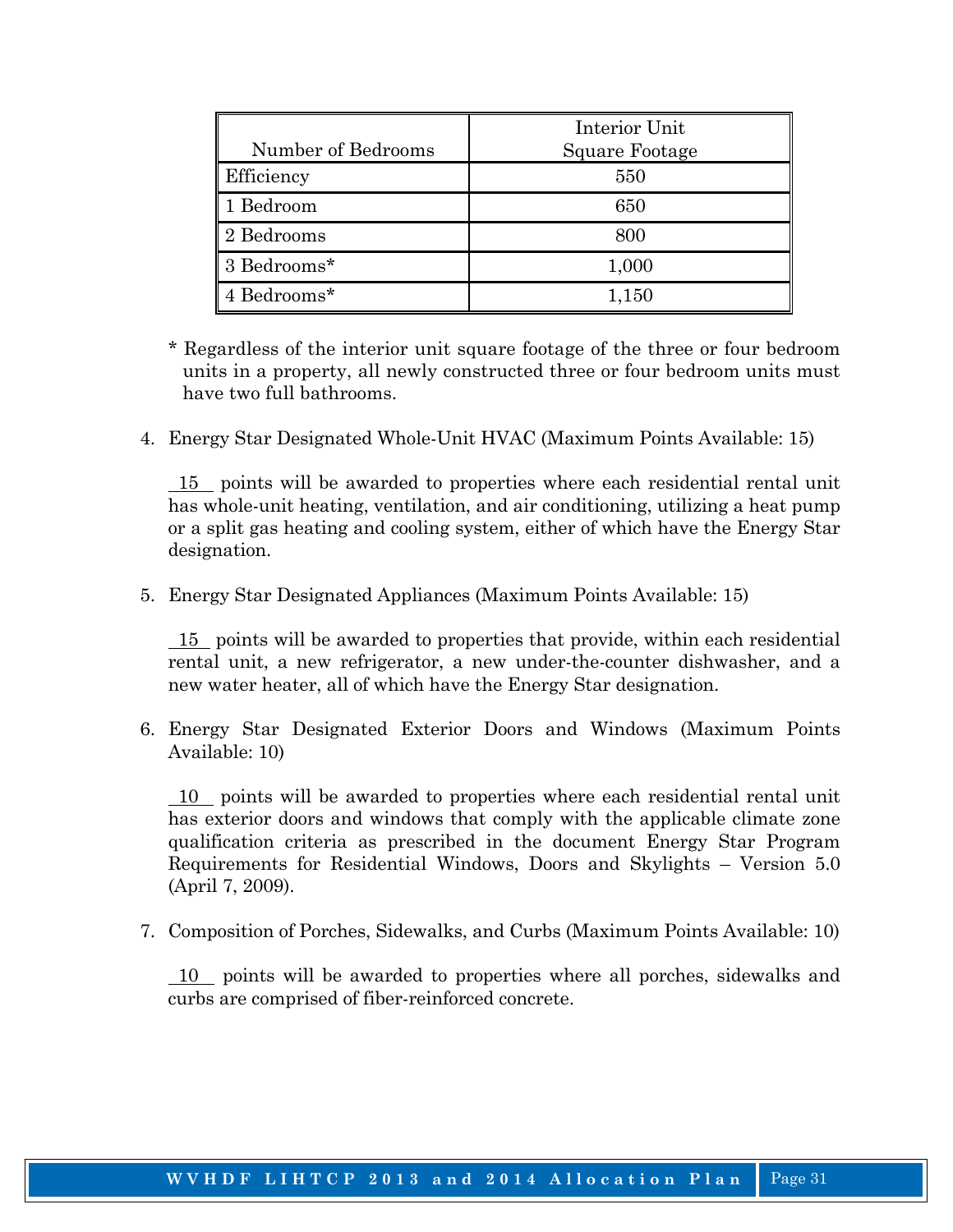8. Roof Shingles (Maximum Points Available: 10)

10 points will be awarded to properties where all roof shingles have a remaining manufacturer warranted life of at least 30 years. For existing properties, in order to receive the points available, and in addition to the preceding sentence, roofing materials (including felts and flashings) must be removed to the existing roof sheathing. The existing roof sheathing must be inspected and replaced if damaged. Further, if it is necessary for any existing roof sheathing to be replaced, roof framing and insulation must also be inspected and replaced if damaged.

9. Laundry Closet with Washer and Dryer or Hookup Only (Maximum Points Available: 10)

 10 points will be awarded to properties that provide, within each residential rental unit, a laundry closet containing an Energy Star designated washer and dryer, without any additional charge to the tenant.

### **OR**

 5 points will be awarded to properties that provide, within each residential rental unit, a laundry closet containing a washer and dryer hookup, without any additional charge to the tenant. In order to be awarded the points, the tenant must be allowed to install a washer and dryer in the unit.

9.10. Showerhead Water Flow Rates and Aerators (Maximum Points Available: 5)

 5 points will be awarded to properties where within each residential rental unit, each showerhead has a maximum water flow rate of 2.5 gallons per minute, and each showerhead and faucet has an aerator installed.

10.11. Thickness o f "Dutch Lap" Vinyl Siding (Maximum Points Available: 5)

 5 points will be awarded to properties where all vinyl siding used on the exterior of all buildings is "dutch lap", with a thickness of  $0.044$ " $0.042$ " or greater and a lifetime non-prorated 50 year transferable limited warranty. If an **existing** property has 100% brick exterior on **all** buildings, excluding gabled ends, doors, and windows, the five points available will be awarded to such property.

11.12. Hard Wired High-Speed Internet Access (Maximum Points Available: 5)

 5 points will be awarded to properties that are hard wired for high-speed internet access. The high-speed internet cable must be wired throughout each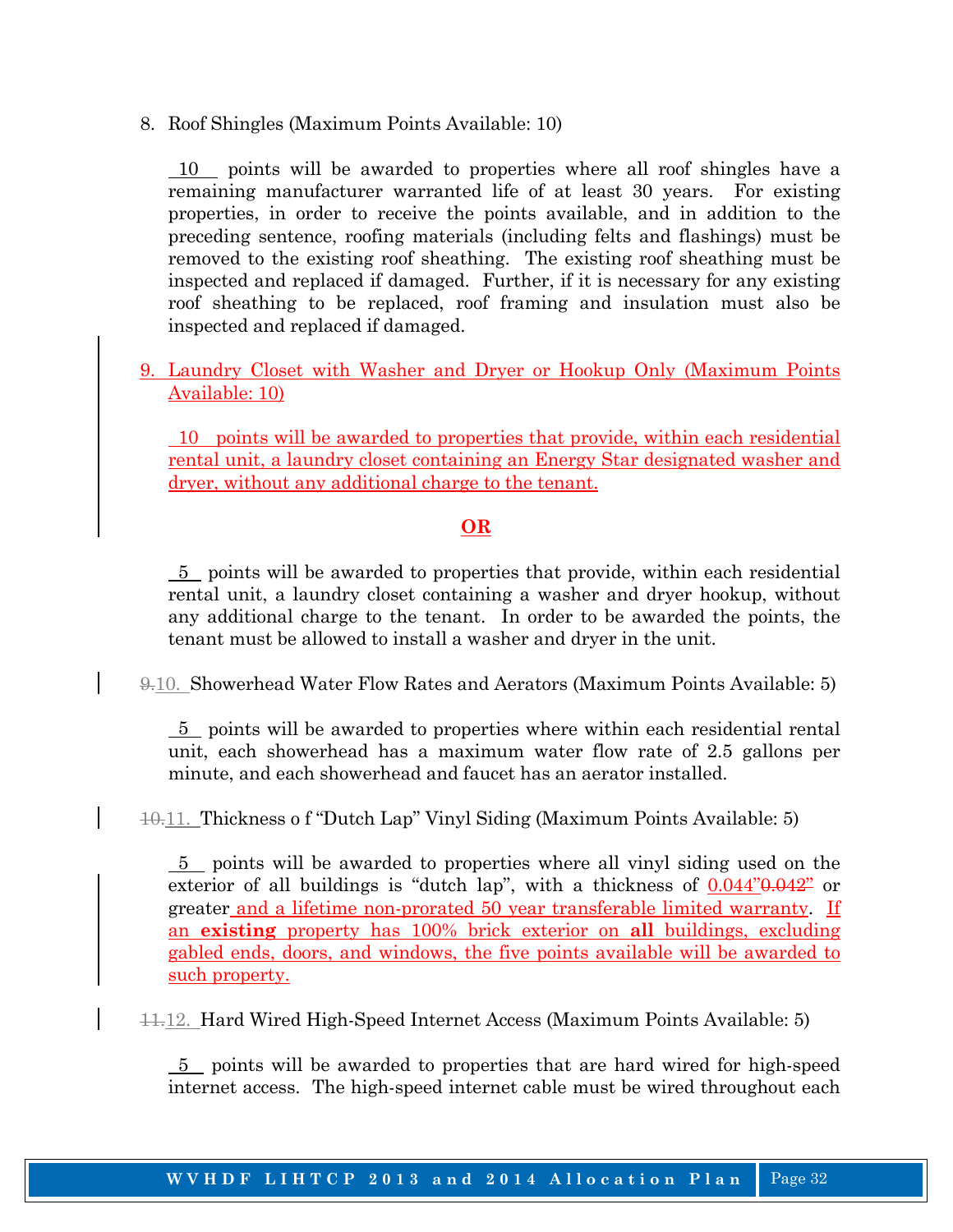residential rental unit and jacks must be installed in one or more central locations and in each bedroom.

12.13. Landscaping Cost Per Unit (Maximum Points Available: 5)

 5 points will be awarded to properties where the landscaping cost per unit is at least \$350 for multiple building properties or the landscaping cost per unit is at least \$175 for single building properties.

13.14. Fair Housing Act and Americans with Disabilities Act Training and Certification (Maximum Points Available: 5)

 5 points will be awarded to properties, provided that each such property's **Architect** and **Contractor** (signatories to the property plans and specifications) have completed (within three years prior to the property's Reservation Request due date) Fair Housing Act **and** Americans with Disabilities Act training and **certification** (passed an examination) programs addressing design and construction requirements provided and administered by an organization that is acceptable to the WVHDF. **In order to be awarded the points available, the property Architect and Contractor (signatories to the property plans and specifications) which have completed the training listed above must be the same persons who certify to (initial and sign) the Quality of Housing section of the WVHDF Form 1040.**

15. Green Building Conference/Training (Maximum Points Available: 5)

 5 points will be awarded to properties where at least one of the principals of the developer or of the contractor of such property has registered and attended a green building conference within 12 months prior to the property's Reservation Request due date (e.g. The Building Conference and Expo to be held January 31 to February 2, 2013 in Morgantown, WV or a similar training comparable in content and duration). A conference agenda and a certificate of attendance must be included.

Note: The WVHDF defines "principal" as any person who owns an interest in a for-profit entity or the Executive Director, Deputy Director, President, and Vice-President (or comparable officers) for a non-profit entity.

16. Fire Suppression (Maximum Points Available: 5)

 5 points will be awarded to properties where all cooking surfaces are equipped with fire suppression features (e.g. a Range Queen FireStop Venthood product or a similar fire suppression product).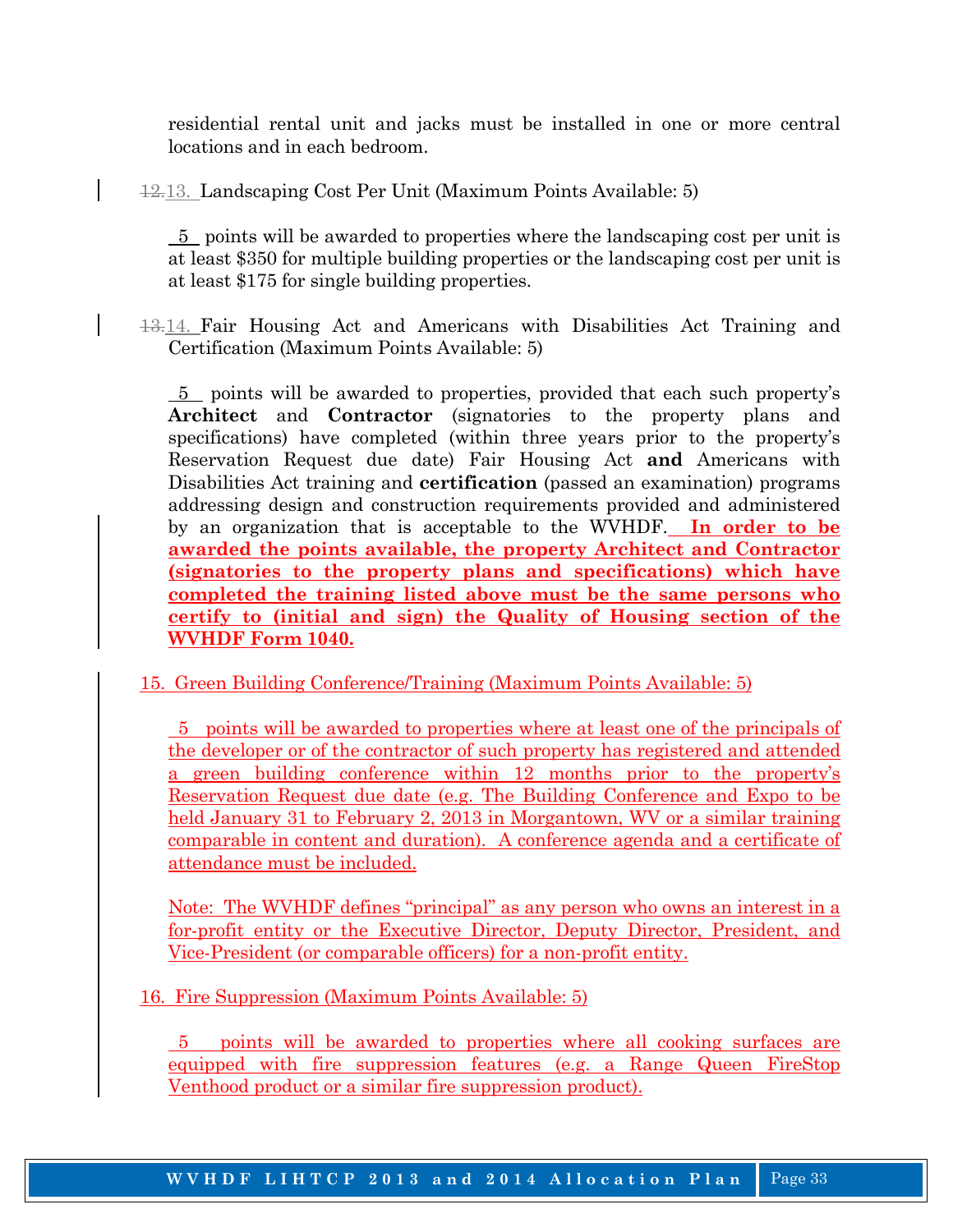Applicants should be aware that complete and accurate responses to each housing quality characteristic listed above are in their property's best interests. Each item listed in the Quality of Housing section of the WVHDF Form 1040 must be certified to by the property owner, the property Architect, and the property Contractor (signatories to the property plans and specifications). If the property involves scattered sites (non-contiguous parcels which contain or will contain residential rental units), a separate Quality of Housing section of the WVHDF Form 1040 must be completed and certified, as referred to in the previous sentence, for each non-contiguous parcel which contains or will contain residential rental units. The WVHDF will evaluate only the responses provided, and only if each such response is certified, in writing, as prescribed above. The WVHDF will not request responses for items that were not addressed. The WVHDF will not request clarification of responses that were provided.

#### **SUMMARY OF PROPERTY SELECTION PROCESS**

 The WVHDF will accept Reservation Requests during the respective application periods listed in the Program Calendar (Exhibit G of the current Tax Credit Manual), until 4:30 p.m., prevailing Eastern Time, on the last business day of said period.

 The WVHDF will accept Reservation Requests for tax-exempt bond financed properties which do not require credit allocations from the State Housing Credit Ceiling, during the respective application periods listed in the Program Calendar (Exhibit G of the current Tax Credit Manual), until 4:30 p.m., prevailing Eastern Time, on the last business day of said period.

 Prior to submitting a Reservation Request the property must satisfy all of the applicable requirements for a Reservation Request. **If a property does not meet or exceed all of the applicable requirements for a Reservation Request and is unable to meet or exceed them by the end of the respective Threshold Review and Correction Periods listed in the Program Calendar (Exhibit G of the current Tax Credit Manual), the WVHDF will reject the request, and the WVHDF will notify the applicant of the rejection and of the reason for the rejection.** The requirements for Reservation, Carryover Allocation, and Allocation Requests are not a required element of an allocation plan, and therefore are contained in the Requirements for Requests section of the current Tax Credit Manual, which may be found on the WVHDF website (www.wvhdf.com) or by contacting the WVHDF at 1-800-933-9843.

 All properties, for which requests were received during the established application periods specified in the first two paragraphs of this section of this Plan and deemed acceptable, will be:

• evaluated against the Selection and Preference Criteria,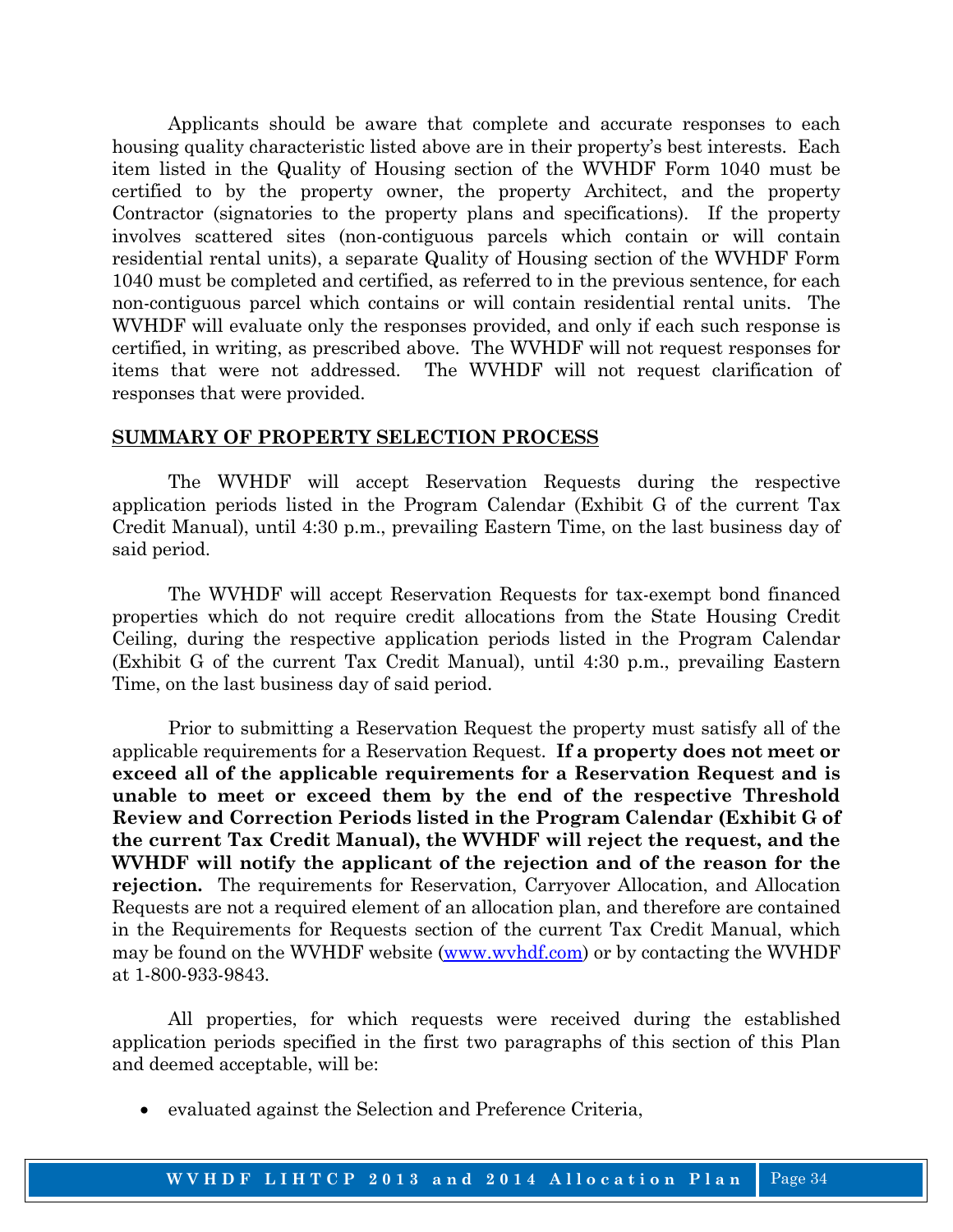- compared to the minimum threshold,
- ranked in the applicant-selected set-aside category in order by the total points awarded,
- reviewed for a preliminary determination of the housing credit dollar amount needed, and
- selected or wait-listed.

The process of ranking, and selecting or wait-listing (referred to above in the third and fifth bullets) do not apply to tax-exempt bond financed properties which do not require credit allocations from the State Housing Credit Ceiling. Each area of processing requests will be discussed in additional detail in the following sections of this Plan.

#### **PROPERTY EVALUATION AGAINST THE SELECTION AND PREFERENCE CRITERIA**

 All property requests will first be reviewed to ensure that each property satisfies the characteristics and features of the applicant-selected Set-Aside Category. The characteristics and features of the six Set-Aside Categories are identified and described in the Property Characteristics and Set-Aside Categories section of this Plan. **If a property does not satisfy the characteristics and features of the applicant-selected Set-Aside Category, the WVHDF will reject the request, and will notify the applicant of the rejection and of the reason for the rejection.** If a property does satisfy the characteristics and features of the applicantselected Set-Aside CategoryIf a property satisfies the requirements for a Reservation Request, the application will continue for further evaluation against the Selection and Preference Criteria section of the Plan.

### **COMPARISON TO THE MINIMUM THRESHOLD**

 Once all acceptable Reservation Requests have been evaluated against the Selection and Preference Criteria, the total points awarded for each property will be compared to the minimum threshold (500 points) necessary for any property to be considered further for Low-Income Housing Tax Credit Program eligibility. **If the property's total point award does not meet or exceed the minimum threshold, the WVHDF will reject the request, and will notify the applicant of the rejection and of the reason for the rejection.** If the property's total point award meets or exceeds the minimum threshold, the property request will continue for further processing.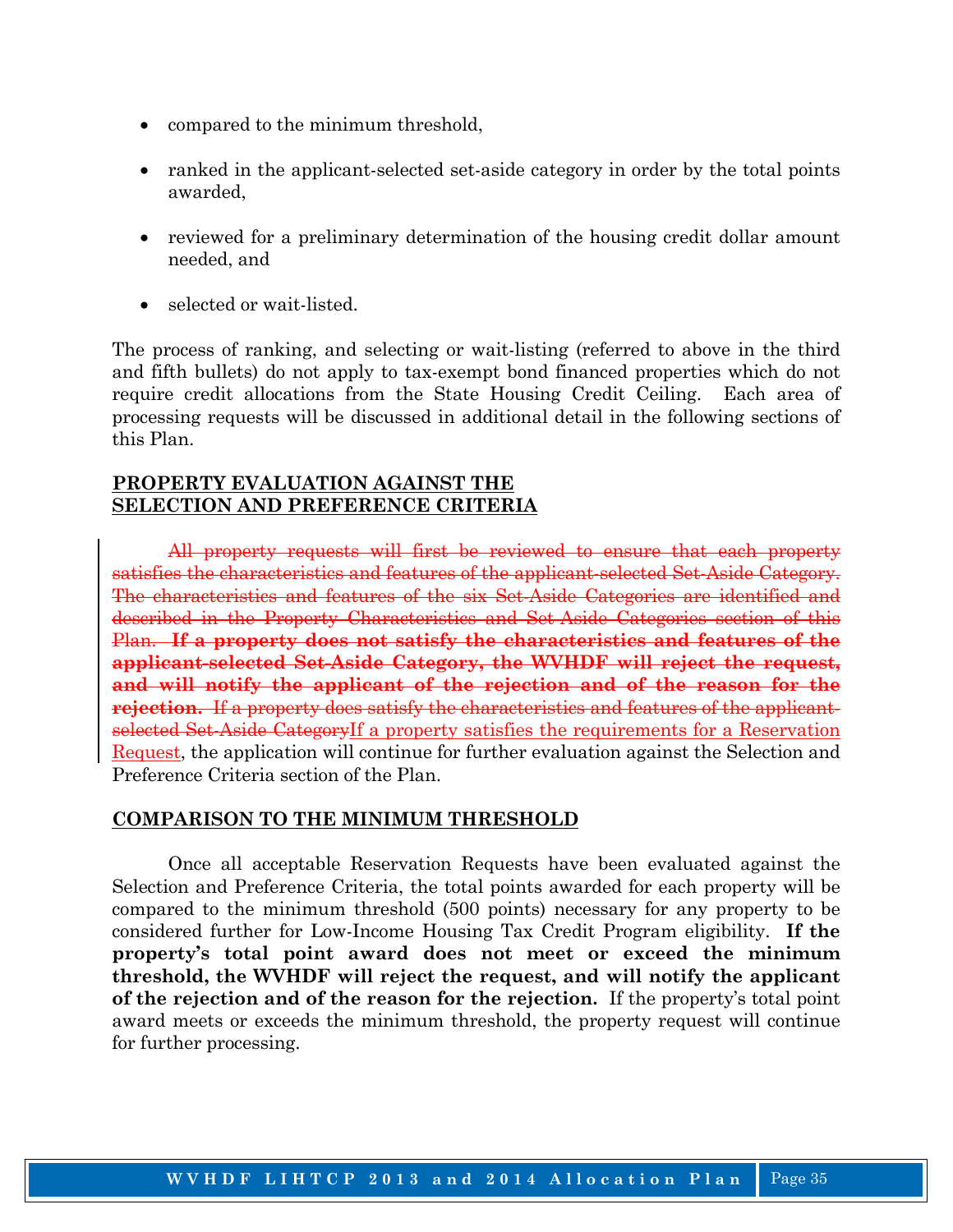#### **PROPERTY RANKING**

 Each property meeting or exceeding the minimum threshold will be placed in descending order, by the total points awarded, into the applicant-selected Set-Aside Category. This section of this Plan is not applicable to tax-exempt bond financed properties which do not require credit allocations from the State Housing Credit Ceiling.

#### **PRELIMINARY REVIEW AND DETERMINATION OF THE HOUSING CREDIT DOLLAR AMOUNT NEEDED**

In accordance with Subsections  $42(m)(2)(A)$ , (B), and  $(C)(i)(I)$  of the Code, the WVHDF will perform a preliminary review and determination of the housing credit dollar amount necessary for the financial feasibility of each ranked property and its viability as a qualified low-income housing property throughout the credit period.

 In making its determination of the housing credit dollar amount necessary, the WVHDF is required to consider:

- the sources and uses of funds and the total financing planned for the property,
- any proceeds or receipts expected to be generated by reason of tax benefits,
- the percentage of the housing credit dollar amount used for property costs other than the cost of intermediaries, and
- the reasonableness of the developmental and operational costs of the property.

Consideration of the percentage of the housing credit dollar amount used for property costs (other than the cost of intermediaries) shall not be given so as to impede the development of properties in hard-to-develop areas. Subsection  $42(m)(2)(B)$  of the Code also provides that "such a determination shall not be construed to be a representation or warranty as to the feasibility or viability of the project". The manner and methodology the WVHDF will utilize for making the required determination are not included in this Plan, but are included in the Allocation Policies, WVHDF Underwriting Analysis section of the current Tax Credit Manual, which may be found on the WVHDF website (www.wvhdf.com) or by contacting the WVHDF at 1-800-933-9843.

### **PROPERTY SELECTION**

 Properties will be selected within and to the extent that housing credit dollar amounts are available in the appropriate specific Set-Aside Category, based upon the highest ranking of property requests within each category, until sufficient housing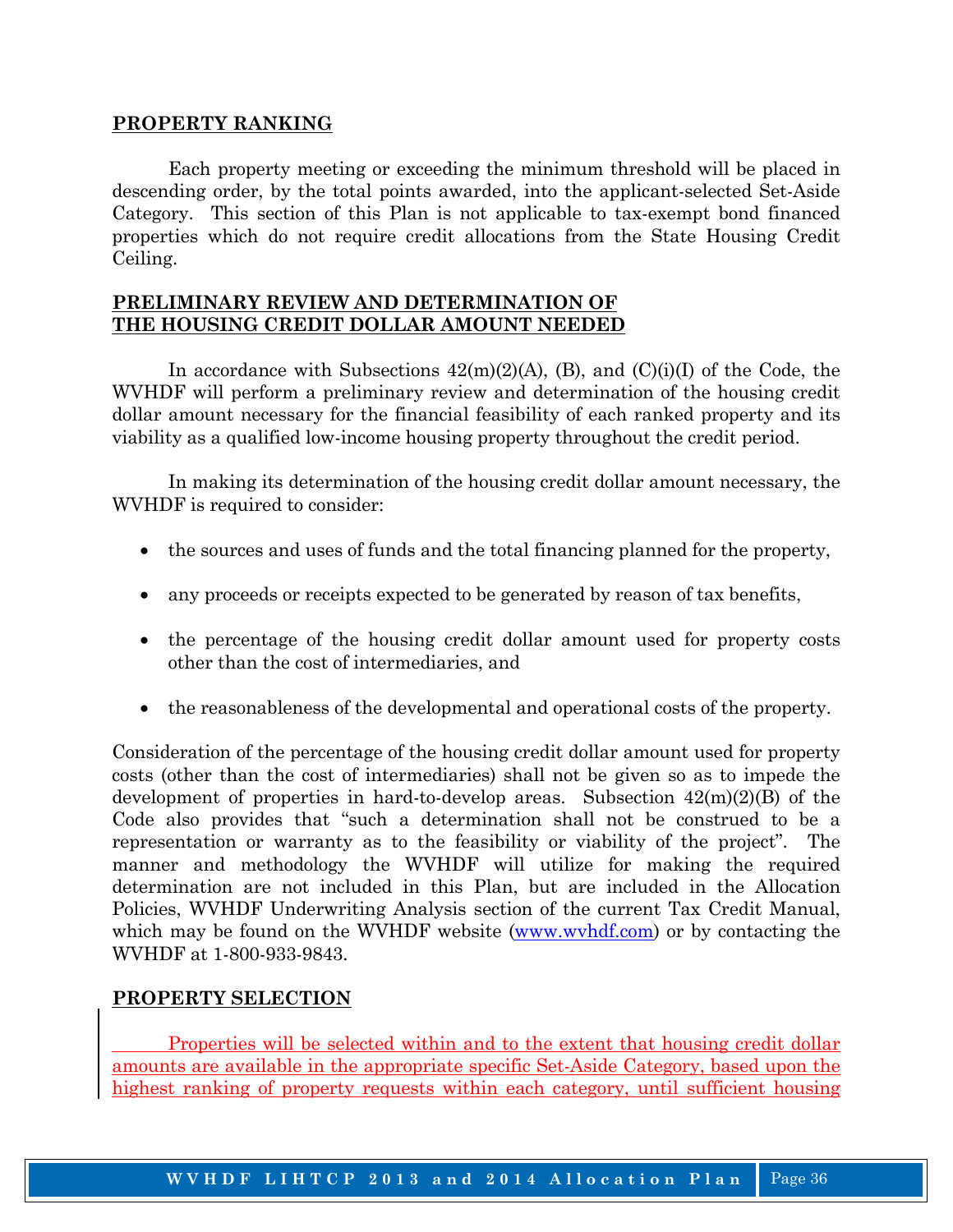credit dollars are no longer available in the applicable Set-Aside Category to fund the next highest ranking property.

 If housing credit dollars remain in a Set-Aside Category (other than the Non-Profit Set-Aside Category), such housing credit dollars will be moved to the pooled Set-Aside Category. All properties which were not initially selected from the appropriate specific Set-Aside Category will be ranked in order of point score in the pooled Set-Aside Category. Properties will be selected within and to the extent that housing credit dollar amounts are available in the pooled Set-Aside Category, based upon point score.

 Note: If there is insufficient credit available within a particular Set-Aside Category to fund the next highest ranking property, and if such property has a high enough score to be selected for the remaining credit needed from the pooled Set-Aside Category, the WVHDF may choose to partially fund such property from the appropriate specific Set-Aside Category and fund the remainder from the pooled Set-Aside Category.

 If a property is not selected from the appropriate specific Set-Aside Category and/or the pooled Set-Aside Category, the applicant will be notified and provided with an opportunity to have the property request wait-listed.

 Note: If two or more properties have the same score within a specific Set-Aside Category or the pooled Set-Aside Category, and there is not sufficient credit available in the applicable Set-Aside Category and/or pooled Set-Aside Category to select all of the tied properties, the lowest housing credit dollar amount requested per interior square foot will receive the award.

 After initial selections are made, 10% of any credit returned from a **prior year's** allocation will be allocated to the Non-Profit Set-Aside Category. The remaining 90% will be allocated to the pooled Set-Aside Category.

 If a current year selected property chooses to withdraw, the credit not allocated to such property will be returned to the Non-Profit Set-Aside Category if the selection was made from the Non-Profit Set-Aside Category, or will be allocated to the pooled Set-Aside Category if the selection was made from any other Set-Aside Category.

 The WVHDF reserves the right to enter into Binding Agreements (LIHTCP-4) that commit the WVHDF to allocate up to \$250,000 (in the aggregate) in housing credit dollars from the next calendar year's State Housing Credit Ceiling. Any Binding Agreement decision made by the WVHDF would be based upon:

• point score (except as is provided for in the first paragraph of the Waiting List section of the Plan), and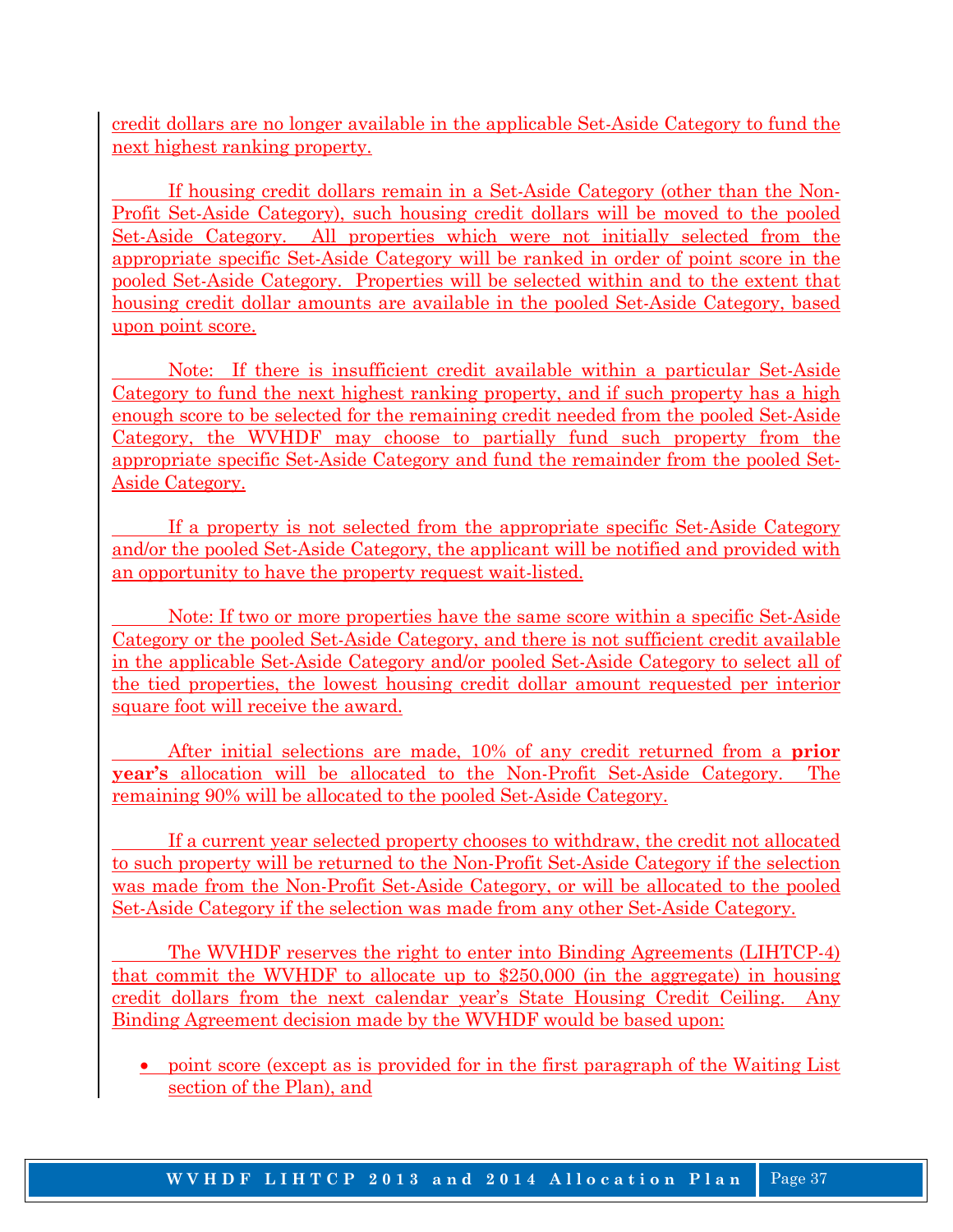• the WVHDF's goal to allocate at least the required percentage (approximately 100%) of the current year's State Housing Credit Ceiling in order for the WVHDF to be considered a "qualified state" to receive credits from the National Pool, as provided for in Subsection 42(h)(3)(D) of the Code (e.g. if the WVHDF has allocated sufficient credits to be eligible for the National Pool, Binding Agreements will not be entered into for the next year's State Housing Credit Ceiling).

Properties will be selected within and to the extent that housing credit dollar amounts are available in either a specific Set-Aside Category or the pooled Set-Aside Category, whichever is applicable, based upon the highest ranking of property requests within each category.

If sufficient housing credit dollar amounts are available to provide the amount of credit requested for the highest-ranking property in either the appropriate specific Set-Aside Category or the pooled Set-Aside Category, whichever is applicable, then that property will be selected and the request will continue for further processing. Generally, all remaining property requests of lower ranking for a particular Set-Aside Category (specific or pooled) will be selected in descending order of the highest ranking, in the same manner and to the same extent as described in the preceding paragraph, until sufficient housing credit dollar amounts are no longer available in the applicable Set-Aside Category. For each selected property, the applicant will be notified, in writing, of its selection status, and such notification will specify the amount of credits reserved for such property.

If sufficient housing credit dollar amounts are not available to provide the amount of credit requested for the highest-ranking property in the applicant-selected Set-Aside Category, but such property ranks high enough in the pooled Set-Aside Category to be selected to receive housing credit dollar amounts from the pooled Set-Aside Category, and there is sufficient credit available in the pooled Set-Aside Category, the WVHDF will select such property from the applicant-selected Set-Aside Category for the amount of credit available in such applicant-selected Set-Aside Category, and such property will be selected to receive the balance of the amount of credit requested from the pooled Set-Aside Category.

If sufficient housing credit dollar amounts are not available to provide the amount of credit requested for the highest-ranking property in the appropriate specific Set-Aside Category or the pooled Set-Aside Category, whichever is applicable, or both and the WVHDF considers the difference between the amount available in either the appropriate specific Set-Aside Category or the pooled Set-Aside Category, or both and the amount of credit requested to be a *de minimis* amount, the WVHDF reserves the right and may in its discretion select such property to the extent that housing credit dollar amounts are available in either the appropriate specific Set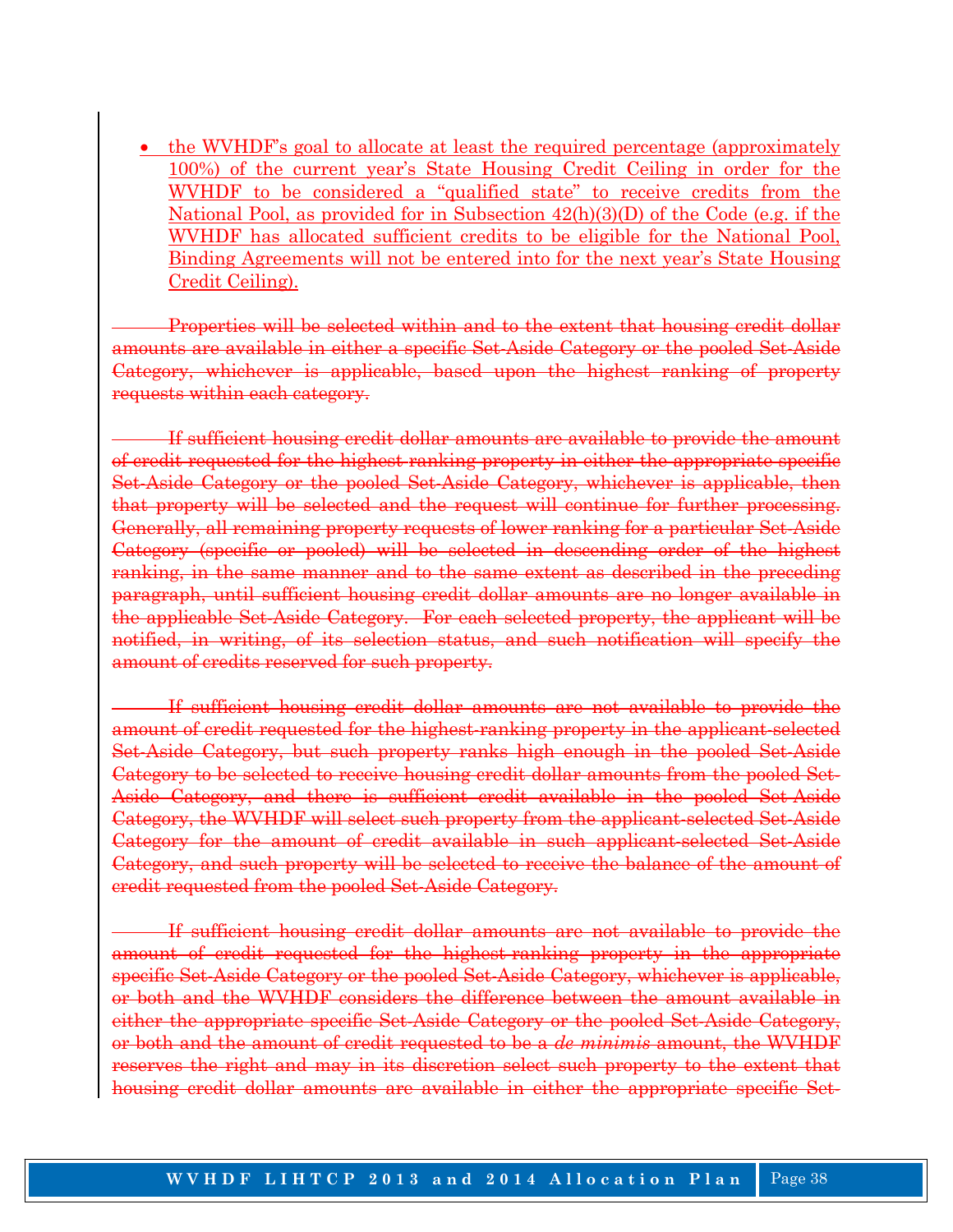Aside Category or the pooled Set-Aside Category, or both and wait-list such property for the remainder. In the event credit does not become available for the wait-listed portion of such selected and wait-listed properties, the WVHDF will be prepared to enter into Binding Agreements that commit the WVHDF to allocate credits from the next calendar year's State Housing Credit Ceiling in an amount up to the wait-listed amount for each such property, capped in total at \$800,000 for all such properties. The WVHDF's goal will be to provide for the early selection of as many properties as possible (predominantly within the applicant-selected Set-Aside Category), based upon point score and *de minimis* potential use of the next calendar year's State Housing Credit Ceiling. The WVHDF reserves the right to make selection and waitlist decisions which may not be directly addressed within this paragraph, but which will further the above-stated goal within the above-stated limit of \$800,000.

If sufficient housing credit dollar amounts are not available to provide the amount of credit requested for the highest-ranking property as described in the preceding three paragraphs, then that property will not be selected. The applicant will be notified and provided with an opportunity to have the property request waitlisted. All remaining applicants of lower ranking for that same Set-Aside Category will also be provided with an opportunity to have their property requests wait-listed.

Note: If two or more properties have the same score within a specific Set-Aside Category or the pooled Set-Aside Category, and there is not sufficient credit available in the applicable Set-Aside Category to select all of the tied properties, the lowest housing credit dollar amount requested per interior square foot will win the tie breaker.

 For tax-exempt bond financed properties which do not require credit allocations from the State Housing Credit Ceiling, properties will be selected based upon each such property's satisfaction of the applicable provisions of this Plan. Each such property's selection will not be based upon the foregoing provisions of this section of this Plan, as each such property's housing credit dollar amount will not be awarded from the State Housing Credit Ceiling.

#### **WAITING LISTS**

 As stated in the previous section, credits may become available due to a return of credit from a **prior year's** allocation or the withdrawal of a selected current year property. At the time it is determined by the WVHDF that no additional credit will become available before the end of the calendar year to fund wait-listed properties, the waiting lists will be dissolved. At that time, wait-listed properties appearing on either the Non-Profit Set-Aside Category waiting list or the pooled Set-Aside Category waiting list will be considered for selection in the manner and to the extent described in the Property Selection section of this Plan, and either selected or removed, as appropriate, from such waiting lists in descending order of highest ranking. This process of selecting or removing wait-listed properties will continue for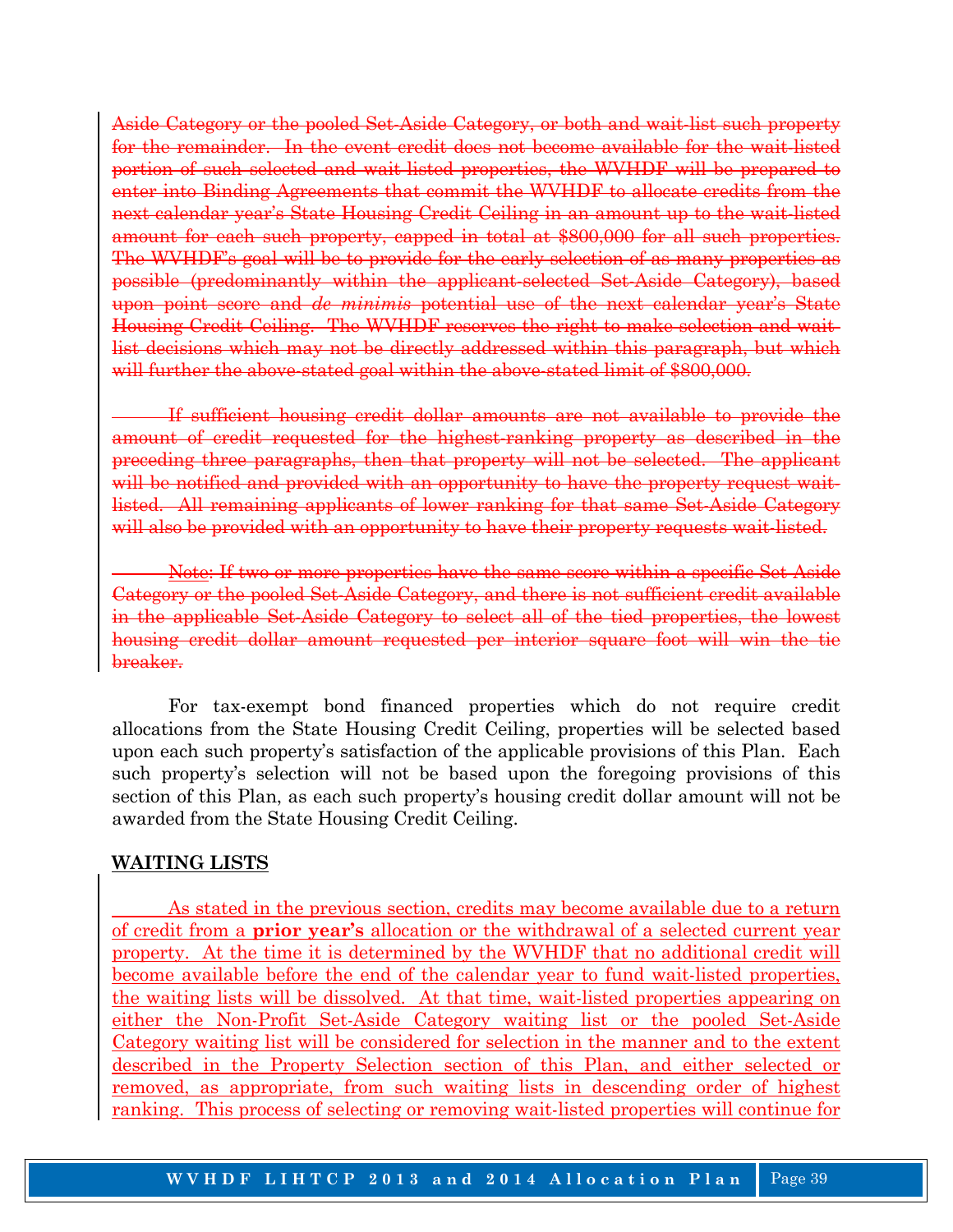each waiting list until all such properties have been selected or removed from the waiting lists. *This may result in a lower ranking property being selected due to the amount of credit requested compared to the amount of credit available*. Such selection decisions made by the WVHDF would be based upon the WVHDF's goal to allocate at least the required percentage (approximately 100%) of the current year's State Housing Credit Ceiling in order for the WVHDF to be considered a "qualified state" to receive credits from the National Pool, as provided for in Subsection 42(h)(3)(D) of the Code.

Properties will not be wait-listed, at the applicant's request, unless sufficient housing credit dollar amounts are not available in either the appropriate specific Set-Aside Category or the pooled Set-Aside Category, whichever is applicable, or both to provide the property's amount of credit requested.

The Non-Profit Set-Aside Category will be the only Set-Aside Category that will continue to have a specific waiting list after the formal initial selection of properties.

At the time the five remaining Set-Aside Categories expire following the formal initial selection of properties, the corresponding specific waiting list for each such category will be dissolved. Properties that appeared on a specific waiting list for any one of the five remaining Set-Aside Categories, prior to their expiration and the dissolution of the corresponding specific waiting lists, will be placed onto a general waiting list for the pooled Set-Aside Category.

There will be one general waiting list for the pooled Set-Aside Category. The general waiting list will be available for properties, for which sufficient housing credit dollar amounts were not available in any one of the five remaining Set-Aside Categories at the time those categories expired and the specific waiting lists dissolved, and any available credit amounts were pooled together. The general waiting list will be in effect for selecting properties, in the event that credit authority becomes available to the pooled Set-Aside Category.

Wait-listed properties will appear on the applicable waiting list in descending order from the highest-ranking property. Wait-listed properties will be wait-listed for the amount of credit the property requested.

In the event that credit authority becomes available to either the specific Set-Aside Category or the pooled Set-Aside Category, whichever is applicable, properties will be selected from the corresponding waiting list in accordance with the manner and to the extent described in the Property Selection section of this Plan. In general, wait-listed properties must be selected from the appropriate waiting list in the order that the properties appear on the waiting lists, as of the end of the month during which the credit authority becomes available to the corresponding Set-Aside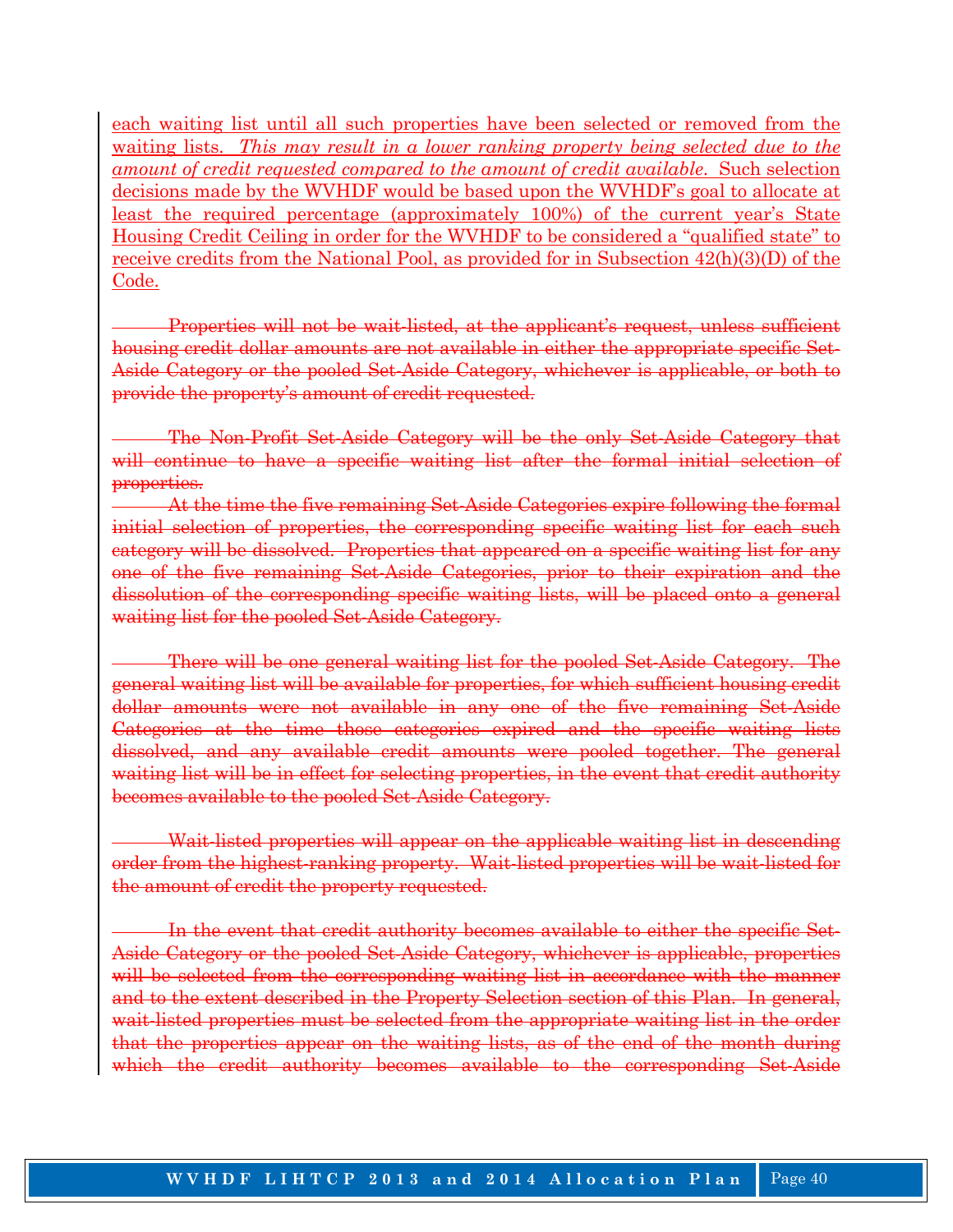Category. In general, properties of higher ranking cannot be passed over on a waiting list in order to provide tax credits to properties of lower ranking.

On the existing specific and general waiting lists will be dissolved. At that time, wait-listed properties appearing on either the specific waiting list for the Non-Profit Set-Aside Category or the general waiting list for the pooled Set-Aside Category will be considered for selection in the manner and to the extent described in the Property Selection section of this Plan, and either selected or removed, as appropriate, from such waiting lists in descending order of highest ranking. This process of selecting or removing wait-listed properties will continue for each waiting list until all such properties have been selected or removed from the waiting list.

 This section of this Plan is not applicable to tax-exempt bond financed properties which do not require credit allocations from the State Housing Credit Ceiling.

#### **COMPLIANCE MONITORING PROCEDURE**

#### Authorized Delegate

 As is permitted under 26 CFR 1.42-5, the WVHDF may retain an agent or other private contractor ("Authorized Delegate") to perform compliance monitoring functions except for the responsibility of notifying the IRS of compliance monitoring activities (IRS Form 8610) and of issues of noncompliance (IRS Form 8823). At the time of this Plan's drafting, the WVHDF has contracted with a private contractor to be the WVHDF's Authorized Delegate.

 References to the WVHDF in this Compliance Monitoring Procedure are *de facto* references to the Authorized Delegate with the exception of the WVHDF's responsibility of notifying the IRS and with the exception of any references to agreements entered into with Rural Development or tax-exempt bond issuers as is permitted under the Exceptions from a Specific Portion of the Review Requirements portion of this Compliance Monitoring Procedure.

#### Effective Date and General Provisions

Subsection  $42(m)(1)(B)(iii)$  of the Code defines a qualified allocation plan, in part, as a plan which provides a procedure ("Compliance Monitoring Procedure") that the allocating agency (WVHDF), or an agent or other private contractor of such agency, will follow in monitoring for noncompliance with the provisions of Section 42 of the Code, in notifying the IRS of such noncompliance to the extent that the allocating agency becomes aware of such matters of noncompliance, and in monitoring for noncompliance with habitability standards through regular site visits.

 The Compliance Monitoring Procedure contained in the 1992 Allocation Plan was effective for monitoring properties for compliance during the period beginning on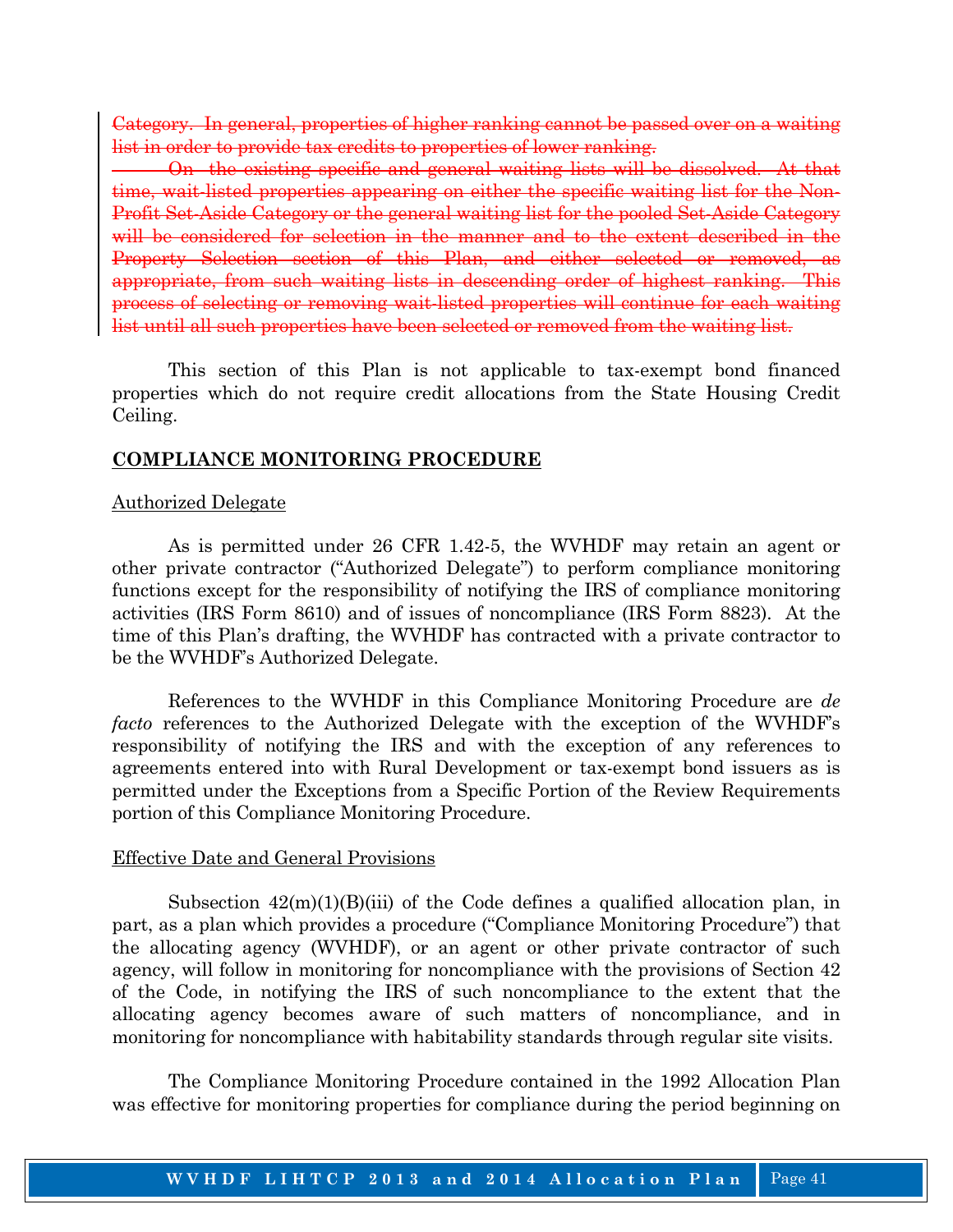January 1, 1992 and ending on December 31, 1992, in accordance with Subsection 42(m)(1)(B)(iii) of the Code and the proposed regulations, "Procedure for Monitoring for Compliance with Low-Income Housing Credit Requirements", which appeared in the Federal Register on December 27, 1991.

 The Compliance Monitoring Procedure contained in the 1993 through 1999 Allocation Plans was effective beginning on January 1, 1993 and ending on December 31, 2000, in accordance with Subsection  $42(m)(1)(B)(iii)$  of the Code and the final regulations, "Procedure for Monitoring Compliance with Low-Income Housing Credit Requirements", which appeared in the Federal Register on September 2, 1992.

 This Compliance Monitoring Procedure is effective beginning on January 1, 2001, in accordance with Subsection  $42(m)(1)(B)(iii)$  of the Code and 26 CFR 1.42-5. This Compliance Monitoring Procedure is applicable, unless otherwise stated, to all buildings placed in service for which the low-income housing credit is, or has been, allowable at any time, in accordance with Subsection  $42(m)(1)(B)(iii)$  of the Code. Pursuant to Subsection  $42(m)(1)(B)(iii)$  of the Code, this Compliance Monitoring Procedure does not require monitoring for whether a building is in compliance with the requirements of Section 42 of the Code prior to January 1, 1992.

 The Compliance Monitoring Procedure, as is required by Subsection  $42(m)(1)(B)(iii)$  of the Code and 26 CFR 1.42-5 described above, contains:

- 1. recordkeeping and record retention provisions,
- 2. certification and review provisions,
- 3. inspection provisions, and
- 4. provisions for notifying owners and the IRS of noncompliance or lack of certification.

 All allocations of credit (for allocations made both prior to and subsequent to January 1, 1992) are specifically conditioned upon the owner complying with, and consenting and permitting the WVHDF to implement the provisions and requirements of this Compliance Monitoring Procedure (including the Recordkeeping and Record Retention Requirements, the Certification and Review Requirements, the Inspection Requirements, and the Notification of Noncompliance Requirements).

 **Compliance with the requirements of Section 42 of the Code and with habitability standards is the responsibility solely of the owner of the building for which the credit is allowable. The WVHDF's obligation to monitor for compliance with the requirements of Section 42 of the Code and with habitability standards does not make the WVHDF liable for an owner's noncompliance or relieve the owner of its responsibility for compliance.**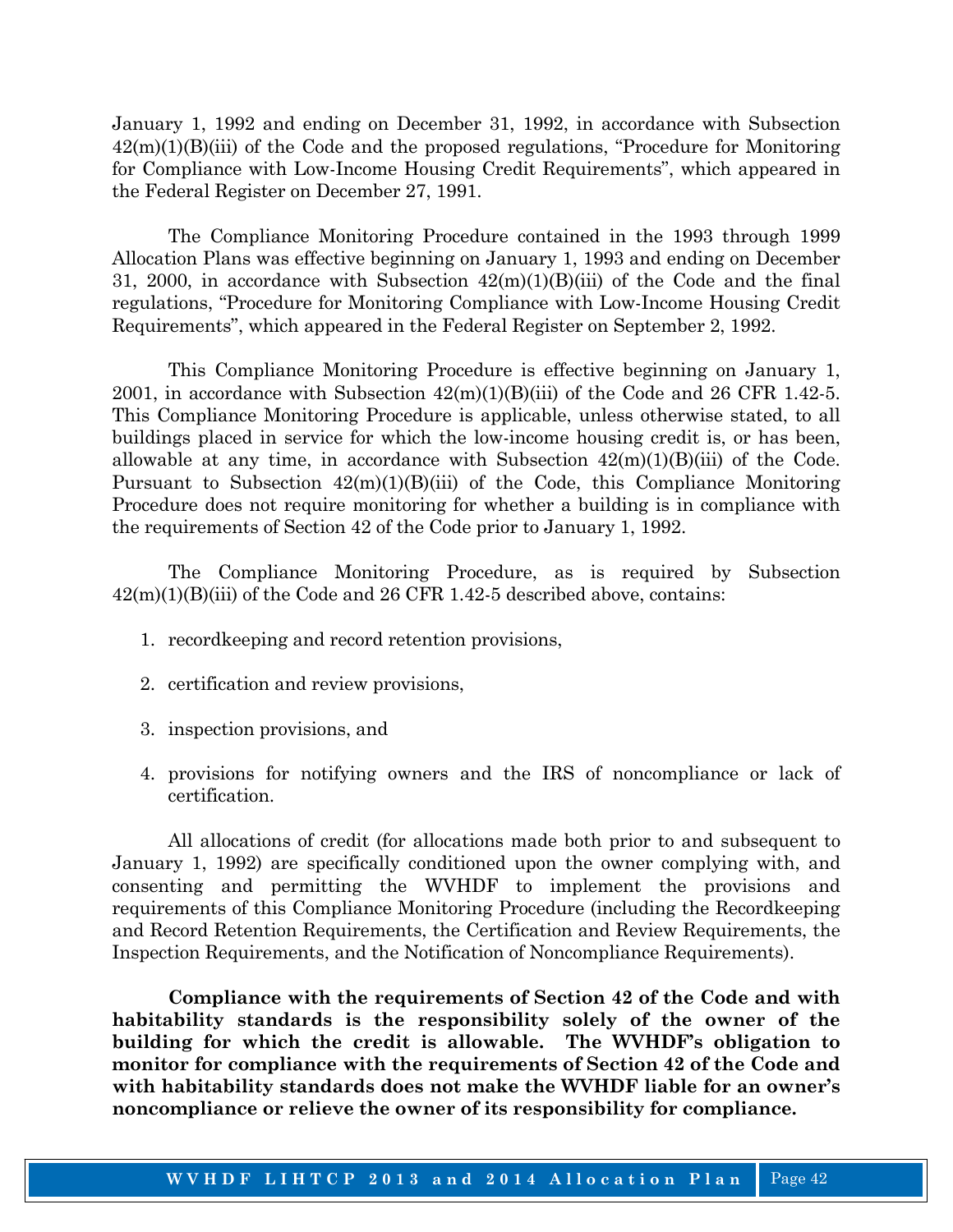### Recordkeeping and Record Retention Requirements

### Recordkeeping Requirements

 The owner of a low-income housing property is required to keep records for each building in the property for each year in the compliance period showing:

- the total number of residential rental units in the building (including the number of bedrooms and the size in square feet of each residential rental unit),
- the percentage of residential rental units in the building that are low-income units,
- the rent charged on each residential rental unit in the building (including any utility allowance),
- the number of occupants in each low-income unit, but only if rent is determined by the number of occupants in each unit under Subsection  $42(g(2))$ (as in effect before the amendments made by the Omnibus Budget Reconciliation Act of 1989),
- the low-income unit vacancies in the building and information that shows when, and to whom, the next available units were rented,
- the annual income certification of each low-income tenant per unit,
- documentation to support each low-income tenant's income certification (for example, verifications of income from third parties such as employers or state agencies paying unemployment compensation, or a copy of the tenant's federal income tax return or IRS Forms W-2), or in the case of a tenant receiving housing assistance payments under Section 8 of the United States Housing Act of 1937, the requirement to obtain and retain documentation to support the annual income certification for each such low-income tenant is satisfied if the public housing authority provides a statement to the owner, which the owner retains, declaring that such tenant's income does not exceed the applicable income limit under Subsection 42(g) of the Code,
- the eligible basis and qualified basis of the building at the end of the first year of the credit period, and
- the character and use of the nonresidential portion of the building included in the building's eligible basis under Subsection 42(d) of the Code (e.g. tenant facilities that are available on a comparable basis to all tenants and for which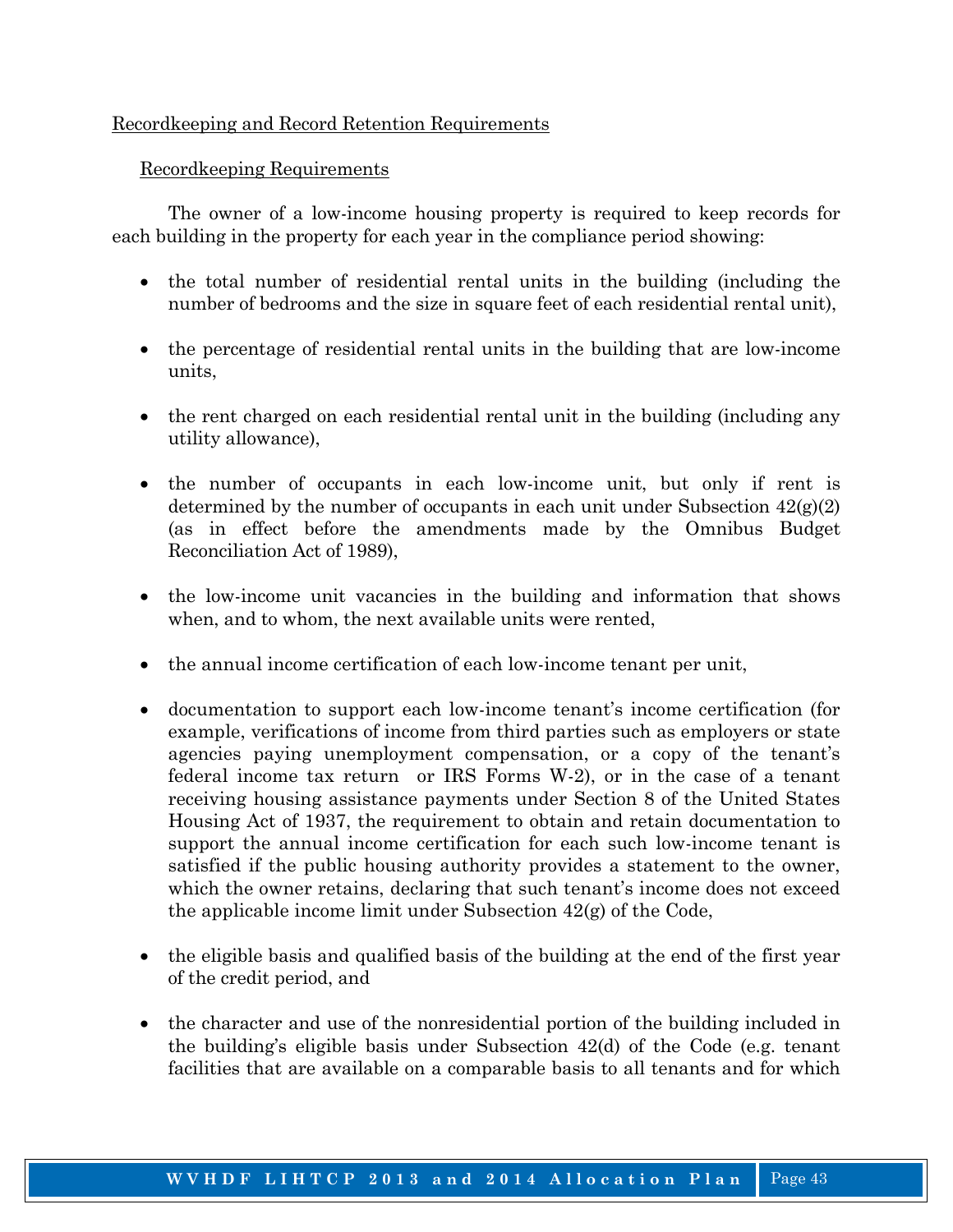no separate fee is charged for use of the facilities, or facilities reasonably required by the property).

#### Record Retention Requirement

 The owner of a low-income housing property is required to keep and retain the records (described above) for the first year of the credit period for each building in the property for at least six years after the due date (with extensions) for filing the federal income tax return for the last year of the compliance period of the building. The owner of a low-income housing property is required to keep and retain the records (described above) for each year of the second through the fifteenth year of the compliance period for at least six years after the due date (with extensions) for filing the federal tax return for each such year.

#### Inspection Record Retention Requirement

 The owner of a low-income housing property is required to keep and retain the original local health, safety, or building code violation reports or notices that were issued by the State or local government unit responsible for making local health, safety, or building code inspections for the WVHDF's inspection under the Inspection Requirements portion of this Compliance Monitoring Procedure. Retention of the original violation reports or notices is not required once the WVHDF reviews the violation reports or notices and completes its inspection, unless the violation remains uncorrected.

#### Certification and Review Requirements

#### Certification Requirements

 The owner of a low-income housing property is required to certify at least annually during each year of the 15-year compliance period to the WVHDF, under penalty of perjury, on forms provided by the WVHDF that, for the preceding twelvemonth period:

- The property met the requirements of the 20-50 test, or the 40-60 test under Subsection  $42(g)(1)(A)$  or Subsection  $42(g)(1)(B)$  of the Code, respectively, whichever minimum set-aside test was applicable to the property, and the 15- 40 test under Subsections  $42(g)(4)$  and  $142(d)(4)(B)$  of the Code for "deep rent skewed" properties, if applicable to the property.
- There was no change in the applicable fraction (as is defined in Subsection  $42(c)(1)(B)$  of the Code) of any building in the property, or that there was a change and a description of the change.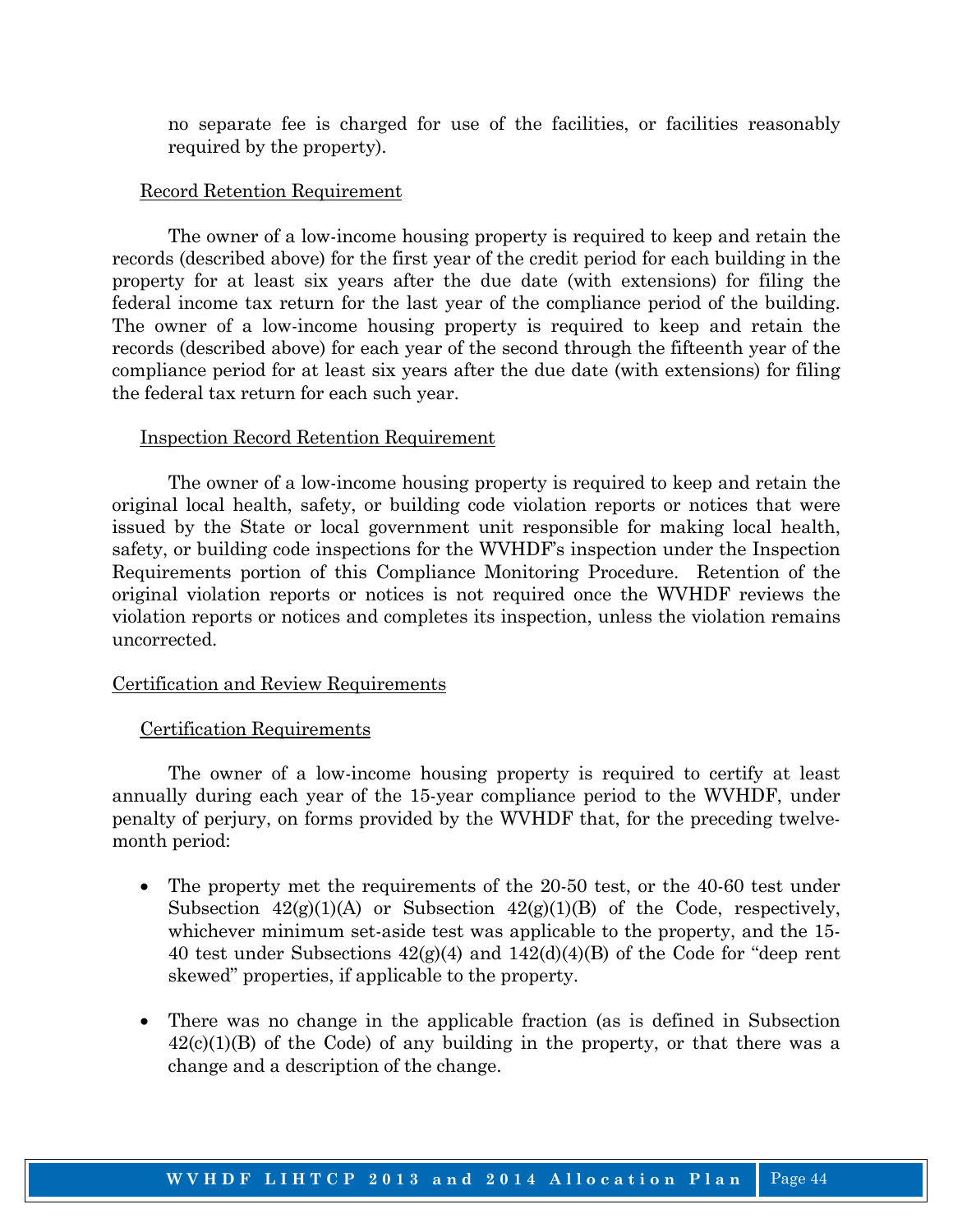- The owner has received an annual income certification from each low-income tenant and documentation to support that certification; or in the case of a tenant receiving housing assistance payments under Section 8 of the United States Housing Act of 1937, the owner has received an annual income certification from each such low-income tenant, and a statement from the public housing authority that such tenant's income does not exceed the applicable income limit under Subsection  $42(g)$  of the Code to support the annual low-income certification for each such low-income tenant.
- Each low-income unit in the property was rent-restricted under Subsection  $42(g)(2)$  of the Code.
- All units in the property were for use by the general public (as defined in 26 CFR 1.42-9), including the requirement that no finding of discrimination under the Fair Housing Act, 42 U.S.C. 3601-3619, occurred for the property. A finding of discrimination includes an adverse final decision by the Secretary of HUD, 24 CFR 180.680, an adverse final decision by a substantially equivalent State or local fair housing agency, 42 U.S.C. 3616a(a)(1), or an adverse judgment from a federal court. If a finding of discrimination as defined above occurred for the property, the owner must attach a copy of the finding of discrimination to the annual certification submitted to the WVHDF.
- The buildings and low-income units in the property were suitable for occupancy, taking into account local health, safety, and building codes (or other habitability standards), and the State or local government unit responsible for making local health, safety, or building code inspections did not issue a violation report for any building or low-income unit in the property. If a violation report or notice was issued by the governmental unit, the owner must attach a statement summarizing the violation report or notice, or a copy of the violation report or notice to the annual certification submitted to the WVHDF. In addition, the owner must state whether the violation has been corrected.
- There was no change in the eligible basis (as is defined in Subsection 42(d) of the Code) of any building in the property, or that there was a change and an explanation of the nature of the change.
- All tenant facilities (such as swimming pools, other recreational facilities and parking areas) included in the eligible basis (under Subsection 42(d) of the Code) of any building in the property were provided on a comparable basis without charge to all tenants in the building.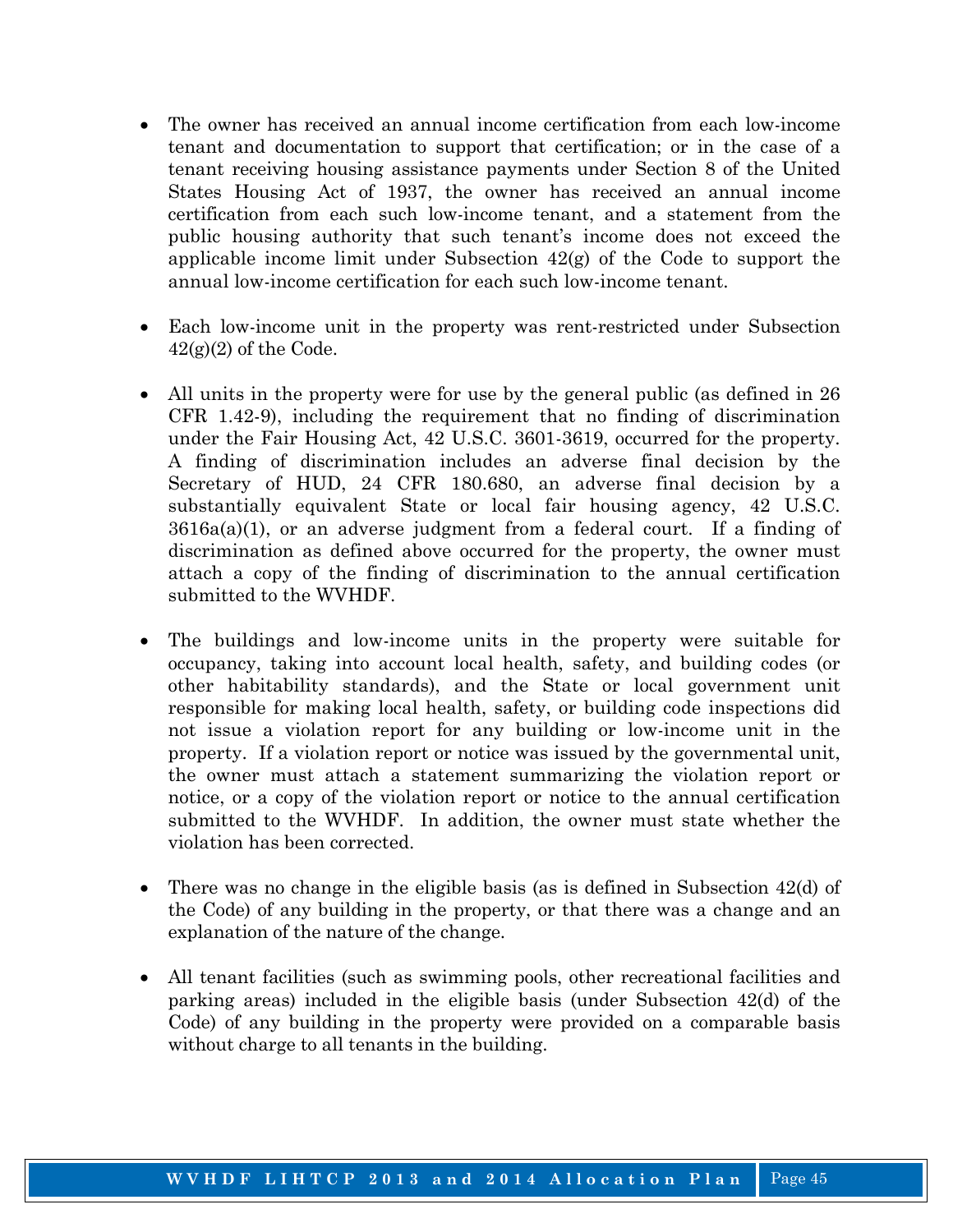- If a low-income unit in the property became vacant during the year, reasonable attempts were or are being made to rent that unit or the next available unit of comparable or smaller size to tenants having a qualifying income before any units in the property were or will be rented to tenants not having a qualifying income.
- If the income of tenants of a low-income unit in the building increased above the limit allowed in Subsection  $42(g)(2)(D)(ii)$  of the Code, the next available unit of comparable or smaller size in the building was or will be rented to tenants having a qualifying income.
- An extended low-income housing commitment (as is described in Subsection 42(h)(6) of the Code), Regulatory and Restrictive Covenants for Land Use Agreement, was in effect (for buildings subject to Subsection 7108(c)(1) of the Omnibus Budget Reconciliation Act of 1989, 103 Stat. 2106, 2308-2311), including the requirement under Subsection  $42(h)(6)(B)(iv)$  of the Code that an owner cannot refuse to lease a unit in the property to an applicant because the applicant holds a voucher or certificate of eligibility under Section 8 of the United States Housing Act of 1937, 42 U.S.C. 1437f (for buildings subject to Subsection 13142(b)(4) of the Omnibus Budget Reconciliation Act of 1993, 107 Stat. 312, 438-439).
- All low-income units in the property were used on a nontransient basis (except for transitional housing for the homeless provided under Subsection  $42(i)(3)(B(iii))$  of the Code or single-room-occupancy units rented on a monthby-month basis under Subsection 42(i)(3)(B)(iv) of the Code).

### Review Requirements

 In connection with each property owner's submission of the Owner's Annual Certification ("Owner's Certification"), the WVHDF is required to review, on an annual basis during each year of the 15-year compliance period, each Owner's Certification for compliance with Section 42 of the Code.

 In addition to obtaining and reviewing each Owner's Certification, the WVHDF is required to:

• For all buildings placed in service on or after January 1, 2001, conduct on-site inspections of all buildings in the property by the end of the second calendar year following the year the last building in the property is placed in service, and for at least 20% of the property's low-income units, inspect the units and review the low-income certifications, the documentation supporting the certifications, and the rent records for the tenants in those units.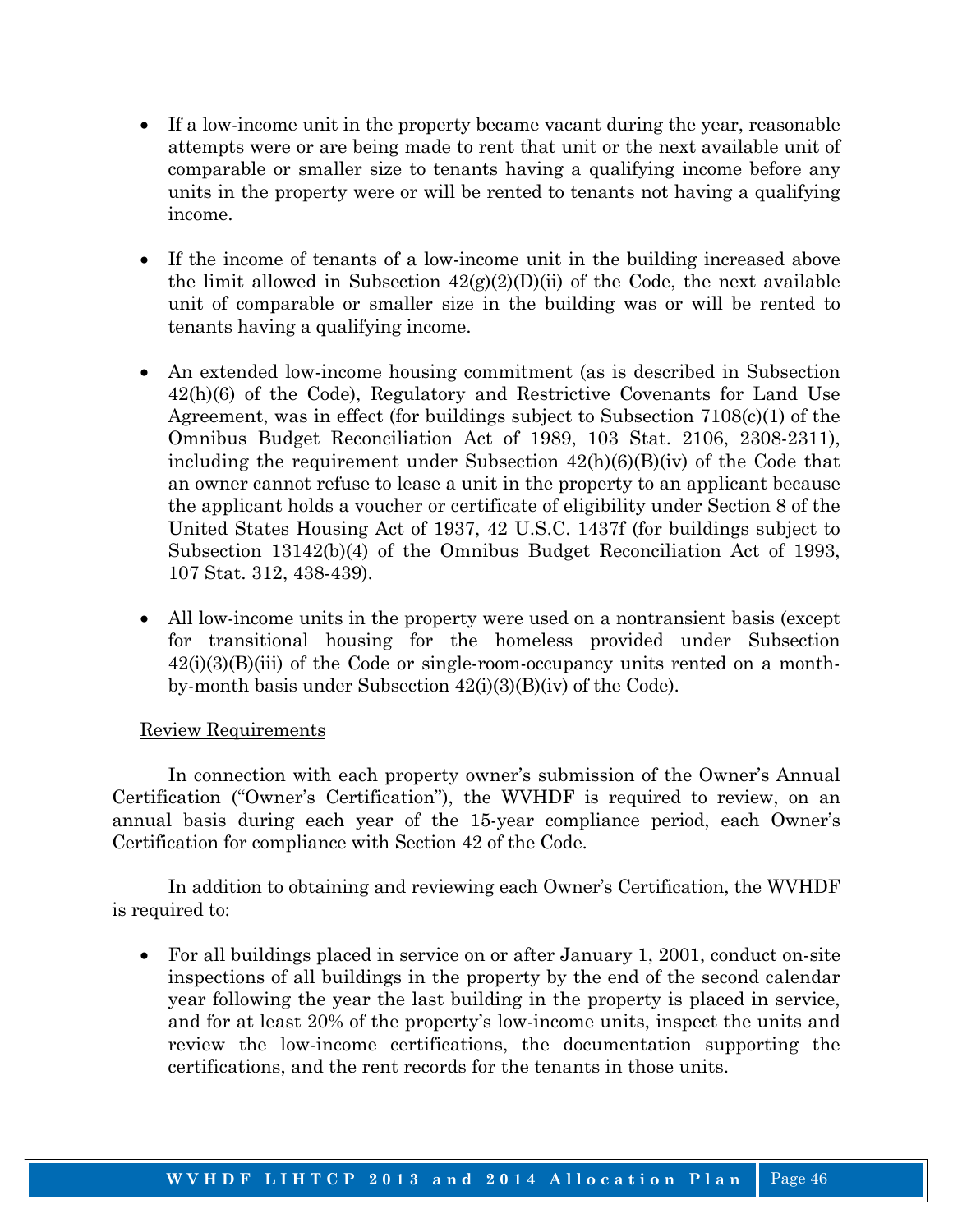• At least once every three years, conduct on-site inspections of all buildings in the property, and for at least 20% of the property's low-income units, inspect the units and review the low-income certifications, the documentation supporting the certifications, and the rent records for the tenants in those units.

 The WVHDF is required to randomly select which low-income units and tenant records are to be inspected and reviewed. The review of tenant records may be undertaken wherever the property owner maintains or stores the records (either onsite or off-site). The units and tenant records to be inspected and reviewed will be chosen in a manner that will not give property owners of low-income housing properties advance notice that a unit and tenant records for a particular year will or will not be inspected and reviewed.

 Generally, the WVHDF will provide a property owner with reasonable notice (30 days) that an inspection of the building and low-income units or tenant record review will occur so that the property owner may notify tenants of the inspection or assemble tenant records for review.

#### Exceptions from a Specific Portion of the Review Requirements

 The WVHDF is permitted, only under certain circumstances, to except, from only a specific portion of the above Review Requirements, certain buildings that are subject to monitoring programs other than that required under Subsection  $42(m)(1)(B)(iii)$  of the Code. Buildings that may be excepted from that portion of the Review Requirements are buildings financed by Rural Development under the Section 515 program and buildings of which 50 percent or more of the aggregate basis (taking into account the building and the land) is financed with the proceeds of taxexempt bonds (obligations, the interest on which is exempt from tax under Section 103 of the Code).

 In order for a building to be excepted, the WVHDF must have entered into an agreement with Rural Development or the tax-exempt bond issuer. Under the agreement, Rural Development or the tax-exempt bond issuer must agree to provide information concerning the income and rent of the tenants in the building to the WVHDF. The WVHDF, upon receipt and review of such income and rent information, may assume the accuracy of the information provided by Rural Development or the tax-exempt bond issuer without verification. The WVHDF must review the income and rent information and determine that the income limitation and rent restriction of Subsection 42(g)(1) and (2) of the Code are met. **However, if the income or rent information provided by Rural Development or the taxexempt bond issuer is not sufficient for the WVHDF to make these determinations, the WVHDF is required to request the necessary additional income or rent information from the property owner of the excepted buildings.** For example, since Rural Development determines tenant eligibility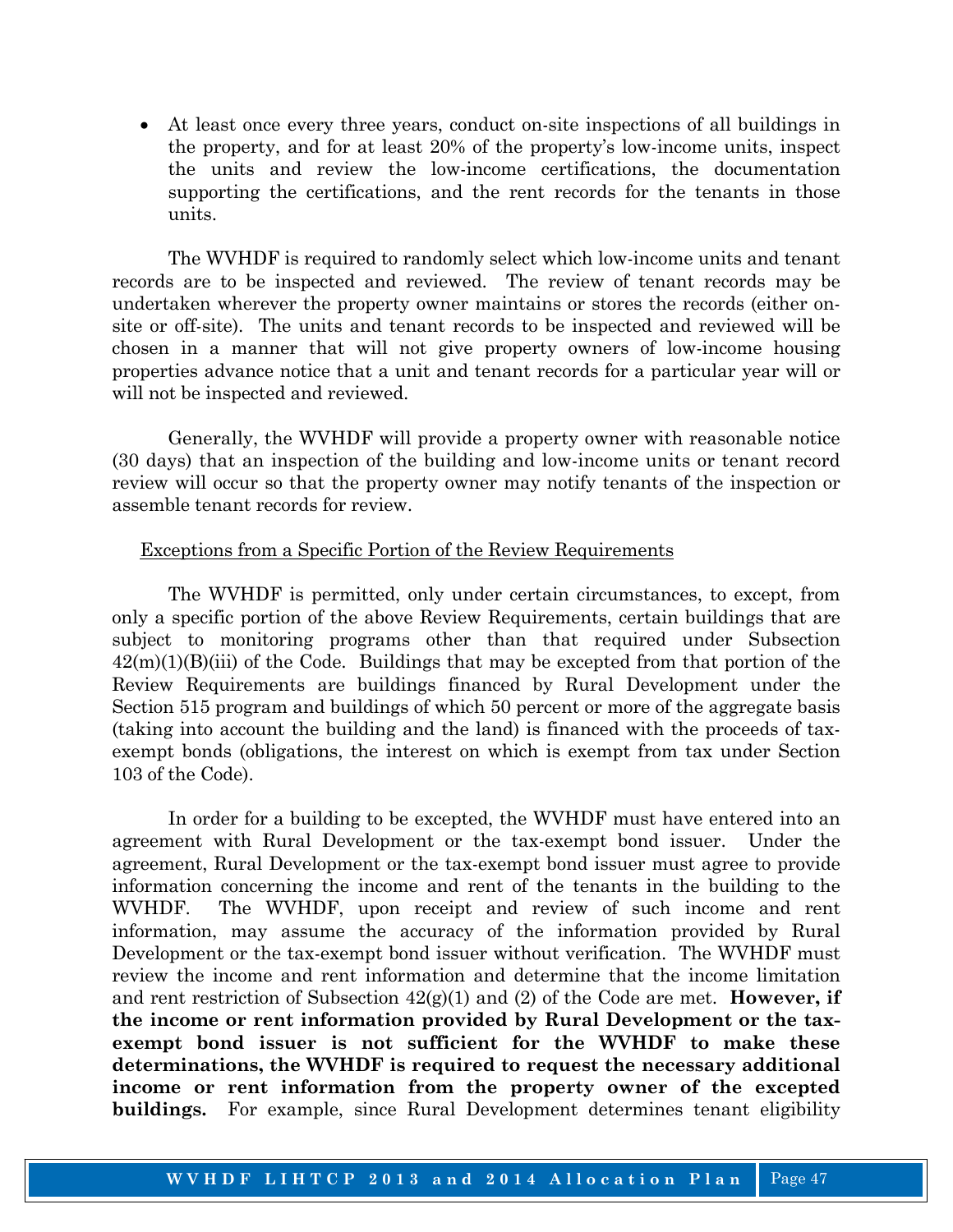based on its definition of "adjusted annual income" rather than "annual income" as is defined under Section 8 and as is required under Section 42 of the Code, the WVHDF may have to request a copy of the income certification that the tenant and property owner prepared in order to calculate the tenant's income in accordance with the Section 8 definition of "annual income" for Section 42 tenant income eligibility purposes.

 In the event a properly excepted Rural Development 515 property has been selected for review and inspection by the WVHDF, in any year of the property's 15 year compliance period, the property owner of an excepted building is not required to provide or otherwise make available for the WVHDF's review and inspection, and the WVHDF is not required to review and inspect, the tenant's annual income certification, the documentation the property owner has received to support that annual income certification, and the rent record for each low-income tenant in at least 20% of the low-income units in that property, all of which is otherwise required in the Review Requirements portion of this Compliance Monitoring Procedure.

 The WVHDF may grant such an exception. In the event that an exception is granted for a building, the owner of that building should understand that the WVHDF may cancel the exception where circumstances indicate that the monitoring is not meeting the needs of the Low-Income Housing Tax Credit Program.

#### Inspection Requirements

 As a condition of the allocation of credits, the WVHDF has the right to perform an on-site inspection of any low-income housing property at any time during the 15 year compliance period of the buildings in the property.

 The Inspection Requirement is a required part of this Compliance Monitoring Procedure, and is a separate requirement from any tenant file review described in the Certification and Review Requirements portion of this Compliance Monitoring Procedure.

 For the on-site inspections of buildings and low-income units described in the Certification and Review Requirements portion of this Compliance Monitoring Procedure, the WVHDF is required to review any local health, safety, or building code violations reports or notices retained by the owner in accordance with the Inspection Record Retention Requirement portion of this Compliance Monitoring Procedure. In addition, the WVHDF is required to determine:

• Whether the buildings and the units are suitable for occupancy, taking into account local health, safety, and building codes (or other habitability standards);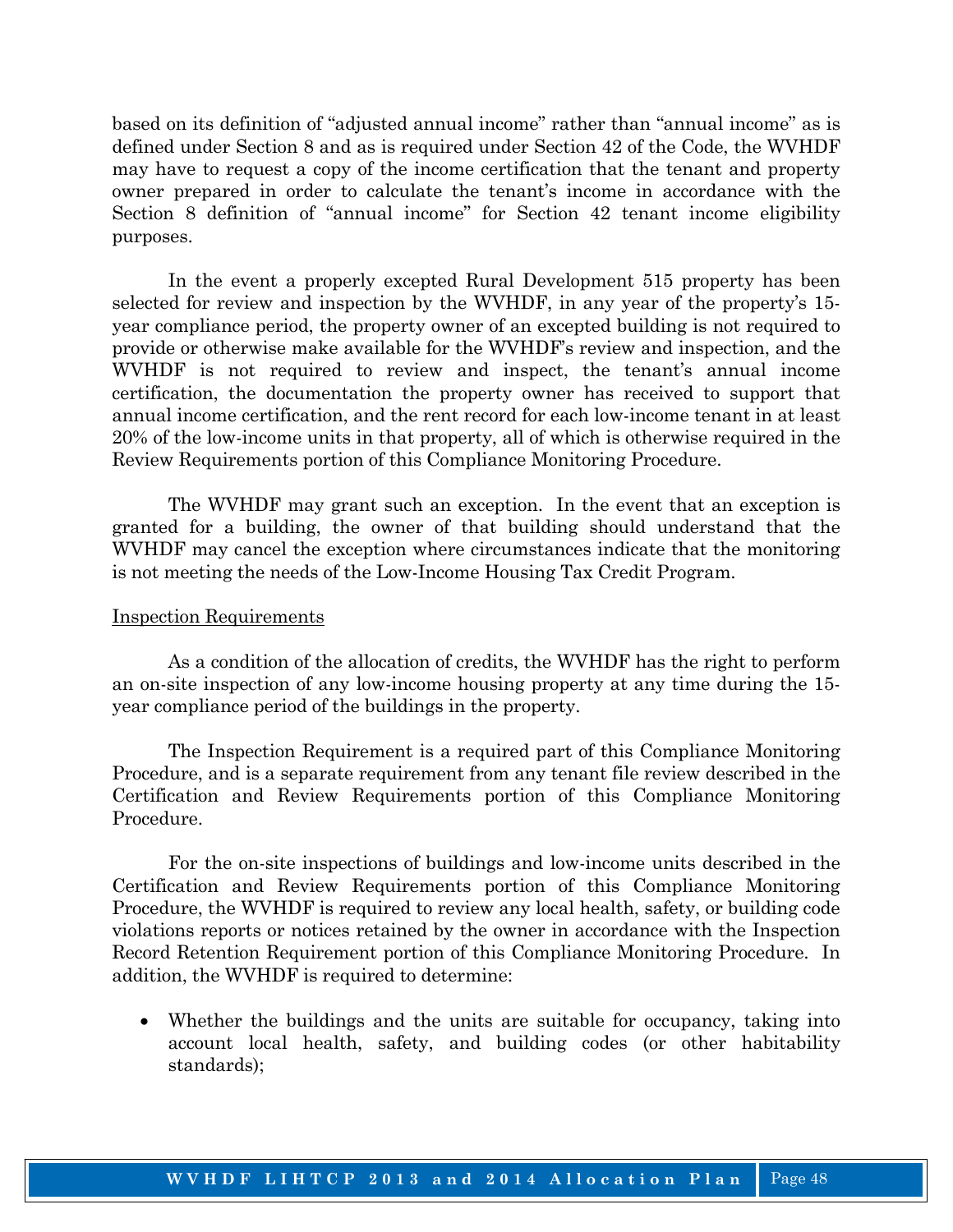• Whether the buildings and units satisfy, as determined by the WVHDF, the uniform physical condition standards for public housing established by HUD (24 CFR 5.703). The HUD physical condition standards do not supersede or preempt local health, safety, and building codes. A low-income housing property under Section 42 of the Code must continue to satisfy these codes, and if the WVHDF becomes aware of any violation of these codes, the WVHDF is required to report the violation to the IRS. However, provided the WVHDF determines by inspection that the HUD standards are met, the WVHDF is not required to determine by inspection whether the property meets local health, safety, and building codes.

 The WVHDF is not required to inspect a building if the building is financed by Rural Development under the Section 515 program, provided that Rural Development inspects the building (under 7 CFR, part 1930), and provided that Rural Development and the WVHDF have entered into an agreement, under which Rural Development agrees to notify the WVHDF of the inspection results.

#### Notification of Noncompliance Requirements

#### Owner

 The WVHDF will promptly give the owner of a low-income housing property written notice if the WVHDF does not receive the required Owner's Certification (described in the Certification and Review Requirements portion of this Compliance Monitoring Procedure), or if the WVHDF does not receive or is not permitted to inspect any low-income tenant's annual income certification, supporting documentation, and rent records (described in the Review Requirements portion of this Compliance Monitoring Procedure), or if the WVHDF discovers on inspection, review, or in some other manner, that the property is not in compliance with the provisions of Section 42 of the Code.

#### Correction Period

 The owner has an opportunity to supply missing certifications or to correct noncompliance with Section 42 of the Code within a 90-day correction period, which begins on the date the WVHDF's written notice of noncompliance with Section 42 of the Code was mailed to the owner (as described in the preceding paragraph). However, the WVHDF may grant, in writing, upon receipt and consideration of a written request from the owner, an extension of up to six months, but only if the WVHDF determines, in its sole discretion, that there is good cause for granting the extension.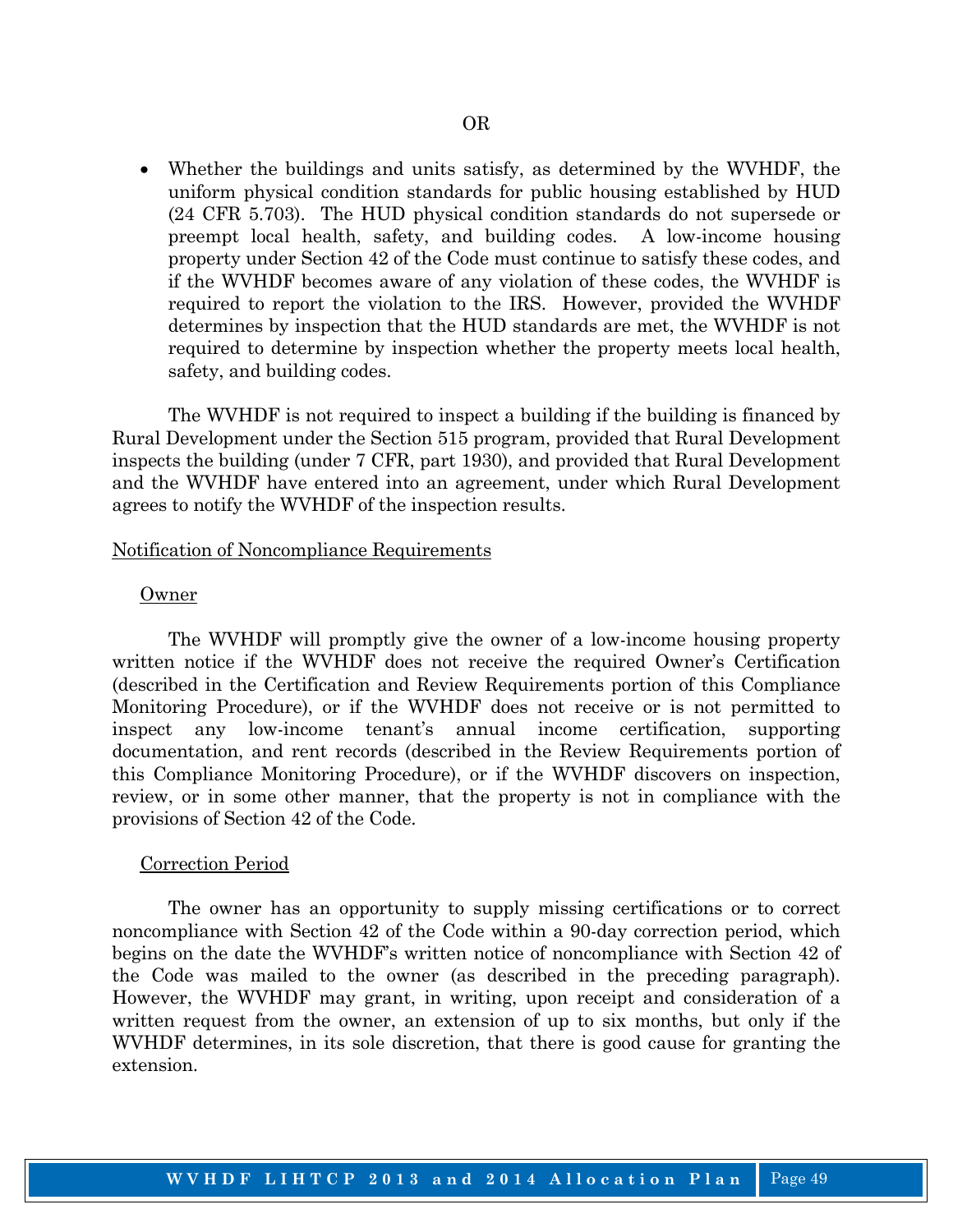#### Internal Revenue Service

 The WVHDF is required to notify the IRS of an owner's noncompliance or failure to certify no earlier than the end of the correction period (described in the preceding paragraph) including any extensions, and no later than 45 days after the end of the correction period (described in the preceding paragraph) including any extensions, whether or not the noncompliance or failure to certify is corrected. The WVHDF will notify the IRS by filing IRS Form 8823, Low-Income Housing Credit Agencies Report of Noncompliance, with the IRS prior to the end of the 45-day period. The WVHDF must explain on IRS Form 8823 the nature of the noncompliance or failure to certify and indicate whether the owner has corrected the noncompliance or failure to certify.

 If a building goes entirely out of compliance with Section 42 of the Code, so that no credit is allowable for the building for the taxable year or in any future taxable year during the compliance period, the WVHDF need not file IRS Form 8823 in every subsequent year to report the noncompliance. Instead, the WVHDF may file a single IRS Form 8823 for the building when the WVHDF becomes aware that the building has gone entirely out of compliance, provided that the WVHDF reports on the form that the building is entirely out of compliance and will not be in compliance in the future. If the noncompliance or failure to certify is corrected within three years after the end of the correction period, the WVHDF is required to file IRS Form 8823 with the IRS reporting the correction of the noncompliance or failure to certify.

#### WVHDF Recordkeeping and Record Retention Requirements

 The WVHDF is required to retain the Owner's Certification, the annual income certifications, the supporting documentation, rent records, and any other records described in the Certification and Review Requirements portion of this Compliance Monitoring Procedure for at least three years beyond the end of the calendar year in which the WVHDF receives such certifications and records. However, the WVHDF is required to retain any records related to noncompliance or failure to certify for at least six years beyond the WVHDF's filing of IRS Form 8823 with the IRS.

#### WVHDF Reports of Compliance Monitoring Activities

 The WVHDF is required to report its compliance monitoring activities annually on IRS Form 8610, "Annual Low-Income Housing Credit Agencies Report".

#### Modification of the Compliance Monitoring Procedure

 This Compliance Monitoring Procedure is based upon 26 CFR 1.42-5, "Monitoring Compliance with Low-Income Housing Credit Requirements."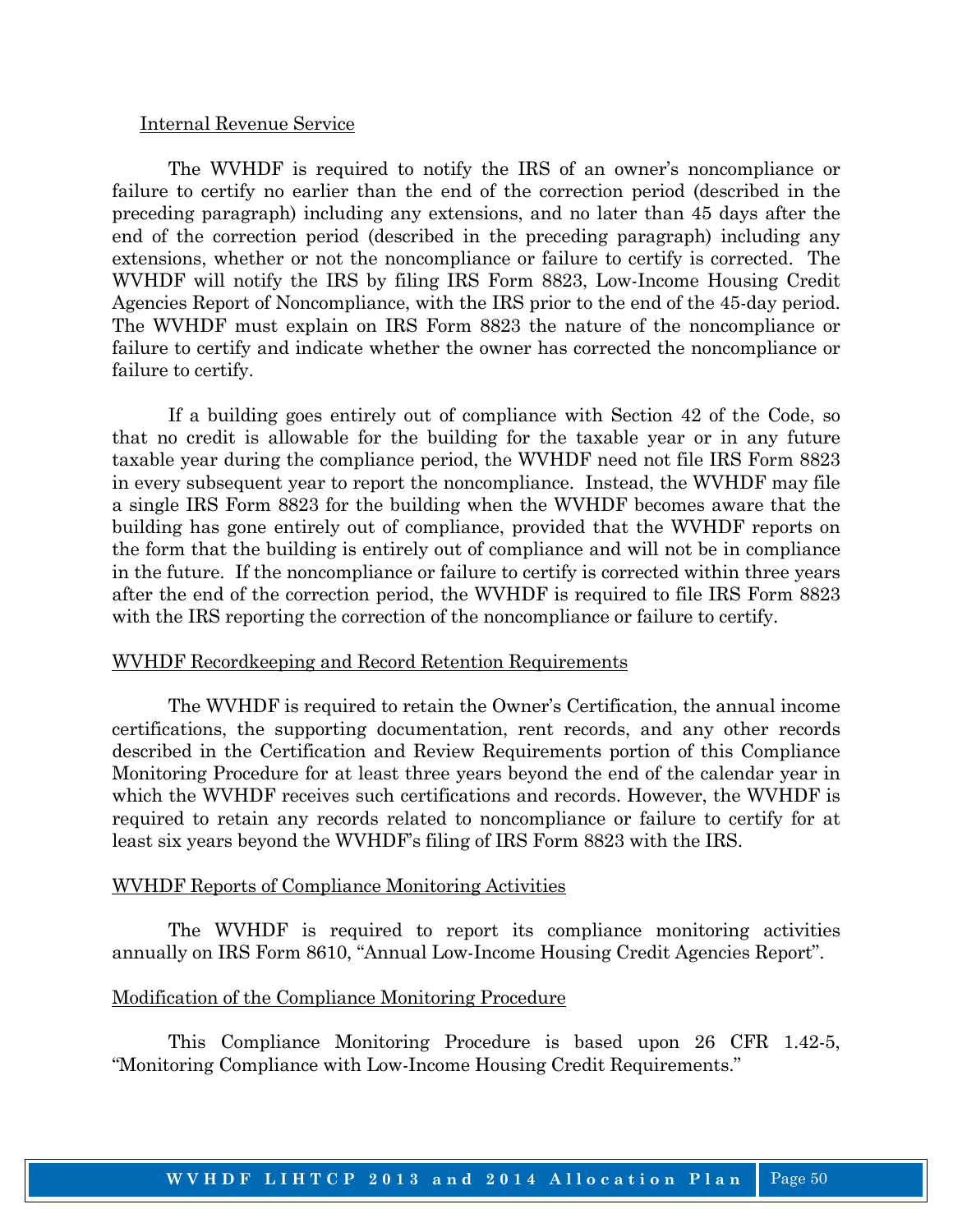This Compliance Monitoring Procedure is subject to modifications by the WVHDF, in order to comply with any future promulgations, issuances, or modifications of 26 CFR 1.42-5, Section 42 of the Code, and all regulations, rules, rulings, policies, procedures and any other official statements promulgated and issued by the IRS, or the Treasury Department (including currently existing and future promulgations and issuances). Further, this Compliance Monitoring Procedure is also subject to any other modification by the WVHDF that the WVHDF, in its sole discretion, considers is necessary.

#### Compliance Monitoring Fees

 The ownership entity of any property that is subject to this Compliance Monitoring Procedure will be charged an annual monitoring fee equal to \$35 per residential rental unit in any such property, for fees collected in 2013 and 2014. The Compliance Monitoring Fee amount may change in subsequent years.

 The ownership entity's failure to pay such fee will be treated as an instance of noncompliance.

#### Compliance Monitoring During the Extended Use Period

 The WVHDF will continue to monitor any low-income housing property and apply all portions of this Compliance Monitoring Procedure, during the extended use period as specified in such property's Regulatory and Restrictive Covenants for Land Use Agreement. If the WVHDF's policy on this matter changes, guidance as to the scope of monitoring during the extended use period will be issued at the time the policy changes.

#### **OTHER MATTERS**

 The WVHDF makes no representation concerning any tax or other consequences resulting from participation in or information for the Low-Income Housing Tax Credit Program and accepts no responsibility for any adverse consequences to the owner or property investors arising out of any participation in or other information concerning the Low-Income Housing Tax Credit Program. All applicants to the Low-Income Housing Tax Credit Program agree that the WVHDF will not be held responsible or liable for any representations made or adverse tax or other consequences to the applicant or property investors relating to the participation in or other information concerning the WVHDF's Low-Income Housing Tax Credit Program, and, therefore, the applicant must assume the risk of all damages, losses, costs and expenses of any kind and nature that may be hereinafter suffered, incurred or paid arising out of the use of any information concerning the Low-Income Housing Tax Credit Program. Submission of an application (Reservation Request, Carryover Allocation Request, or Allocation Request) is conclusive evidence of an applicant's agreement to abide by, be bound by, and act in accordance with the content and provisions of this paragraph and the content and provisions of the Plan, in its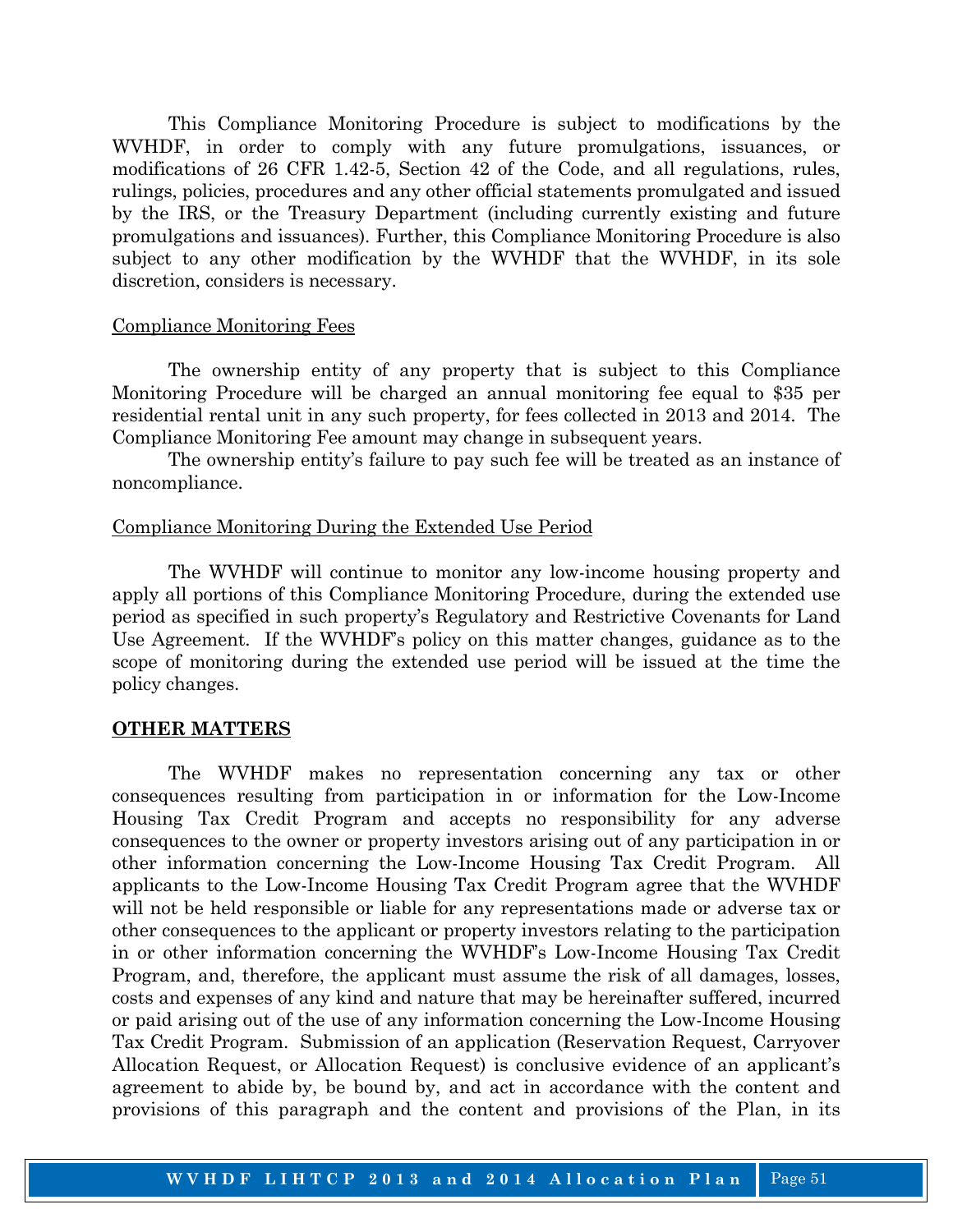entirety. In addition, submission of an application (Reservation Request, Carryover Allocation Request, or Allocation Request) is evidence of an applicant's certification of the items listed in the Owner Certification section of the WVHDF Form 1040 signed and attested to by an authorized representative of the Owner.

 All interested parties should understand that full regulations for the Low-Income Housing Tax Credit Program have not been promulgated yet and that existing regulations may be changed and repealed or new regulations may be promulgated from time to time. Therefore, the WVHDF reserves the right to change or modify the contents of this Plan, in order to comply with any future promulgations or issuances of such regulations, or in order to facilitate the allocation of low-income housing tax credits that could not otherwise be made, or in order to address any unforeseen circumstances that arise.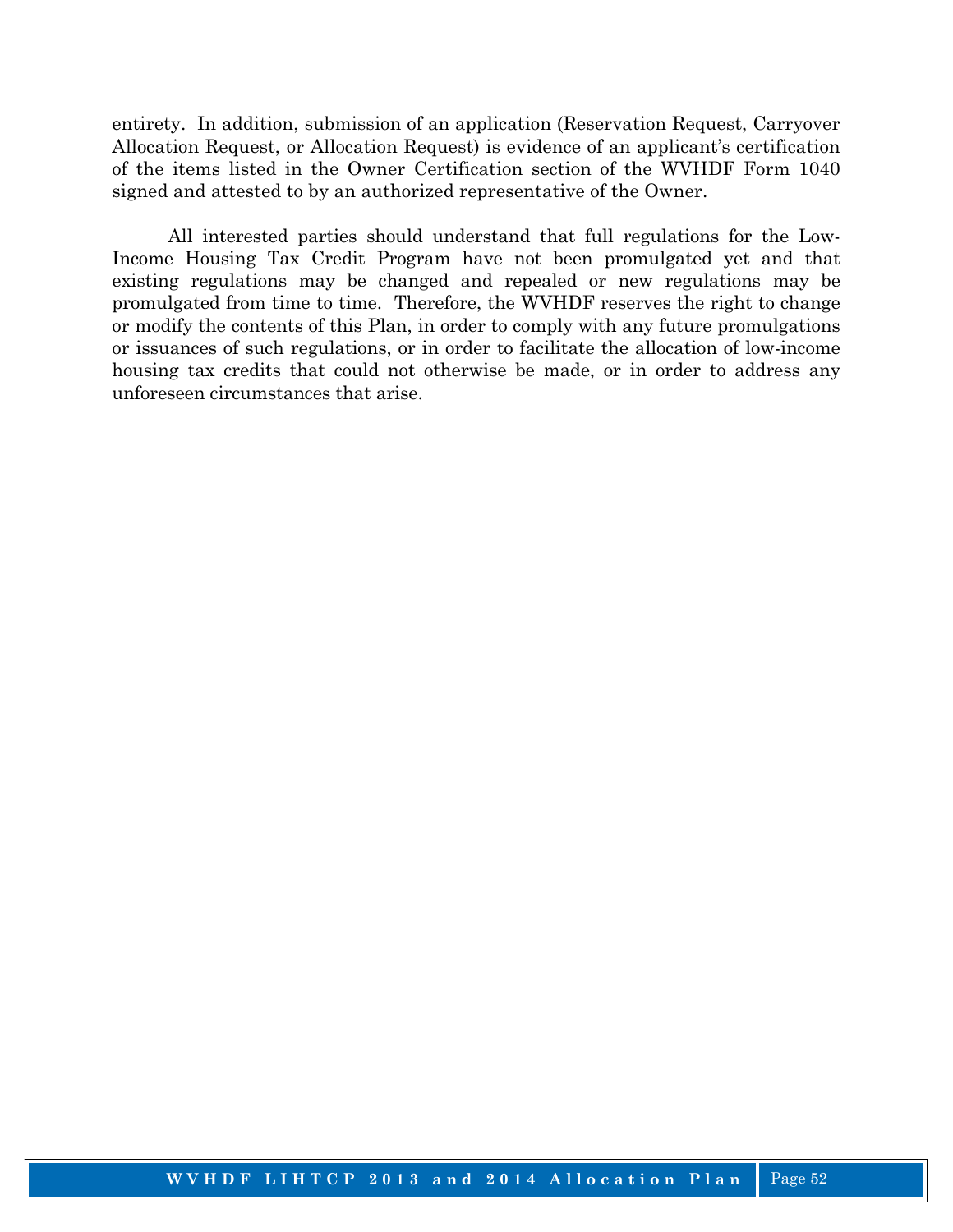#### **2013 AND 2014 ALLOCATION PLAN EXHIBIT A**

#### **PROPERTY LOCATION, HOUSING NEEDS CHARACTERISTICS, AND POINT AWARDS**

|                             |                                |          |                       |            | Column E                                 |                         | Column G                                            |          | Column I                               |                 |                   |
|-----------------------------|--------------------------------|----------|-----------------------|------------|------------------------------------------|-------------------------|-----------------------------------------------------|----------|----------------------------------------|-----------------|-------------------|
|                             |                                |          |                       |            | 2000 Census                              |                         | <b>LIHTCP Unit Production</b>                       |          | 2013 LIHTCP IRS                        |                 |                   |
|                             |                                |          | Column C              |            | <b>Report Percentage</b>                 |                         | $(1990 \text{ to } 2012)$ Percentage                |          | <b>Rent Restriction for</b>            |                 |                   |
|                             | Column A<br><b>Fiscal Year</b> | Column B | <b>LIHTCP</b><br>Unit | Column D   | of Renter-                               | Column F                | of 1990 Renter-Occupied<br><b>Units Substandard</b> | Column H | a Two-Bedroom Unit                     | Column J        | Column K<br>Total |
|                             | 2013 Median                    | Points   | Production            | Points     | <b>Occupied Housing</b><br>Units Lacking | Points                  | and Not Suitable                                    | Points   | as a Percentage of<br>the 2012 Average | Points          | Points            |
| Location                    | <b>Family Income</b>           |          | Awarded Percentage    | Awarded    | <b>Complete Plumbing</b>                 | Awarded                 | for Rehabilitation                                  | Awarded  | <b>Monthly Wage</b>                    | Awarded         | Awarded           |
|                             |                                |          |                       |            |                                          |                         |                                                     |          |                                        |                 |                   |
| Statewide                   | \$52,000                       |          | 6.23%                 |            | 1.33%                                    |                         | 25.92%                                              |          | 21.09%                                 |                 |                   |
| <b>Barbour</b>              | \$41,900                       | 40       | 4.88%                 | 40         | 3.50%                                    | 10                      | 48.70%                                              | 30       | 22.53%                                 | 15              | 135               |
| <b>Berkeley</b>             | \$64.000                       | 20       | 12.74%                | 5          | 0.78%                                    | $\mathbf{2}$            | 65.94%                                              | 25       | 31.58%                                 | 25              | 77                |
| <b>Boone</b>                | \$51,000                       | 30       | 3.81%                 | 45         | 2.63%                                    | 8                       | 10.89%                                              | 40       | $13.51\%$                              | 5               | 128               |
| <b>Braxton</b>              | \$43,000                       | 40       | 5.39%                 | 40         | 3.97%                                    | 10                      | 96.43%                                              | 15       | 24.75%                                 | 20              | 125               |
| <b>Brooke</b>               | \$50,300                       | 35       | 4.51%                 | 45         | 0.70%                                    | $\overline{2}$          | 19.54%                                              | 35       | 22.66%                                 | 15              | 132               |
| $\overline{\text{C}}$ abell | \$50,800                       | 35       | 6.11%                 | 35         | 0.51%                                    | $\bf 2$                 | 17.25%                                              | 40       | 21.75%                                 | 15              | 127               |
| Calhoun                     | \$37,100                       | 45       | 4.07%                 | 45         | 8.05%                                    | $\overline{20}$         | 0.00%                                               | 40       | 21.95%                                 | 15              | 165               |
| Clay                        | \$57,900                       | 25       | $0.00\%$              | 60         | 7.37%                                    | 20                      | 0.00%                                               | 40       | 24.26%                                 | 15              | 160               |
| Doddridge                   | \$36,200                       | 45       | $0.00\%$              | 60         | 6.94%                                    | 18                      | 0.00%                                               | 40       | 25.77%                                 | $20\,$          | 183               |
| Fayette                     | \$44,700                       | 40       | 9.05%                 | ${\bf 25}$ | 1.85%                                    | $6\phantom{1}6$         | 33.54%                                              | 35       | 20.56%                                 | 10              | 116               |
| Gilmer                      | \$40,400                       | 45       | 3.74%                 | 45         | 0.78%                                    | $\bf 2$                 | 27.72%                                              | 35       | 21.95%                                 | 15              | 142               |
| Grant                       | \$49,100                       | 35       | 0.57%                 | 60         | 1.02%                                    | $\overline{\mathbf{4}}$ | 4.72%                                               | 40       | 21.05%                                 | 15              | 154               |
| Greenbrier                  | \$45,900                       | 35       | 7.64%                 | 30         | 1.76%                                    | 6                       | 49.89%                                              | 30       | 23.61%                                 | 15              | 116               |
| Hampshire                   | \$65,700                       | 20       | 3.26%                 | 50         | 3.19%                                    | 8                       | 33.15%                                              | 35       | 36.21%                                 | $35\,$          | 148               |
| Hancock                     | \$50,300                       | $35\,$   | 3.18%                 | 50         | 0.54%                                    | $\bf 2$                 | 22.11%                                              | 35       | 26.36%                                 | 20              | 142               |
| Hardy                       | \$44,000                       | 40       | 6.53%                 | 35         | 3.05%                                    | 8                       | 120.27%                                             | 10       | 25.68%                                 | 20              | 113               |
| <b>Harrison</b>             | \$54,200                       | 30       | 5.14%                 | 40         | 0.61%                                    | $\bf 2$                 | 25.95%                                              | 35       | 20.65%                                 | 10              | 117               |
| Jackson                     | \$52,500                       | 30       | 4.60%                 | 40         | 3.05%                                    | 8                       | 21.66%                                              | 35       | 24.57%                                 | 20              | 133               |
| Jefferson                   | \$82,000                       | 5        | 10.56%                | 15         | 0.97%                                    | $\overline{\mathbf{4}}$ | 25.72%                                              | 35       | 36.97%                                 | 35              | 94                |
| Kanawha                     | \$57,900                       | 25       | 6.92%                 | 30         | 0.71%                                    | $\boldsymbol{2}$        | 24.63%                                              | 35       | 21.48%                                 | 15              | 107               |
| Lewis                       | \$44,900                       | 40       | 4.92%                 | 40         | 0.75%                                    | $\overline{2}$          | 37.20%                                              | 30       | 16.59%                                 | $5\phantom{.0}$ | 117               |
| Lincoln                     | \$57,900                       | 25       | 3.05%                 | 50         | 4.18%                                    | 12                      | 19.31%                                              | 35       | 25.18%                                 | 20              | 142               |
| Logan                       | \$46,200                       | $35\,$   | 0.27%                 | 60         | 1.83%                                    | $6\phantom{1}6$         | 1.47%                                               | 40       | 17.27%                                 | 10              | 151               |
| McDowell                    | \$30,200                       | 50       | 5.36%                 | 40         | 3.15%                                    | 8                       | 0.00%                                               | 40       | 16.16%                                 | 5               | 143               |
| <b>Marion</b>               | \$52,100                       | 30       | 6.10%                 | 35         | 1.25%                                    | $\overline{\mathbf{4}}$ | 11.37%                                              | 40       | 20.51%                                 | 10              | 119               |
| Marshall                    | \$51,700                       | 30       | 7.65%                 | 30         | 0.53%                                    | $\boldsymbol{2}$        | 37.95%                                              | 30       | 18.35%                                 | 10              | 102               |
| Mason                       | \$44,700                       | 40       | 5.61%                 | 40         | 1.24%                                    | $\boldsymbol{4}$        | 50.73%                                              | 30       | 18.12%                                 | 10              | 124               |